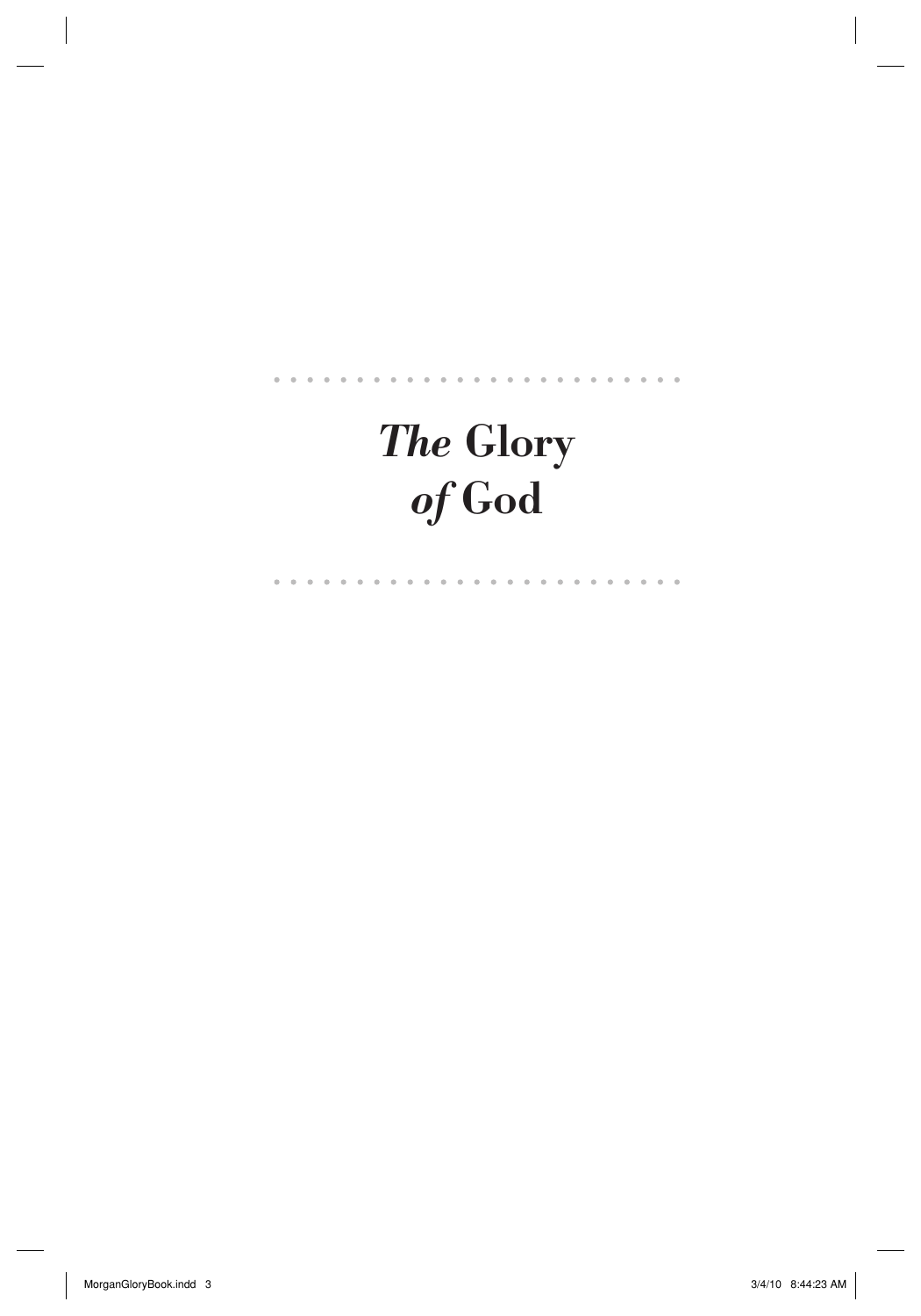## **THEOLOGY IN COMMUNITY**

**Other titles in the Theology in Community Series:** Suffering and the Goodness of God (2008)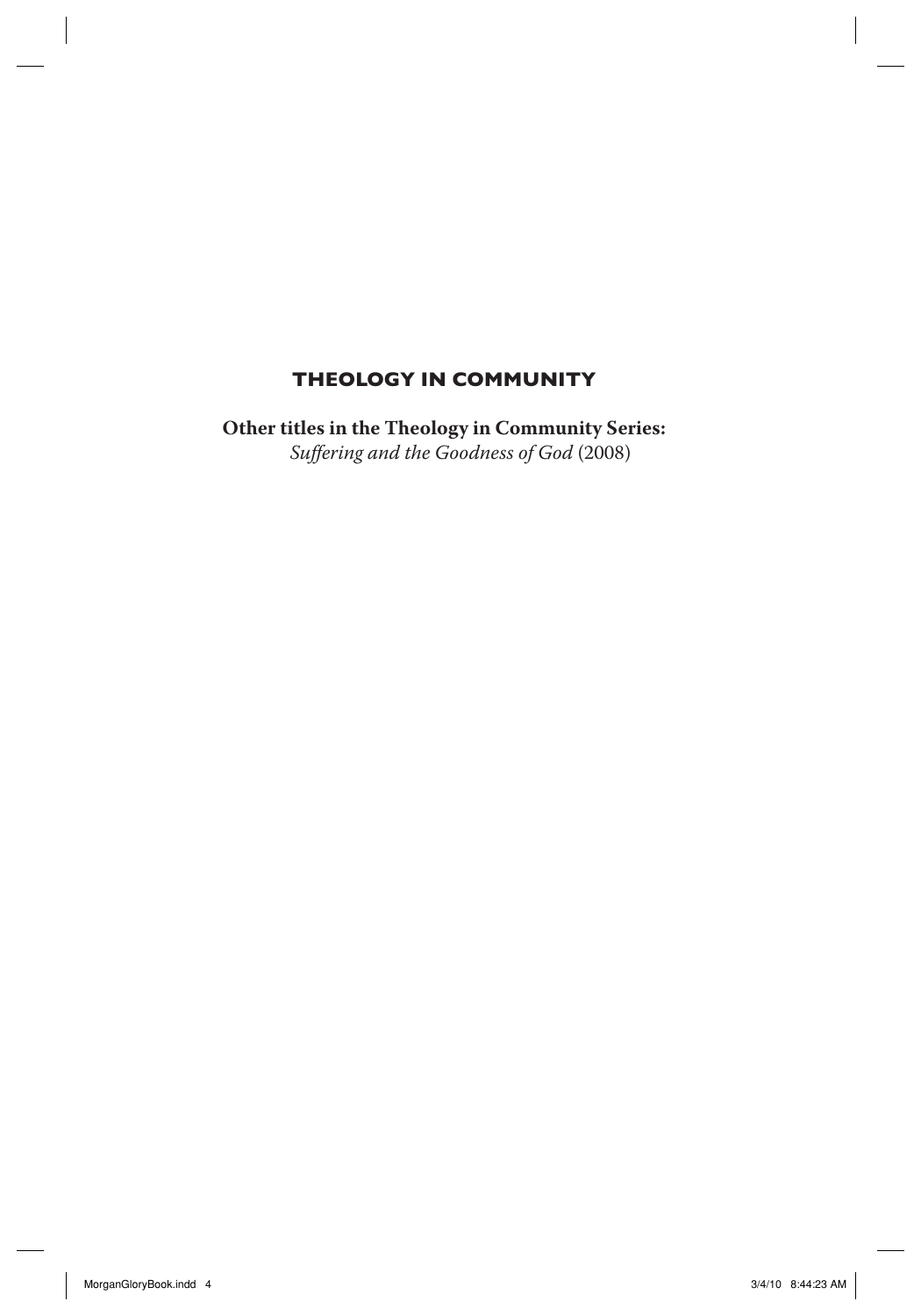# *The Glory* of God

Christopher W. Morgan and Robert A. Peterson

EDITORS

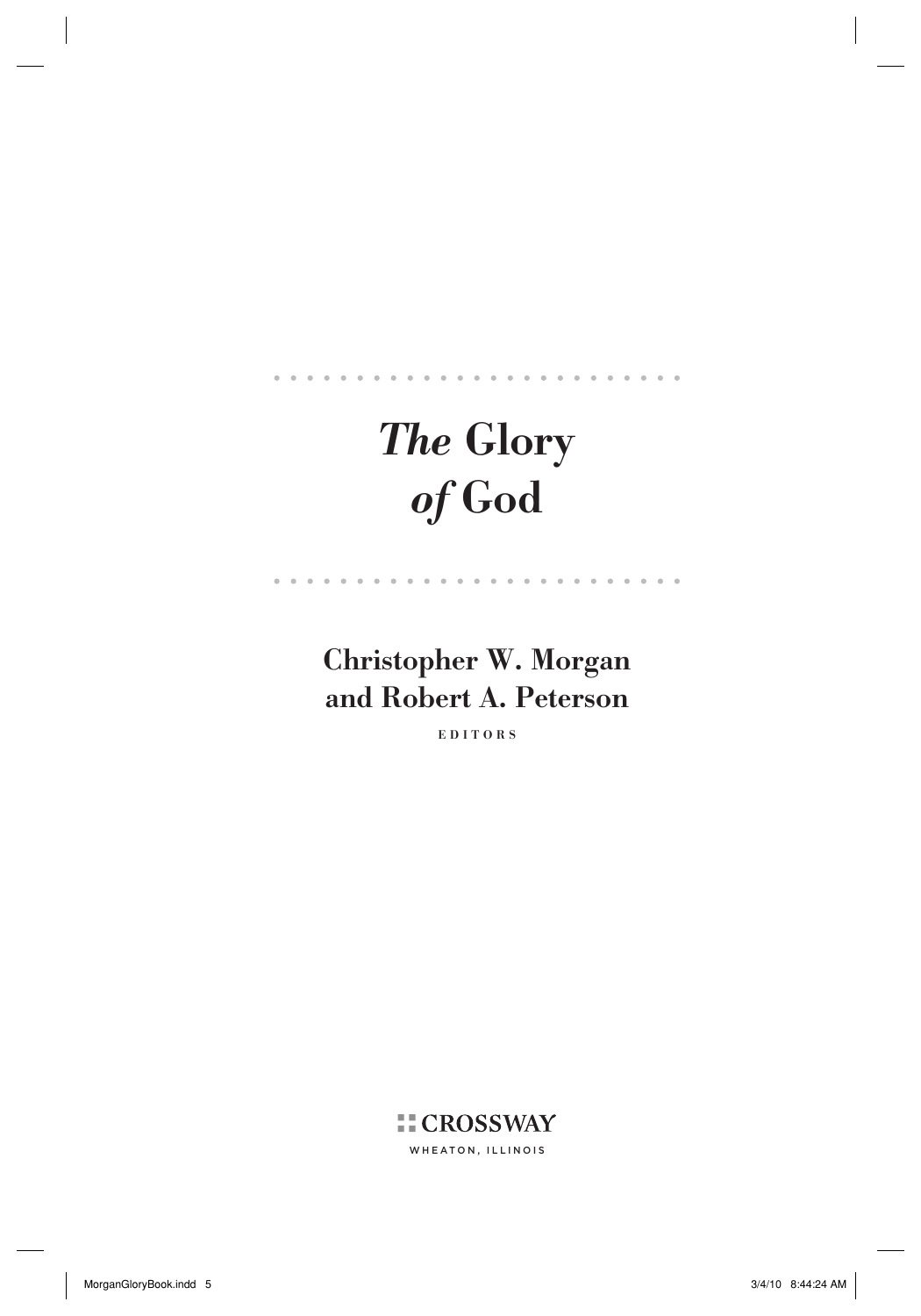The Glory of God Copyright © 2010 by Christopher W. Morgan and Robert A. Peterson Published by Crossway 1300 Crescent Street Wheaton, Illinois 60187

All rights reserved. No part of this publication may be reproduced, stored in a retrieval system, or transmitted in any form by any means, electronic, mechanical, photocopy, recording, or otherwise, without the prior permission of the publisher, except as provided for by USA copyright law.

Cover design: Cover illustration: First printing 2010 Printed in the United States of America

Unless otherwise indicated, Scripture quotations are from the ESV® Bible (The Holy Bible, English Standard Version®), copyright © 2001 by Crossway. Used by permission. All rights reserved.

Scripture quotations marked AT are the author's translation.

Scripture quotations marked **KJV** are from the *King James Version* of the Bible.

Scripture quotations marked MESSAGE are from The Message. Copyright © by Eugene H. Peterson 1993, 1994, 1995, 1996, 2000, 2001, 2002. Used by permission of NavPress Publishing Group.

Scripture quotations marked NASB are from The New American Standard Bible®. Copyright © The Lockman Foundation 1960, 1962, 1963, 1968, 1971, 1972, 1973, 1975, 1977, 1995. Used by permission.

Scripture references marked NKJV are from The New King James Version. Copyright © 1982, Thomas Nelson, Inc. Used by permission.

Scripture taken from the HOLY BIBLE, NEW INTERNATIONAL VERSION®. Copyright © 1973, 1978, 1984 Biblica. Used by permission of Zondervan. All rights reserved. The "NIV" and "New International Version" trademarks are registered in the United States Patent and Trademark Office by Biblica. Use of either trademark requires the permission of Biblica.

Scripture references marked NLT are from The Holy Bible, New Living Translation, copyright © 1996, 2004. Used by permission of Tyndale House Publishers, Inc., Wheaton, Ill., 60189. All rights reserved.

Scripture references marked NRSV are from The New Revised Standard Version. Copyright © 1989 by the Division of Christian Education of the National Council of the Churches of Christ in the U.S.A. Published by Thomas Nelson, Inc. Used by permission of the National Council of the Churches of Christ in the U.S.A.

Scripture references marked RSV are from The Revised Standard Version. Copyright © 1946, 1952, 1971, 1973 by the Division of Christian Education of the National Council of the Churches of Christ in the U.S.A.

Hardcover ISBN: 978-1-58134-978-8

The glory of God / Christopher W. Morgan and Robert A. Peterson, editors. p. cm.—(Theology in community) Includes bibliographical references and indexes. ISBN 978-1-58134-978-8 (hc) 1. Glory of God—Christianity. 2. Glory of God—Biblical teaching. I. Morgan, Christopher W., 1971– II. Peterson, Robert A., 1948- BT180.G6G66 2010 231.7—dc22

2009053434

Crossway is a publishing ministry of Good News Publishers.

|  |  |  |  |  | XX 21 20 19 18 17 16 15 14 13 12 11 10                     |  |
|--|--|--|--|--|------------------------------------------------------------|--|
|  |  |  |  |  | 14   13   12   11   10   9   8   7   6   5   4   3   2   1 |  |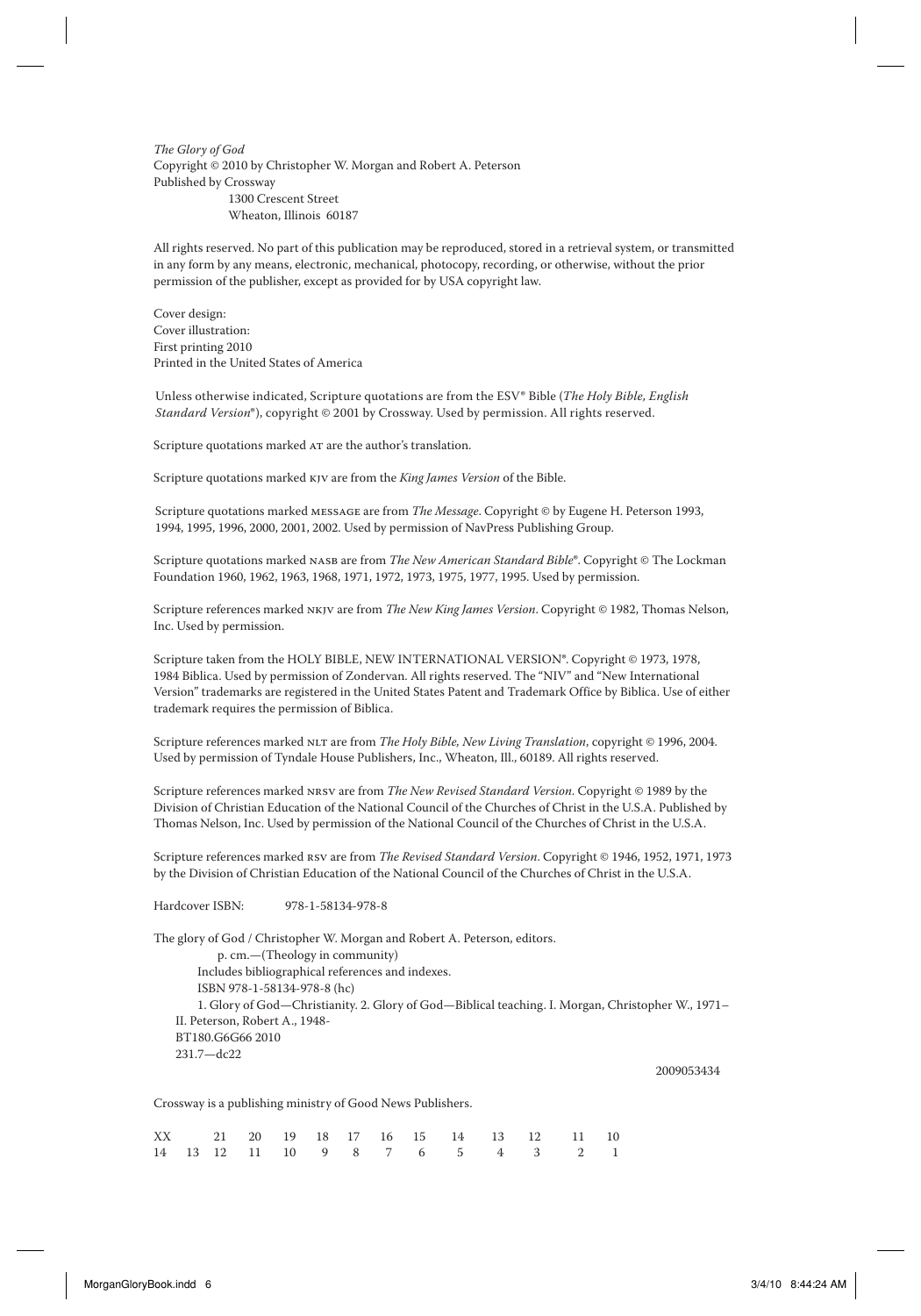## **Contents**

| List of Abbreviations                                                                             | 11  |
|---------------------------------------------------------------------------------------------------|-----|
| <b>Series Preface</b>                                                                             | 13  |
| Acknowledgments                                                                                   | 15  |
| Contributors                                                                                      | 17  |
| Introduction                                                                                      | 19  |
| 1. The Glory of God Present and Past, Stephen J. Nichols                                          | 23  |
| 2. The Glory of God in the Old Testament, Tremper Longman III                                     | 47  |
| 3. The Glory of God in the Synoptic Gospels, Acts, and General<br>Epistles, Richard R. Melick Jr. | 79  |
| 4. The Glory of God in John's Gospel and Revelation, Andreas J.<br>Köstenberger                   | 107 |
| 5. The Glory of God in Paul's Epistles, Richard B. Gaffin Jr.                                     | 127 |
| 6. Toward a Theology of the Glory of God, Christopher W.                                          |     |
| Morgan                                                                                            | 153 |
| 7. A Pastoral Theology of the Glory of God, Bryan Chapell                                         | 189 |
| 8. A Missional Theology of the Glory of God, J. Nelson                                            |     |
| Jennings                                                                                          | 209 |
| Selected Bibliography                                                                             | 235 |
| <b>General Index</b>                                                                              | 238 |
| Scripture Index                                                                                   | 239 |

 $\overline{\phantom{a}}$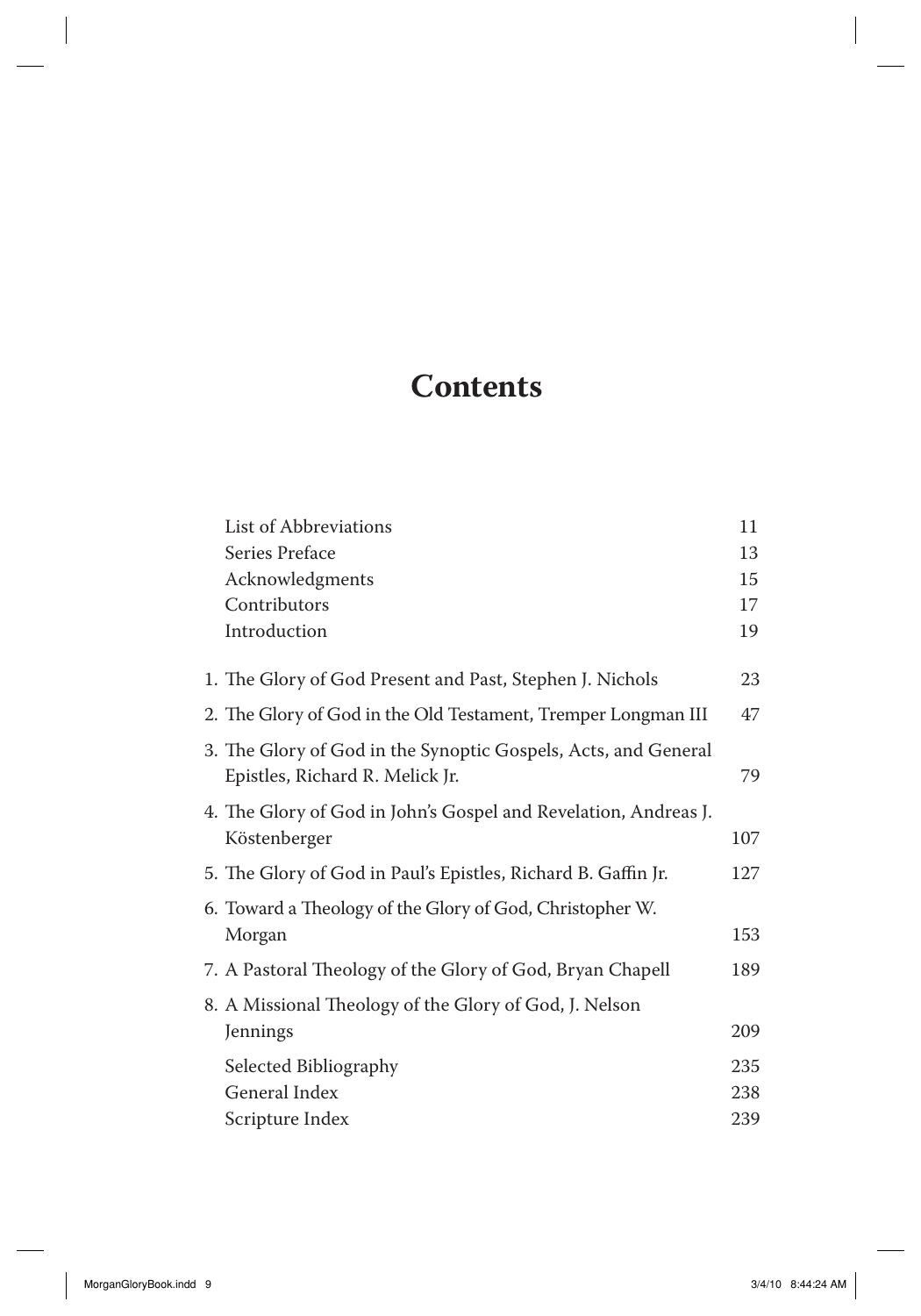## **Contributors**

**Bryan Chapell** (PhD, Southern Illinois University), President and Professor of Practical Theology, Covenant Theological Seminary

**Richard B. Gaffin Jr.** (ThD, Westminster Theological Seminary), Professor of Biblical and Systematic Theology, Westminster Theological Seminary, Philadelphia

**J. Nelson Jennings** (PhD, University of Edinburgh), Professor of World Mission, Covenant Theological Seminary

**Andreas J. Köstenberger** (PhD, Trinity Evangelical Divinity School), Professor of New Testament and Greek, Southeastern Baptist Theological Seminary

**Tremper Longman III** (PhD, Yale University), Professor of Biblical Studies, Westmont College

**Richard R. Melick Jr.** (PhD, Southwestern Baptist Theological Seminary), Professor of New Testament Studies, Golden Gate Baptist Theological Seminary

**Christopher W. Morgan** (PhD, Mid-America Baptist Theological Seminary), Professor of Theology, California Baptist University

**Stephen J. Nichols** (PhD, Westminster Theological Seminary), Research Professor of Christianity and Culture, Lancaster Bible College and Graduate School

**Robert A. Peterson** (PhD, Drew University), Professor of Systematic Theology, Covenant Theological Seminary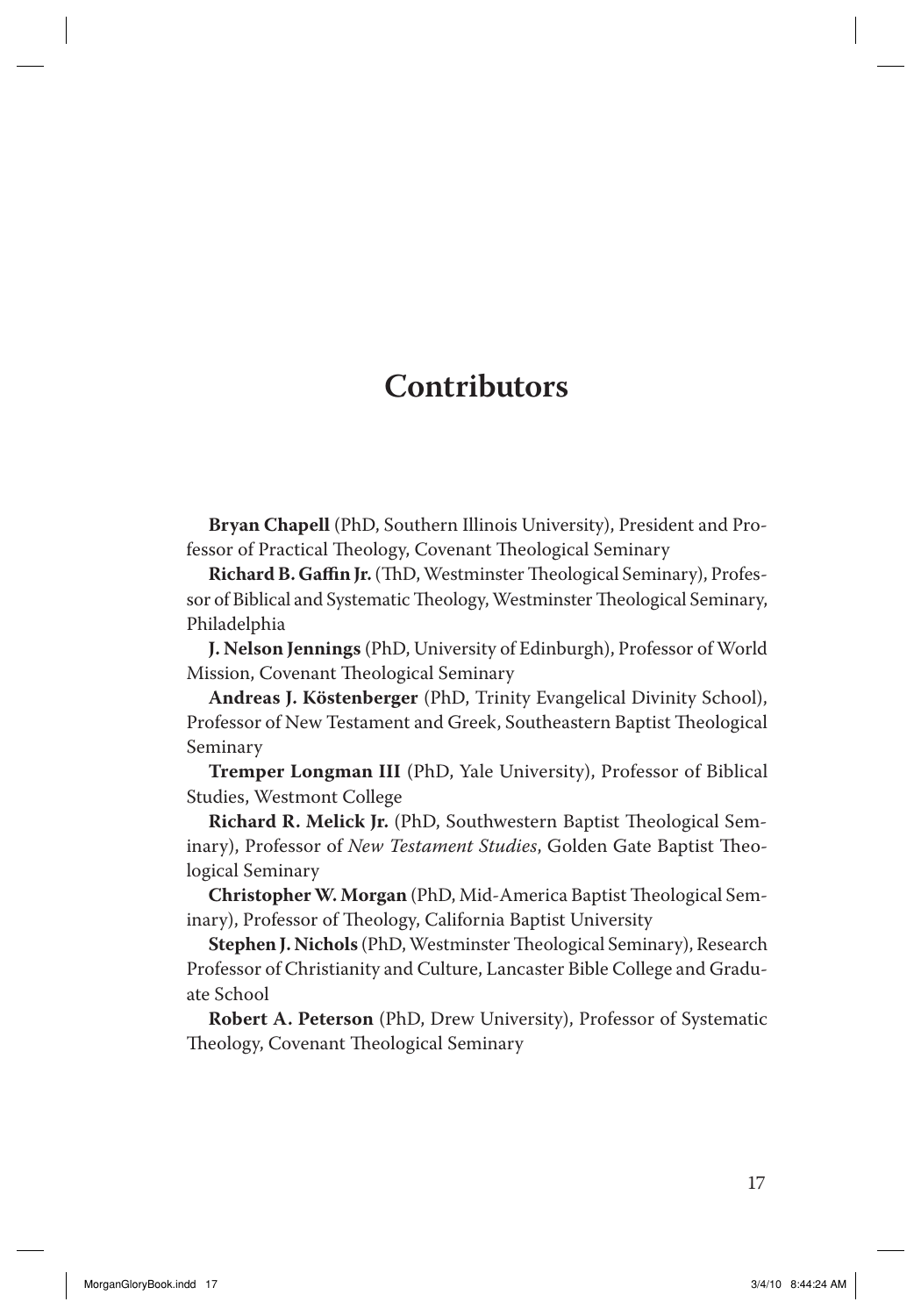## **Introduction**

I chabod" is one of the saddest words in all of Scripture. It means "Where is<br>the glory?" It is the name given by the daughter-in-law of Eli, Israel's head<br>niject, to her newhere heby in the time of Semuel. Here is the ste T chabod" is one of the saddest words in all of Scripture. It means "Where is priest, to her newborn baby in the time of Samuel. Here is the story:

Now his daughter-in-law, the wife of Phinehas, was pregnant, about to give birth. And when she heard the news that the ark of God was captured, and that her father-in-law and her husband were dead, she bowed and gave birth, for her pains came upon her. And about the time of her death the women attending her said to her, "Do not be afraid, for you have borne a son." But she did not answer or pay attention. And she named the child Ichabod, saying, "The glory has departed from Israel!" because the ark of God had been captured and because of her father-in-law and her husband. And she said, "The glory has departed from Israel, for the ark of God has been captured." (1 Sam. 4:19–22)

The Philistines have captured Israel's ark; Eli's sons Hophni and Phinehas have been killed in battle; Eli drops dead when he hears the terrible news; his daughter-in-law, Phinehas's wife, dies in childbirth and names her infant Ichabod. Indeed, the glory has departed from God's Old Testament people Israel (for a season).

Similarly, many proclaim "Ichabod" today. They claim, and with good reason, that the glory of God has departed from the minds and hearts of many evangelical Christians.<sup>1</sup> But a recent book maintains that alongside this downward trend, another one is emerging. Journalist Collin Hansen

<sup>&</sup>lt;sup>1</sup> So David F. Wells, God in the Wasteland: The Reality of Truth in a World of Fading Dreams (Grand Rapids, MI: Eerdmans, 1994).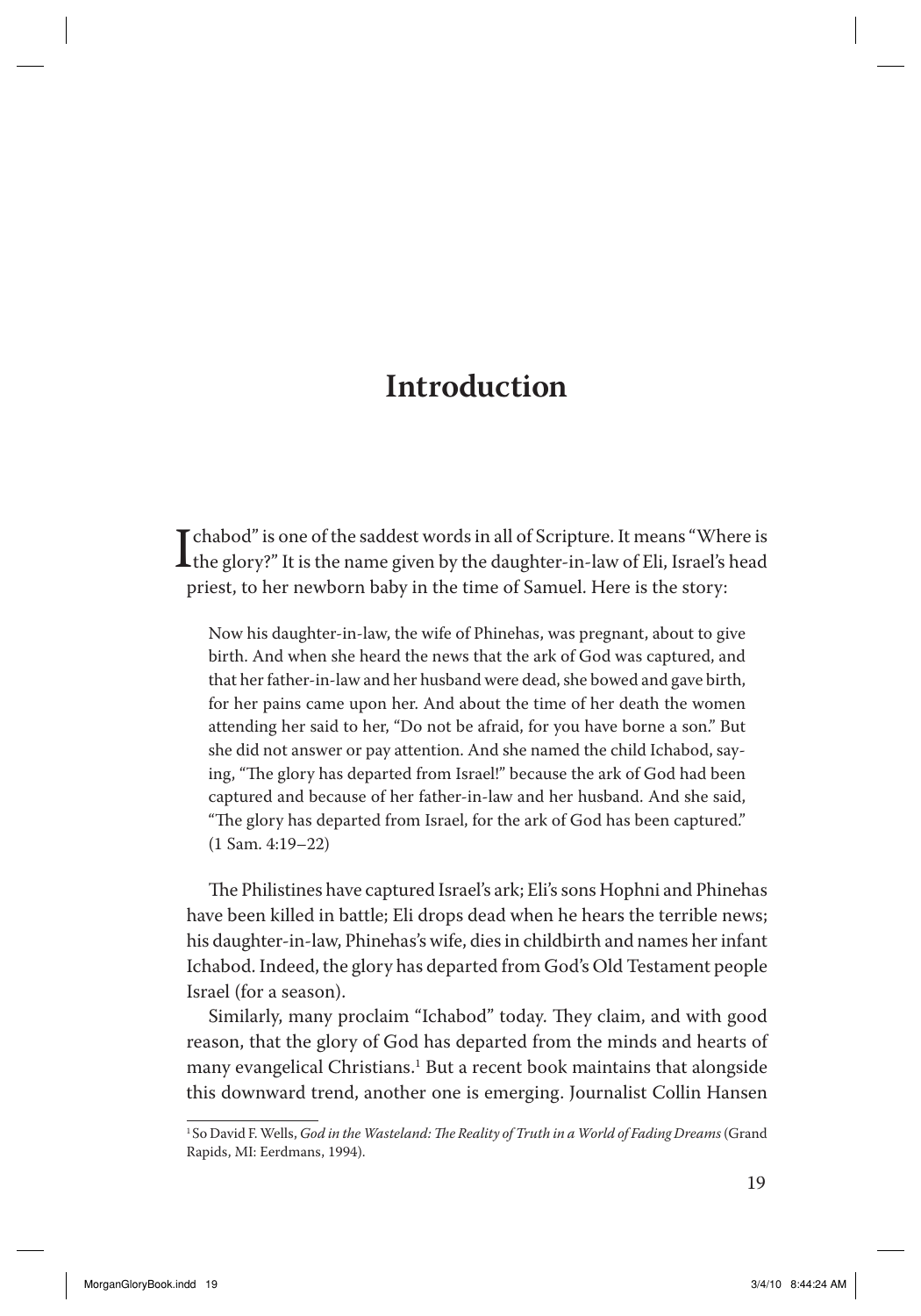took a two-year journey to conferences, seminaries, and churches and was startled to learn of a rapidly-spreading majestic view of God. To write his book he interviewed many people, among them Joshua Harris:

I do wonder if some of the appeal . . . and the trend isn't a reaction to the watered-down vision of God that's been portrayed in the evangelical seekeroriented churches. . . . I just think that there's such a hunger for the transcendent and for a God who is not just sitting around waiting for us to show up so that the party can get started.<sup>2</sup>

Hansen also listened to Timothy George, dean of Beeson Divinity School:

We live in a transcendence-starved culture and in a transcendence-starved evangelicalism. . . . We've so dumbed down the gospel and dumbed down worship in a good effort to reach as many people as we can that there's almost a backlash. It comes from this great hunger for a genuinely God-centered, transcendence-focused understanding of who God is and what God wants us to do and what God has given us in Jesus Christ.<sup>3</sup>

Hansen concludes, "Indeed, [the renewed view of God] puts much stock in transcendence, which draws out biblical themes such as God's holiness, glory, and majesty."4 It would be foolish to think that a reemphasis on God's glory has swept the nation. But, as Hansen and others document, many are being captured by a renewed vision of God as almighty, gracious, and glorious.

It seems undeniable that a number of ministries are communicating effectively (especially to young people) that the purpose of their lives is to glorify God so that all they do is to be done for his glory.5 We regard this as a positive development but must ask: Do all the young people involved really understand the words they are saying? Or will "the glory of God" become a cliché, much like "the love of God" to the previous generation, for whom too often love was reduced to sentimentality?

We sincerely hope and pray that the current good trends will be fanned into flame and produce a mighty fire that will blaze for God's glory. And we offer this volume as fuel for the fire. To that end we ask: What does the Bible actually teach about the glory of God?

<sup>&</sup>lt;sup>2</sup>Collin Hansen, Young, Restless, Reformed: A Journalist's Journey with the New Calvinists (Wheaton, IL: Crossway, 2008), 21.

<sup>3</sup> Ibid.

<sup>4</sup> Ibid.

<sup>&</sup>lt;sup>5</sup> Including those of John Piper, Timothy Keller, Gospel Coalition, and Mark Dever.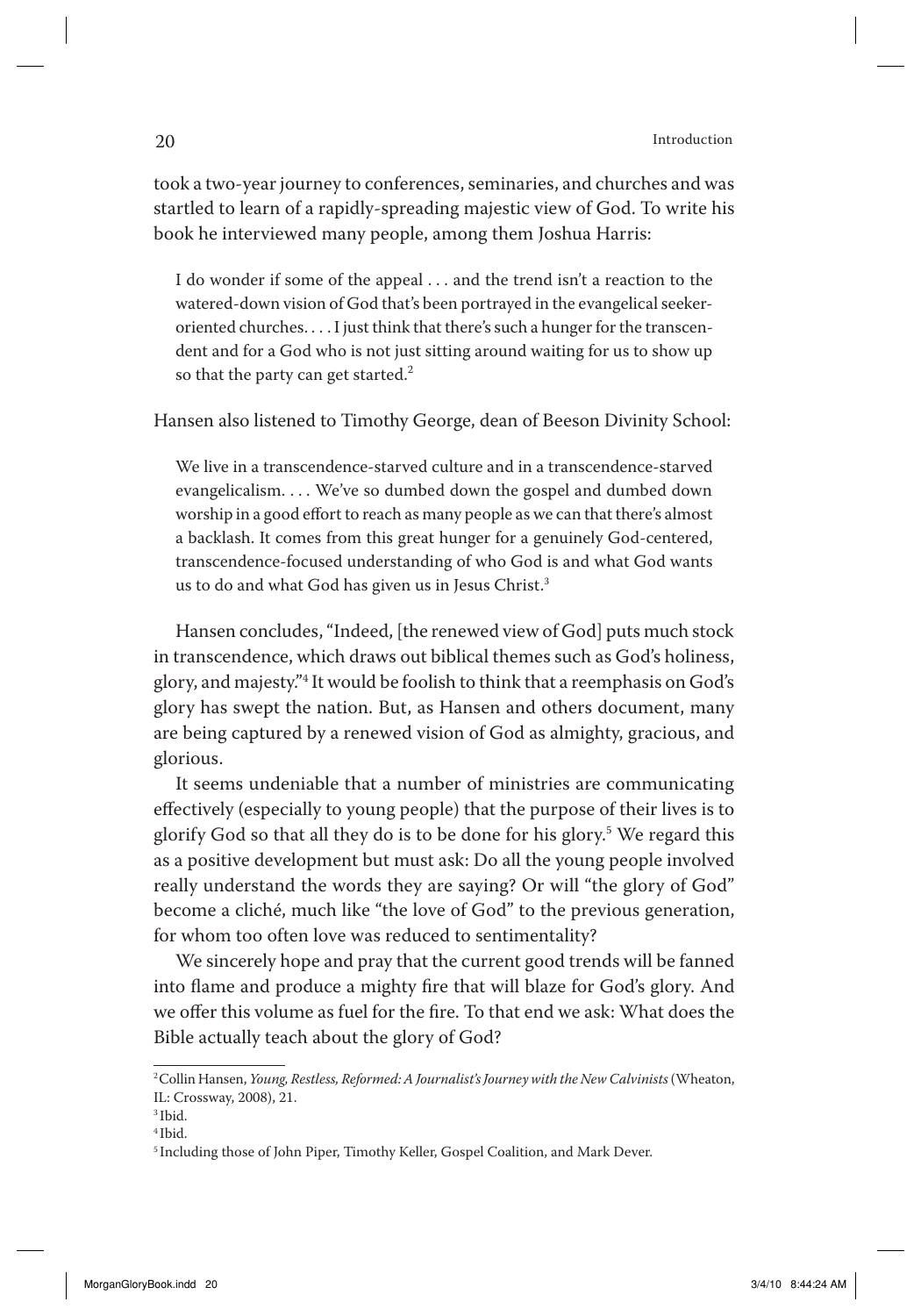### Introduction 21

Few figures in church history have grasped the biblical teaching on God's glory as well as Jonathan Edwards, the great eighteenth-century American theologian of the glory of God. Edwards's words summarize the burden of this book: "God is glorified not only by His glory's being seen, but by its being rejoiced in."6 Edwards is right—God's glory is promoted both in our minds and in our affections. This book is structured accordingly. While the entire volume aims to meet these two purposes, chapters 1 through 6 are particularly designed to help us glorify God in our minds by focusing on biblical and theological truths related to his glory. Chapters 7 and 8 help us rejoice in our hearts as they illuminate how these truths about God's glory shape our view and approach to the church, pastoral ministry, and missions.

The Glory of God begins with Stephen Nichols, who highlights important contemporary thinkers who address God's glory and points to their historic roots. Then Tremper Longman examines this pervasive theme in the Old Testament, expounding its major terms, passages, and ideas. Three New Testament chapters follow. Richard Melick covers the main passages on glory in the Synoptic Gospels, Acts, and General Epistles. Andreas Köstenberger studies John's Gospel and Revelation to uncover John's distinctive teachings related to glory. Richard Gaffin opens up Paul's theology of glory and shows how it is linked to key themes such as the gospel, the image of God, and Jesus' resurrection. Christopher Morgan synthesizes and builds on the truths of the previous chapters and presents an overall theology of the glory of God. Bryan Chapell calls pastors to view their role in light of God's glory, showing how they function as representatives of Christ himself, especially in his three offices. Nelson Jennings concludes with a missional theology of God's glory, stripping away some of our Western myths about glory and clarifying our role in God's glorious mission of cosmic restoration.

To edit a book on the glory of God is daunting. But we make this modest attempt to fill a real need. In a nutshell, *The Glory of God* examines this oft discussed but rarely understood biblical theme and develops a theology of God's glory that is historic and contemporary, explores Old and New Testaments, treats biblical and systematic theology, and adopts pastoral and missional perspectives.

> Soli Deo Gloria Christopher W. Morgan and Robert A. Peterson

 $6$  Jonathan Edwards, "The Glory of God," in Our Great and Glorious God, ed. Don Kistler (Morgan, PA: Soli Deo Gloria, 2003), 86.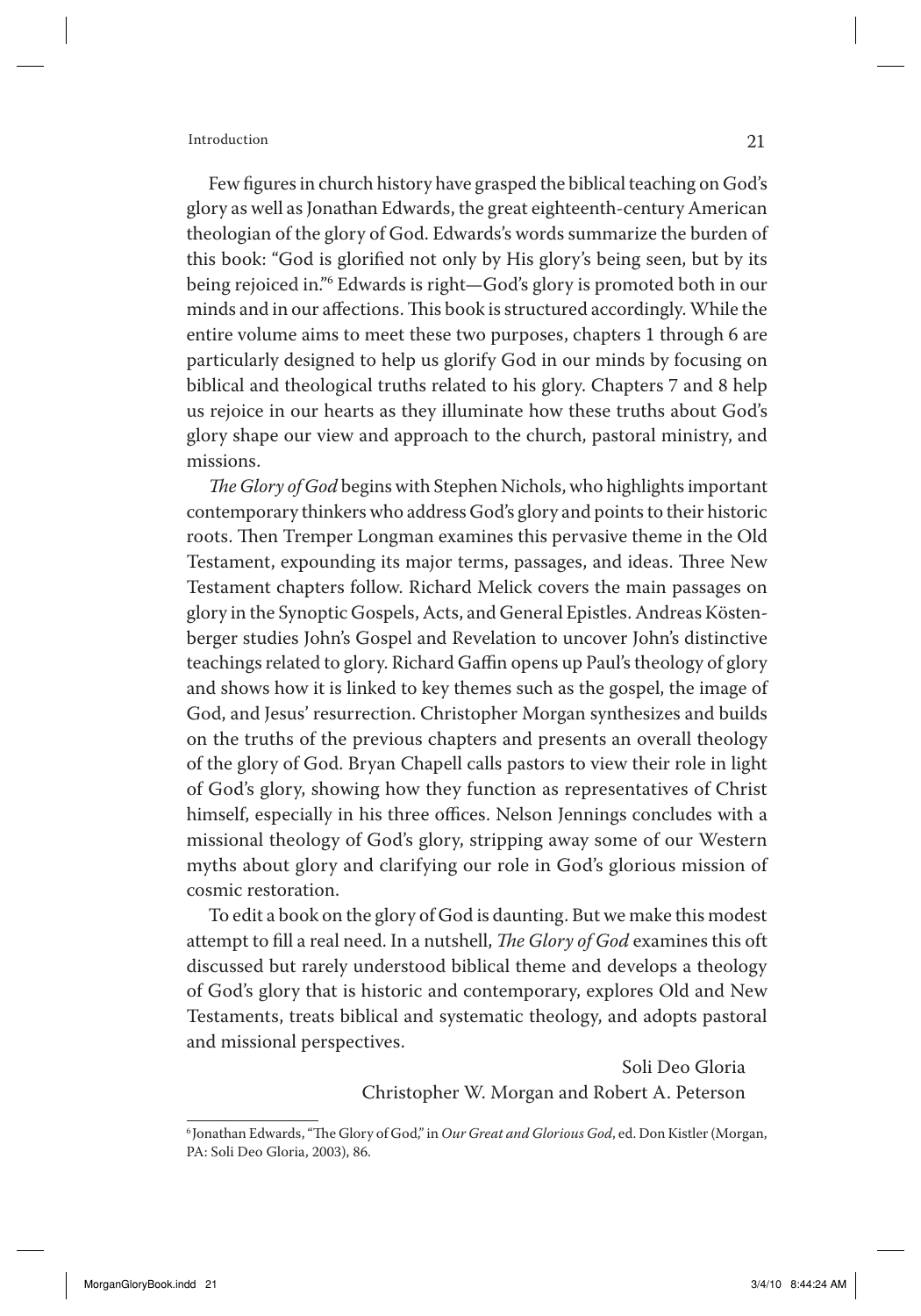## **5**

## **!e Glory of God in Paul's Epistles**

### RICHARD B. GAFFIN JR.

The concept of glory—divine preeminently and human derivatively—is<br>prominent in the letters of Paul. In fact, glory terminology provides a<br>window on virtually the subale of his theology Mauhane are its Old Testa window on virtually the whole of his theology. Nowhere are its Old Testament roots more apparent. His gospel, as much as anything, is "the gospel of the glory of Christ" (2 Cor. 4:4) and as such may be viewed as the good news of forfeited human glory restored and consummated.

There are basically two ways of handling our theme in this chapter. We could work through Paul's letters one by one, in either canonical or chronological order, surveying all the references to glory in each and then drawing some conclusions. Alternatively, we might proceed by identifying and reflecting on those aspects that are most basic and determinative in shaping his understanding of glory. These approaches are not at odds with each other; the findings of the one ought to overlap and complement those of the other. However, in this chapter, on guard to avoid missing anything significant that would be brought to light by the former approach, I will follow the latter. It is more helpful, it seems to me, to highlight and explore the controlling elements in Paul's teaching on glory in order to provide an overall perspective on that teaching.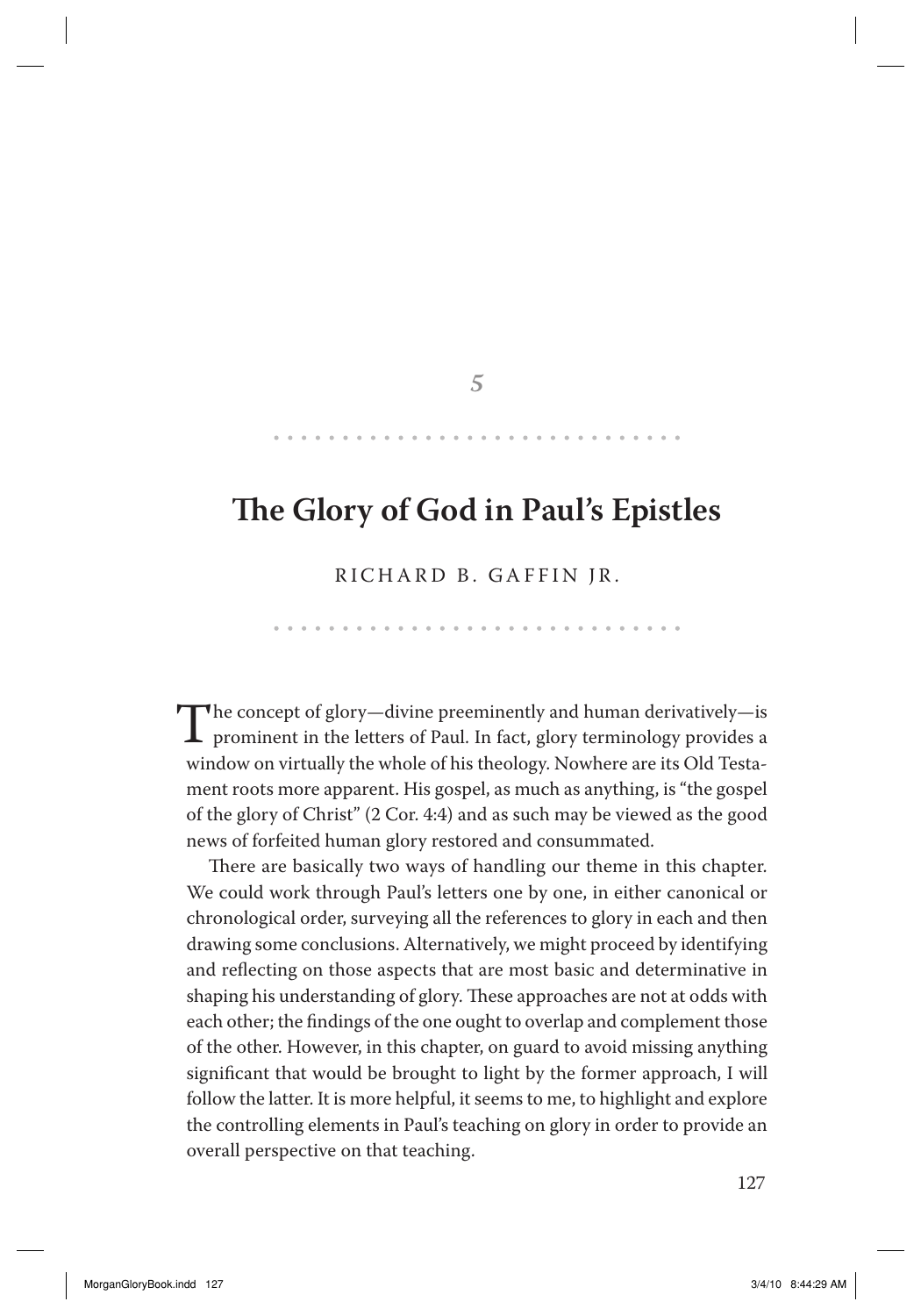Our approach, in other words, will be to ask, what is the center of Paul's teaching on glory? This is akin to a larger question: what is the center of his theology as a whole? But does Paul's theology even have a center? Some readers will be aware that this is a question debated by New Testament scholars. In my view, without entering into that debate here and despite the reservations of some, it seems difficult to deny such a center, particularly if that notion is not maintained rigidly or too narrowly, as if there is a single key concept or "doctrine," such as election or salvation or even God, from which everything can be shown to be deduced.

That is not the case. By the metaphor of a "center" I mean rather that in Paul's letters an overall set of concerns is identifiable in which some matters are plainly more important for him than others. Certainly, Paul may be approached from a variety of perspectives, and there is undeniable value in doing so. At the same time, however, each of his various concerns is not equally important or controlling. This fact points to a circle of interests in which each is more or less central, with room for debate in some instances as to relative centrality.

Assuming a center to Paul's theology in this soft sense, then, the question before us concerns the center of his teaching on glory and, in turn, how that center relates to the central concerns of his teaching as a whole. As we will see, answering the first part of this question is in large part to be answering the second.

Before addressing that question, however, it will be worth mentioning briefly another matter by way of introduction. Studying Paul presents a perennial challenge. Whoever considers his letters with any care is bound to recognize in them an impressive, even profound thinker. His is "the genius of the greatest constructive mind ever at work on that data of Christianity."1 Similarly, though from a radically different outlook, he has been dubbed "the patron saint of thought in Christianity."2 Yet his writings are not theological treatises; they have a nonsystematic or, perhaps better, nontopical format. For instance, we obviously do not have a single place in Paul's epistles where we find a discussion developed under the heading "glory." Rather, his writings are "occasional," genuine letters directed to concrete conditions and problems in specific church situations. A notably "practical" or pastoral concern is always present, even in those sections of Romans where doctrinal reflection is most apparent.

<sup>&</sup>lt;sup>1</sup> Geerhardus Vos, *The Pauline Eschatology* (1930; repr. Grand Rapids, MI: Baker, 1979), 149.

<sup>&</sup>lt;sup>2</sup> Albert Schweitzer, *The Mysticism of Paul the Apostle* (English translation, New York: H. Holt, 1931), 377.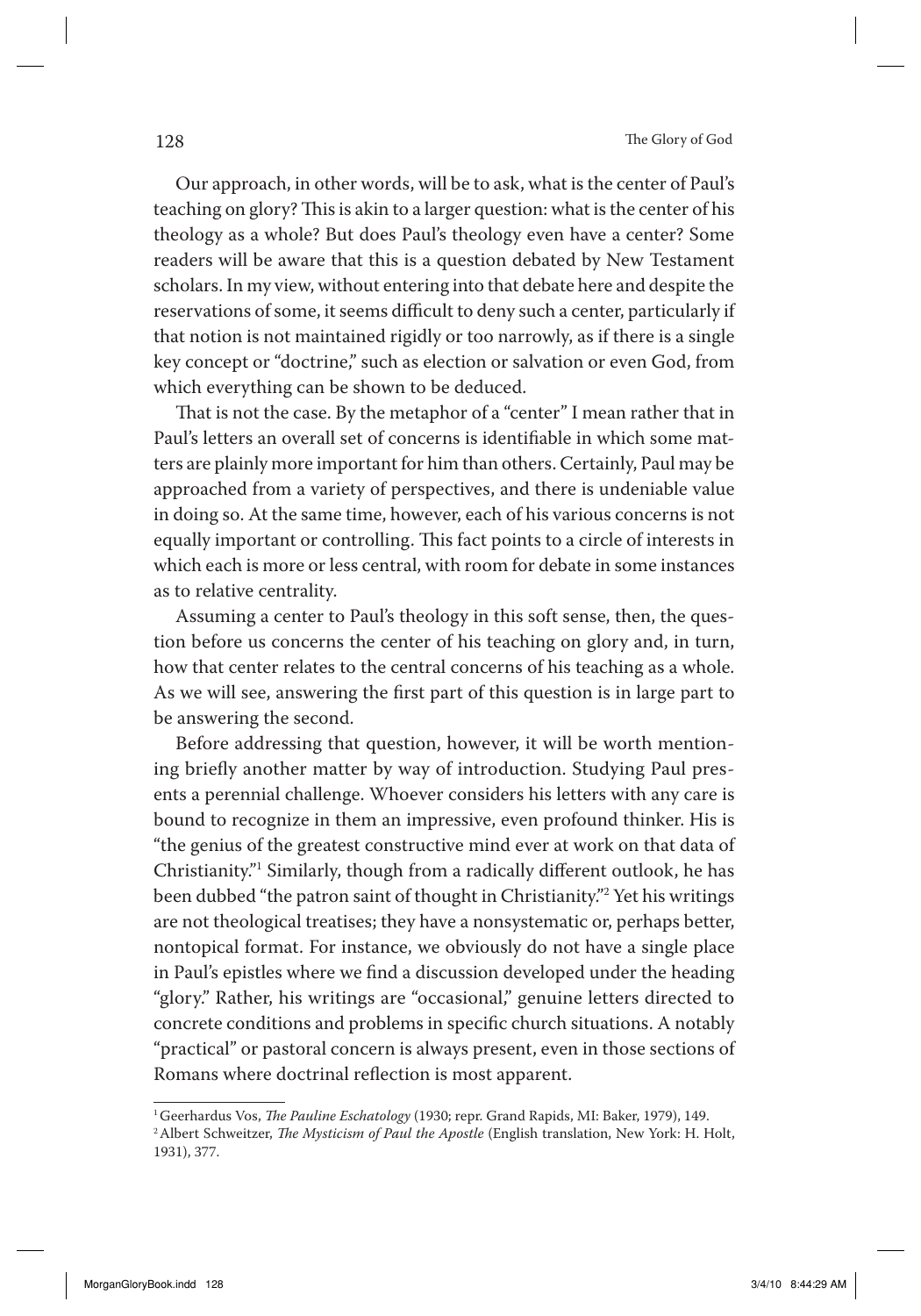So, a real difficulty in interpreting Paul is that he is a theologian accessible only through his letters and records of his sermons. His letters are not theological treatises, yet in them we undeniably encounter Paul the theologian. In his writings we meet a thinker of reflective and constructive genius, with a decidedly doctrinal disposition, but only as he writes in a largely nonformalized theological, often doxological idiom, using a nonsystematic or nontopical format. A helpful analogy for this situation is to compare his letters to the visible portion of an iceberg. What is above the surface is but a small fraction of the total mass, which remains largely submerged, so that what is taken in, particularly at a first glance, may prove deceptive.<sup>3</sup>

A less pictorial way of putting this point is the principle, so important for sound interpretation, expressed in chapter 1, section 6 of the Westminster Confession Faith: the teaching of Scripture is not only its express statements but also what follows "by good and necessary consequence." Particularly in the case of Paul, if we are going to make full sense of his letters as a whole, we must be prepared to wrestle with matters of "good and necessary consequence," of underlying structure, and with the sometimes nettlesome questions that emerge. This state of affairs, in large part, makes the extensive interpretation of Paul inherently arduous, even the precarious enterprise that 2 Peter 3:16 alerts us to. Pointing up this difficulty, however, needs to be balanced with the essential caveat that we not lose sight of the more basic and pervasive clarity of his teaching as God's Word (cf. esp. 1 Thess. 2:13). After all, Peter does not say that in Paul "all things" but "some things" are "hard to understand." With these preliminary matters in mind, we turn to examining his theology of glory.

### **The Gospel-glory of Christ**

As good an entree point as any is the reference in 2 Corinthians 4:4, already noted at the outset, to "the gospel of the glory of Christ." In the immediate context Paul is concerned in a fundamental way with his ministry and message as focused on Christ, as the sweeping summary statement that follows directly in verse 5 shows: "For what we proclaim is not ourselves, but Jesus Christ as Lord, with ourselves as your servants for Jesus' sake." "Christ's glory" is evidently a basic description of the gospel's content. Correlatively, that content is "the glory of God in the face of Jesus Christ" (v. 6).

Verse 5 sees this gospel-glory focused in who Christ is as Lord. Earlier in writing to the Corinthians, also in a context where he is concerned

<sup>&</sup>lt;sup>3</sup> Cf. Richard Gaffin Jr., Resurrection and Redemption. A Study in Paul's Soteriology (Phillipsburg, NJ: P&R, 1979; 1987), 28. James Dunn also makes a brief use of this analogy in his *The Theology* of Paul the Apostle (Grand Rapids, MI: Eerdmans, 1998), 15.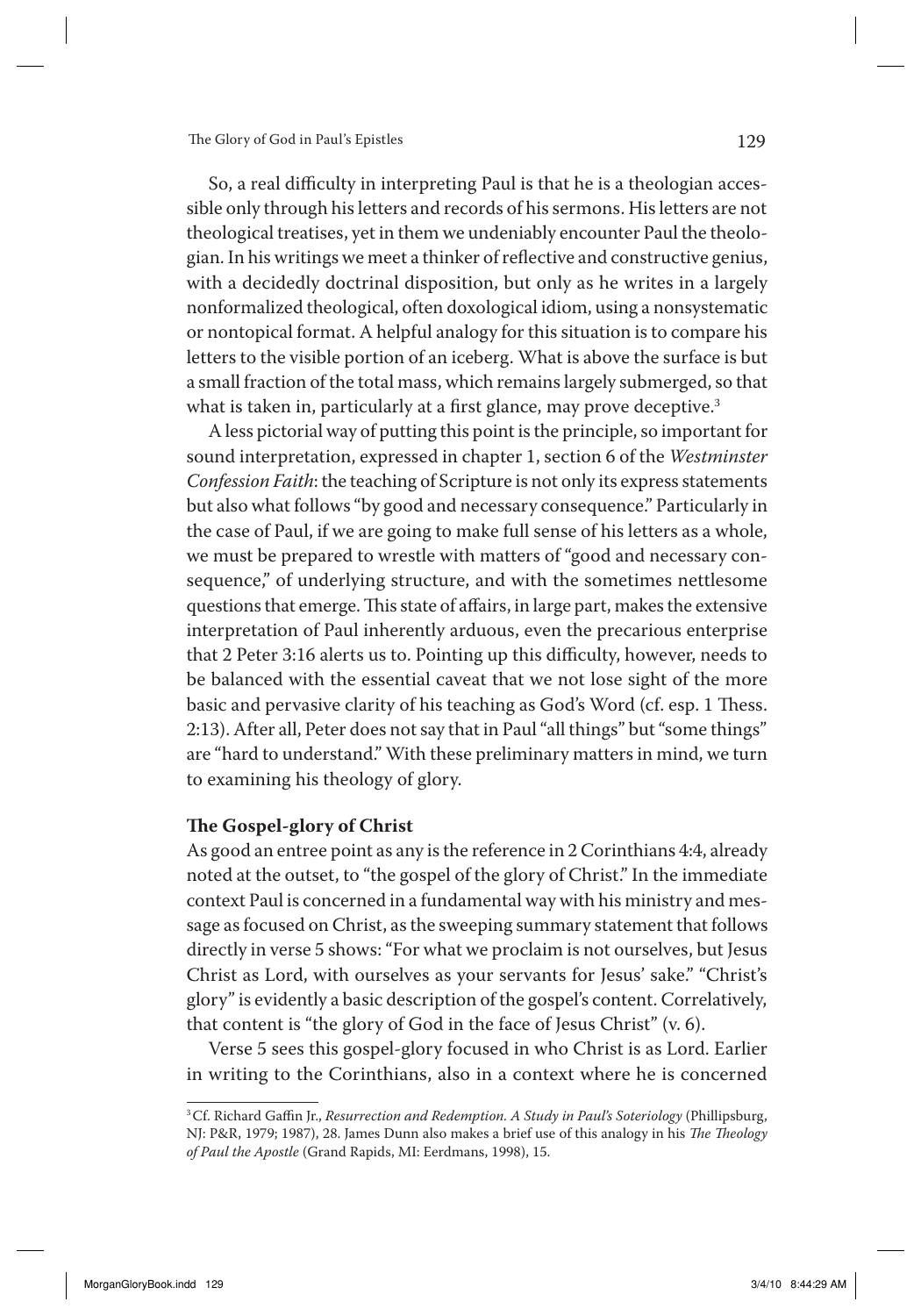at length in a fundamental way with his apostolic ministry of the gospel (1 Cor.1:18–4:20), Paul calls Christ "the Lord of glory" (2:8), a description we will consider further below. So, divine glory manifested in Christ as Lord is, as much as anything, the substance of the gospel message Paul preaches.

Further, this glory-quality of the gospel invests it with an inherently light-bringing character; it is more fully described as "the light of the gospel of the glory of Christ." That glory-light is seen  $(v. 4)$  and known  $(v. 6)$  by believers. The same God who called light into existence at creation has in salvation brought believers to a shining awareness of Christ's new creation glory (v. 6; note the use of Gen. 1:3). As Paul will say a little later, those "in Christ" are of the "new creation"  $(5:17)$ ;<sup>4</sup> already they share in its glory, which is his. At the same time this glory is "veiled to those who are perishing"; as the "god of this age," Satan has "blinded the minds of unbelievers" to it  $(4:3-4$  NIV).

This passage, with its explicit reference to Genesis 1:3, points up the Old Testament roots of Paul's understanding of glory.5 In a brief overview, there glory and honor, including related verbs and adjectives, translate several words, primarily a group that stems from the Semitic root kbd. This word group, particularly the noun  $k\bar{a} \setminus Ob \delta \setminus Od$ , has various senses—concrete ("abundance," "wealth," Gen. 31:1; Isa. 61:6; "splendor," whether of persons, e.g., Gen. 45:13, NASB; 1 Chron. 29:28, or things, e.g., Isa. 22:18, NASB; Ezek. 31:18,  $MESSAGE$ ; Hag. 2:3, 9,  $NLT$ ) as well as abstract ("dignity," Ps. 112:9; Prov. 29:23; Jer. 48:18; "respect" or "reverence," 2 Chron. 32:33; Isa. 42:12; Mal. 1:6, NASB).

The often silent but plainly controlling presupposition of these different senses, with their varied applications, is that glory is preeminently a divine quality; ultimately considered, only God has glory. In view of his sovereignty as the creator of heaven and earth (Isa. 42:5; cf. 40:12–28), brought to bear for Israel's deliverance through his anointed servant (42:1–5), and excluding all idol worship, the Lord declares, "My glory I give to no other" (v. 8). Still, he grants glory. In a derivative fashion, glory exists on the creaturely plane. In the words of David's prayer, "Yours, O LORD, is . . . the glory and the victory and the majesty, for all that is in the heavens and in the earth

<sup>&</sup>lt;sup>4</sup>Here ktisis is almost certainly cosmic ("creation") not personal ("creature"); see Vos, Pauline Eschatology, 46-49; Herman Ridderbos, Paul: An Outline of His Theology (English translation, Grand Rapids, MI: Eerdmans, 1975), 45–46.

<sup>&</sup>lt;sup>5</sup> This and the following four paragraphs adapt material from my article "Glory," in New Dictionary of Biblical Theology, ed. T. Alexander and B. Rosner (Downers Grove, IL: InterVarsity, 2000), 507–9; C. Newman, Paul's Glory-Christology: Tradition and Rhetoric (Leiden: Brill, 1992) provides a full exploration of the background and function of glory language in Paul.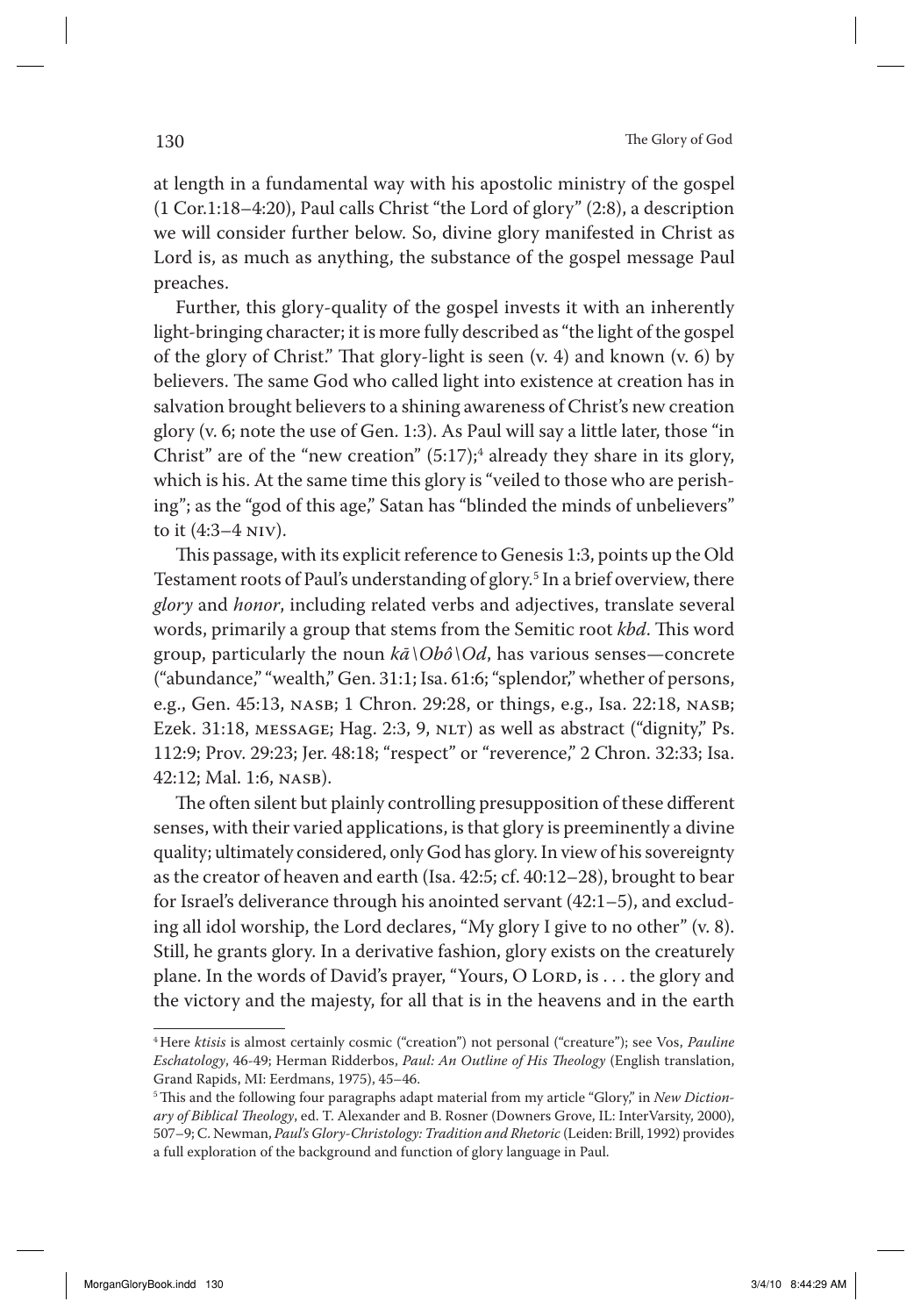is yours." At the same time, "riches and honor come from you" (1 Chron. 29:11–12).

Not surprisingly, then, the "glory of the Lord" (*k<sup>e</sup>bôd y<sup>e</sup>hôwāh*) is a fixed and widely occurring expression (e.g., Ex. 16:7; 1 Kings 8:11; Ps. 63:2). Specifically, God's glory is the signal manifestation of his visible and active presence. Divine glory fills the entire creation (Ps. 19:1; Isa. 6:3) and is apparent among the nations (Ps. 97:6). But, especially and most prominently, and closely associated with his name (Ex. 33:18–19; Ps. 115:1), God's glory is his presence in the midst of his covenant people Israel (Ex. 16:7 is the first such instance). Related to his grandeur and power as creator and redeemer, glory is often associated specifically with the phenomenon of light or fire, sometimes overwhelming, of such aweinspiring and fear-evoking brilliance and unendurable intensity that it is shrouded in a cloud or otherwise veiled (Ex. 16:10; 24:17; cf. 33:22–23 and 34:29–35).

The Septuagint's decision to translate the Old Testament  $\langle Ok\bar{a}\rangle Ob\hat{o}\rangle$ Od with doxa initiated a process of substantial semantic change in the latter (in secular Greek it meant "opinion," "reputation," "praise"). That change carries through into the New Testament usage of glory vocabulary, especially in John and Paul, with well over half of its occurrences in the latter.

In the Old Testament, then, glory is preeminently the manifestationmode of who God is in the fullness of his self-revelation as creator and savior. Against that broad background and with reference to the creation of light in Genesis 1 and to God's glory that Paul finds implicit there, 2 Corinthians 4:4–6 affirms that divine glory has found its focused manifestation and, as we will see ever more clearly from the immediate and broader context of his teaching, its full and final manifestation in Jesus Christ as Lord. Further, the glory-manifestation that Christ is specifies the content of Paul's gospel.

How or in what sense, more specifically, is the substance of the gospel Paul preaches Christ in his glory or, as we will see it may be put in an important rephrasing, Christ as glorified? These verses provide a partial answer in the way they indicate the outcome of his preaching. Negatively, as already noted, Christ's gospel-glory is veiled to blinded unbelievers and so they perish (vv. 3–4a). Positively, believers are those enlightened by that glory and so are saved.

This antithetical outcome echoes the thought earlier in 2:14–16 where Paul compares the knowledge of Christ spread abroad by his gospel preaching to a fragrance: "the aroma of Christ" is a fragrance of death to those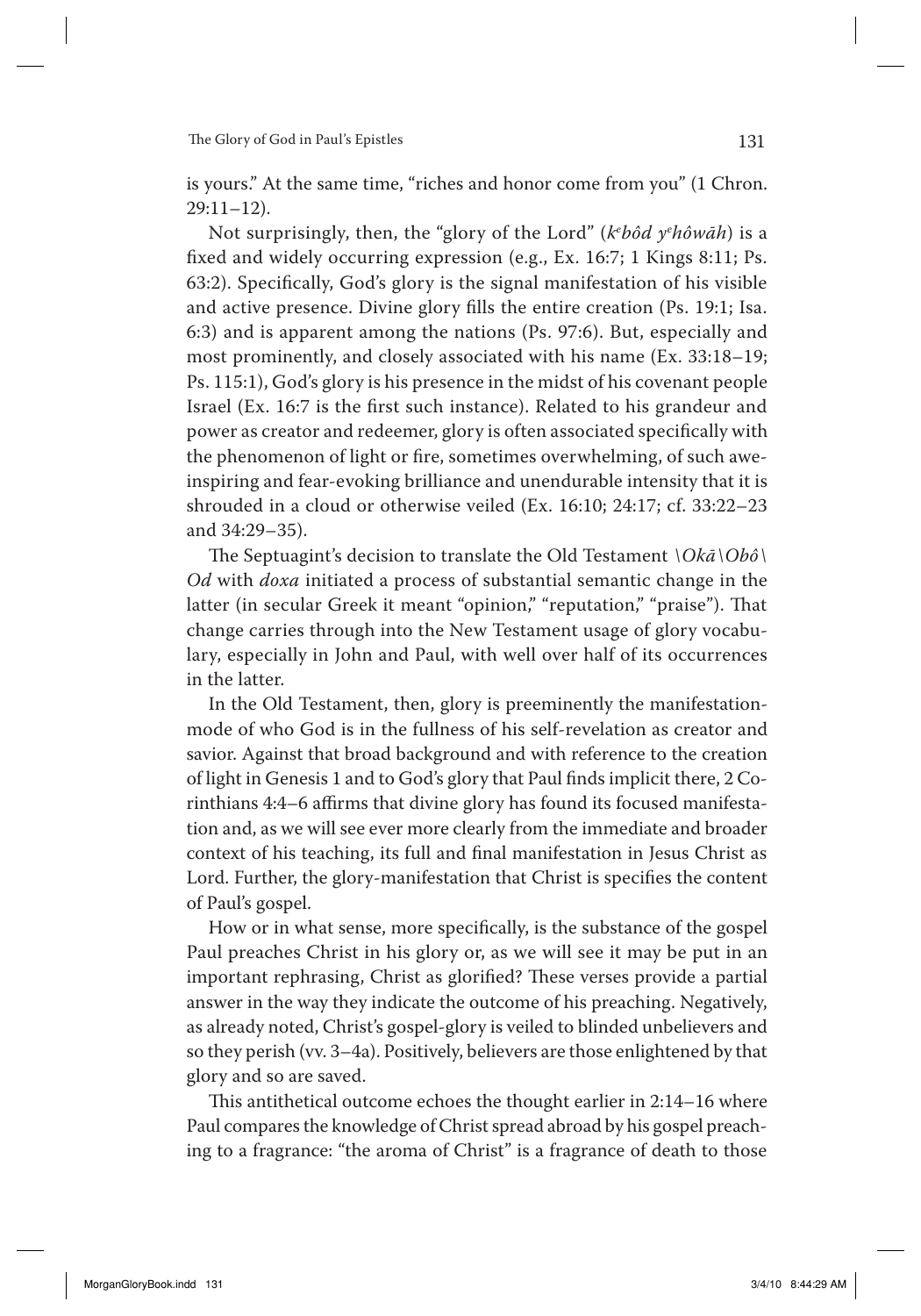who are perishing but a fragrance of life to those who are being saved.<sup>6</sup> The gospel as Christ's glory-light also brings to mind what he later writes to the Colossians (1:13), that believers in being "transferred" into Christ's kingdom have been "delivered from the domain of darkness." Christ's glory is gospel-glory because it is saving glory; his glory is his primarily because he is Savior.

We note further that Paul surely intends that the 2 Corinthians 4 passage be read in the light of what he wrote earlier about his gospel at the beginning of 1 Corinthians 15. In verses 3 and 4 perhaps, though not certainly, he utilizes an already existing confessional fragment: "For I delivered to you as of first importance what I also received: that Christ died for our sins in accordance with the Scriptures, that he was buried, that he was raised on the third day in accordance with the Scriptures." Within the immediate and overall context of Paul's teaching, this statement prompts several observations pertinent to our interest.7

First, in the prepositional phrase, literally "among first things" (en prōtois), "first" almost certainly has, as virtually all commentators take it, a qualitative, not a temporal, sense. Most English translations properly render it "of first importance." So, Paul speaks here of paramount concerns that have their focus in Christ's death and resurrection.

Second, in light of verses 1 and 2 ("Now I would remind you, brothers, of the gospel I preached to you . . ."), this focus or center is plainly the center of his gospel. This, in turn, prompts an even broader observation. At verse 1, Paul is best read as reflecting on his ministry as a whole among the Corinthians. In view is not just a part of his proclamation, not just an aspect of his teaching, but his message in its entirety. That disposes us to say that Paul's theology is his gospel; his is a "gospel-theology." Or, viewed in terms of expanding concentric circles, the center of Paul's theology is the gospel, and at the center of that gospel are the death and resurrection. The focus of the whole, its gospel-center, is Christ's death and resurrection.

Third, the death and resurrection are not in view as bare, isolated, uninterpreted facts. Two things are stipulated. First, their occurrence is "according to the Scriptures." That is, they have their meaning as they fulfill the Jewish Scriptures, as they involve fulfillment of the Old Testa-

 $6$ These verses make the important point that while surely the proper purpose of proclaiming the gospel for Paul is to save, an inevitable attendant consequence is that some who hear that preaching and reject it in unbelief perish. This echoes statements of Jesus such as in Luke 12:51 ("Do you think that I have come to give peace on earth? No, I tell you, but rather division."). God's glory, as we will see, also has this dividing effect; see esp. 2 Thess. 1:8-10.

<sup>&</sup>lt;sup>7</sup> For a fuller discussion see Richard Gaffin Jr., "By Faith, Not by Sight": Paul and the Order of Salvation (London: Paternoster, 2006), 22–30.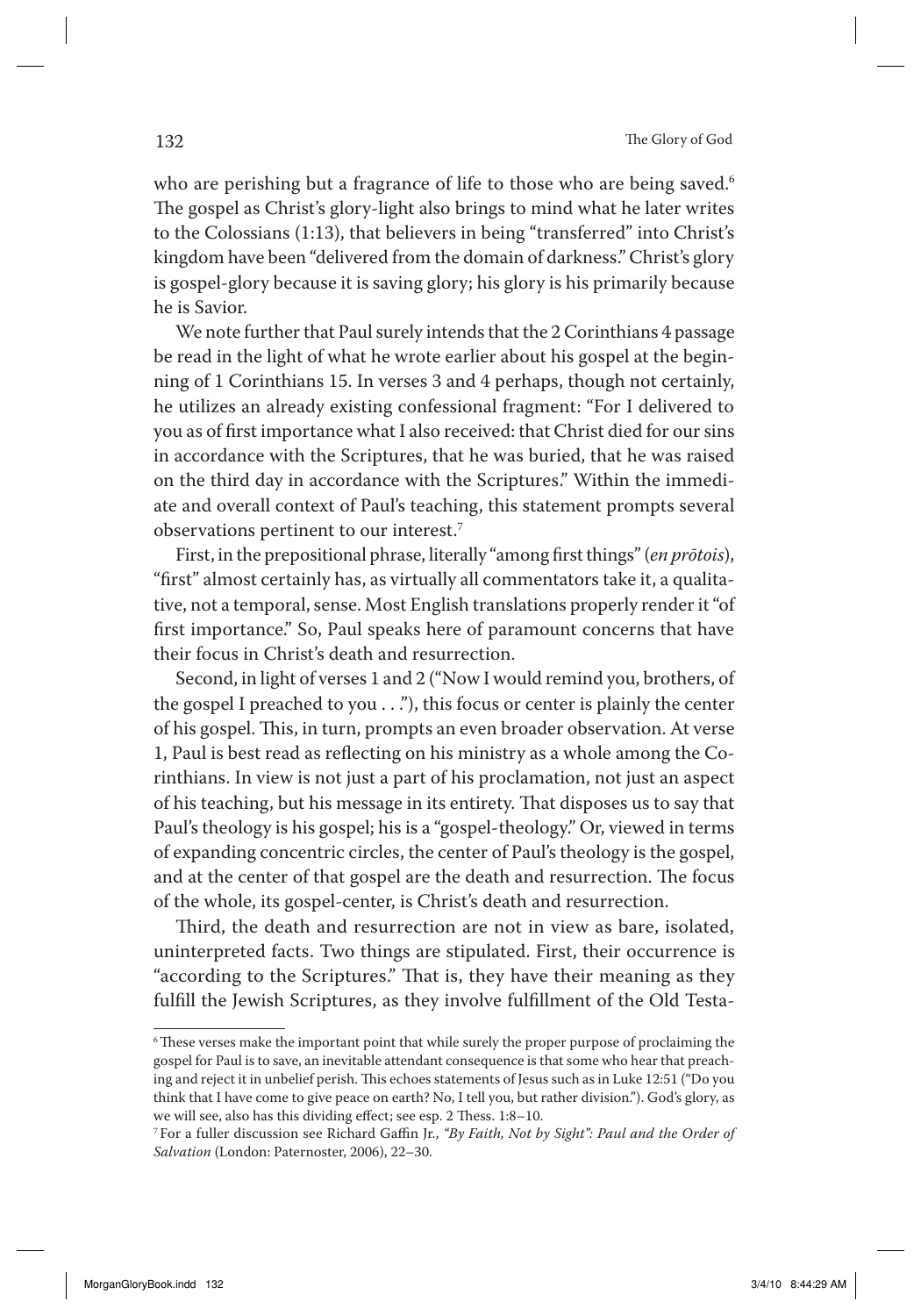ment. Second, the death is said to be "for our sins." At the center of Paul's gospel-theology, then, Christ's death, together with his resurrection, as the fulfillment of Scripture, has its significance in relation to human ("our") sin and its consequences.

This brings us to the baseline conclusion, reinforced by a number of other passages (e.g., 1 Cor. 2:2; Gal. 6:14; 2 Tim. 2:8), that at the center of Paul's theology, constituting that center as much as anything, are Christ's death and resurrection, or, more broadly, messianic suffering and subsequent glory, his humiliation and consequent exaltation or glorification.

Relating this conclusion to what we have seen in 2 Corinthians 4, we may draw a further conclusion: glory has a central place in Paul's theology as a whole, specifically as the glory of Christ, crucified and resurrected, who saves from sin. Further consideration of his teaching on glory may be appropriately oriented, as a controlling point of reference, to this gospelglory of Christ.

### **Christ: The Glory-image of God**

Readers may have already noted in 2 Corinthians 4:4 that the glory-light of the gospel is not simply Christ but "Christ, who is the image of God." This addition points to the close association in Paul between glory and the divine image, an association that is most important for his overall teaching on glory. This can be seen in several passages.

### **1 Corinthians 11:7**

This connection is most explicit, even pronounced, in 1 Corinthians 11:7: man is "the image and glory of God" and woman is "the glory of man." As made in God's image, man possesses and reflects, derivatively and in a creaturely fashion, the glory inherent in that divine image. Without entering into the details of this passage, which has been at the center among those in the ongoing debate in recent decades over women's role in marriage and the church, verse 7 hardly intends to deny that a woman is God's image or somehow less so than a man. Paul's teaching here is not in conflict with Genesis 1:27, namely, that man considered generically and differentiated as male and female is God's image. Rather, with Genesis 1 and 2 in the background here, that image-bearing equality underlies the mutual dependence he affirms of man and woman particularly as husband and wife (vv. 11–12).

At the same time this interdependent relationship is an irreversibly structured one. In it man is not "from woman" but woman "from man," nor is man created "for woman" but woman "for man" (vv. 8–9). That irreversible structure, entailing headship, is expressed in verse 7 by saying that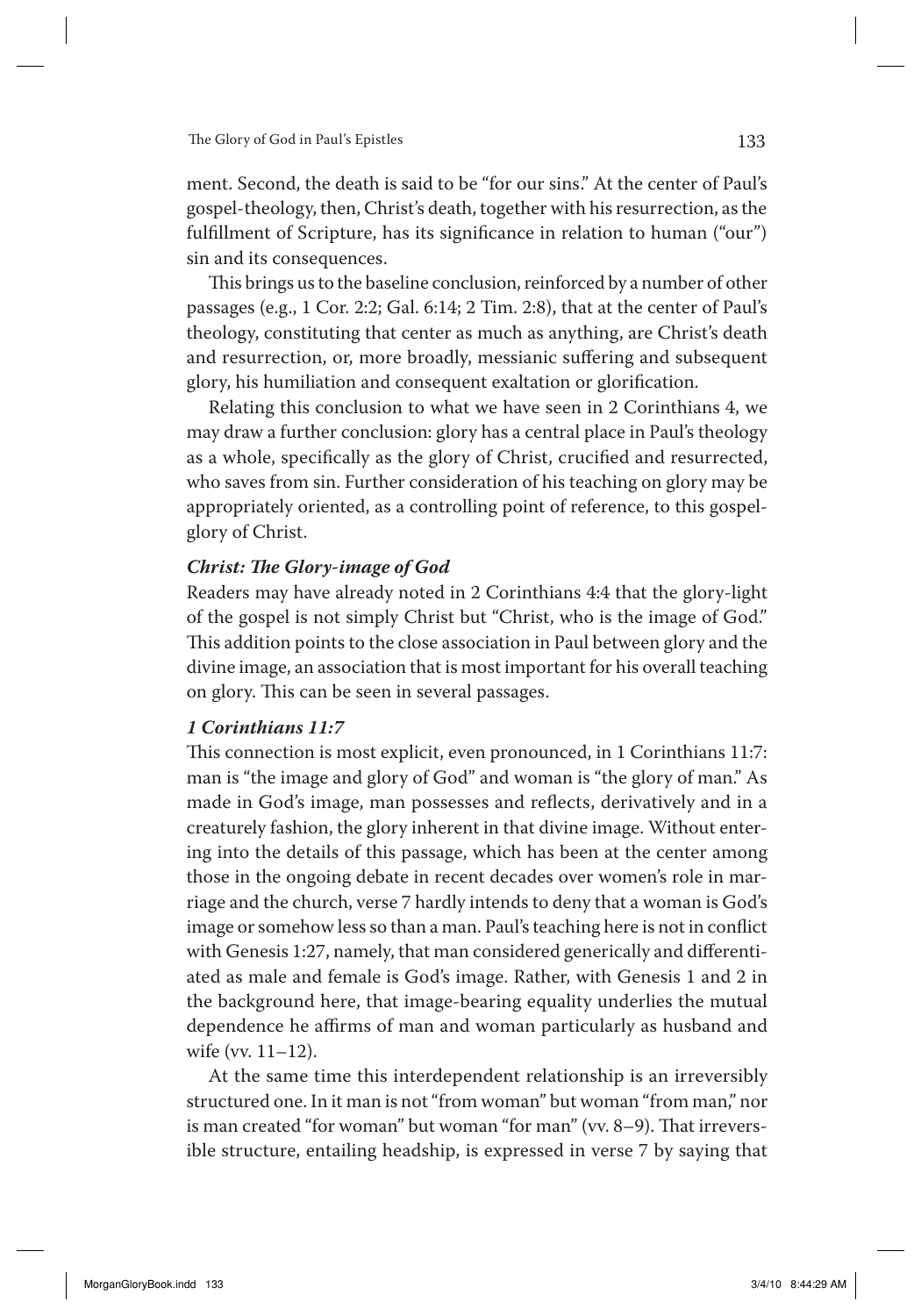"woman is the glory of man." But the eliding of "image" and the replacing of "God" with "man" in this description of woman's glory to highlight the relative headship of man is not to deny that on other grounds she, too, is "the image and glory of God."8 To speak of the divine image as Paul does here and elsewhere, as we will see, carries with it implicitly the notion of glory, so closely does he associate the two.

### **1 Corinthians 15:42–49**

The link between glory and divine image-bearing, for Christ specifically in 2 Corinthians 4:4 and generically for man (male and female) in 1 Corinthians 11:7, may be explored further in 1 Corinthians 15:42–49. In fact, this passage warrants extended examination, for the comprehensive outlook that it provides carries far-reaching ramifications for Paul's overall understanding of glory.

Verse 35 raises two questions: "How are the dead raised? With what kind of body do they come?" Though these question were apparently put to Paul in a derisive fashion by the opponents he has to deal with in Corinth, $^{\circ}$  he nonetheless takes them seriously, for they trigger in large part his argument to the end of the chapter. This argument, which begins at verse 12, is concerned with elaborating and defending the resurrection-hope of the church.10

Verses 42 through 49 are remarkable both for the comprehensive outlook they provide and for the way they do so. Asked important and fairly specific questions about the mode of the resurrection and the nature of the resurrection body, Paul's response may at first glance seem like theological "overkill." That is because his response provides a perspective that is cosmic in its scope and encompasses the whole of history from its beginning to its consummation. It is fair to say that nowhere in Paul (or the rest of Scripture)

<sup>&</sup>lt;sup>8</sup> I say "relative headship" because more is in view regarding headship than the relationship of man and woman (husband and wife); cf. v. 3, "... the head of every man is Christ, the head of woman is man, and the head of Christ is God." "Paul does not hereby deny that woman was created in God's image, or that she, too, is God's glory." Gordon Fee, The First Epistle to the Corinthians (Grand Rapids, MI: Eerdmans, 1987), 516.

<sup>9</sup>Note the sharpness of Paul's immediate response, "Fool!" (v. 36, softened in most English translations). This opposition comes into view already at v. 12 and is clearly centered in denying the resurrection of the body. Without entering here into the considerable scholarly discussion concerning the specific background of that denial, it appears safe to say that controlling was an outlook stemming from the prevalent pagan Hellenistic mindset of the day with its depreciation of things material, including the body; see, e.g., the discussions of Fee, First Epistle to the Corinthians, 715–17 and Anthony Thiselton, *The First Epistle to the Corinthians* (Grand Rapids, MI: Eerdmans, 2000), 1172–76.

 $10$  The resurrection of unbelievers, though affirmed by Paul elsewhere (Acts 24:15), is outside his purview in this chapter (as is also the case in 1 Thess. 4:13-18).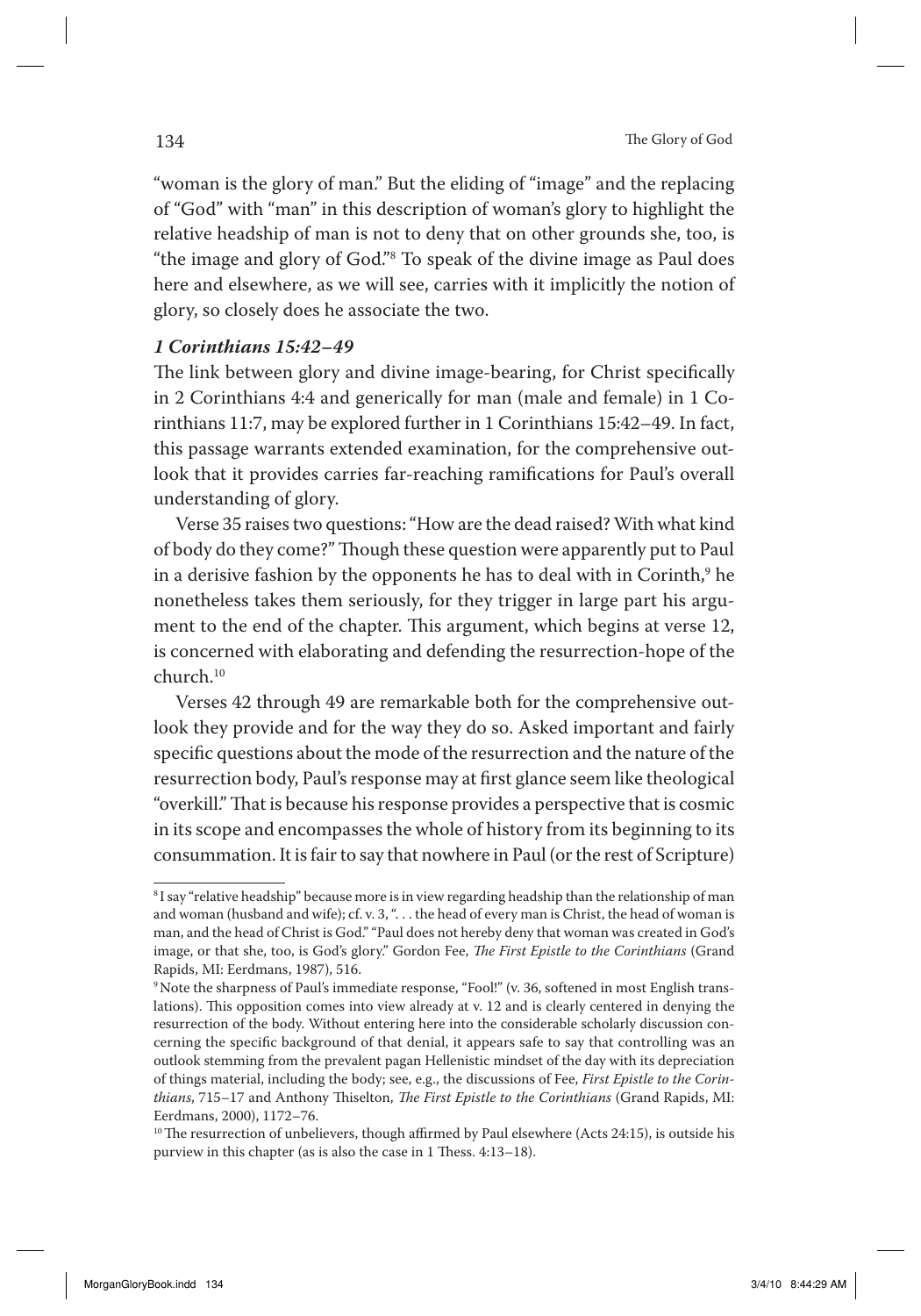do we get a more all-encompassing outlook on the work of Christ than in verses 44b through 49.11 In fact, considerations fundamental not only to the apostle's eschatology and Christology but also to his anthropology, soteriology, and pneumatology are present in this passage, considerations that together have an important bearing on his understanding of glory.

This comprehensive outlook happens by means of the developed parallelism that structures this passage. It opens (vv. 42–44) by contrasting the pre-resurrection body, the body as it bears the consequences of the fall and human sin (see esp. vv. 21–22 and Rom. 5:12–19), and the resurrection body, both marked by their respectively antithetical qualities. The one is perishable,<sup>12</sup> marked by dishonor and weakness; the other is imperishable, invested with glory and power. In one word, the pre-resurrection body is "natural" (literally, "soulish"<sup>13</sup>), the resurrection body is "spiritual." Glory in verse 43, then, is a function of the resurrection body as "spiritual." Clarifying this association of glory with the resurrection will be of primary interest as our discussion of the passage unfolds.

Adam and Christ as the "last Adam." A notable feature is the broadening that takes place beginning with verse 45. Now the contrast is no longer between bodies but whole persons, Adam on the one side, Christ as the "last Adam" on the other. This broadening has two dimensions. First, as the verses that follow show, especially 48 and 49, both are plainly in view not merely as isolated individuals but as principal representatives or heads. Further, as such they bring into view contrasting orders of life; each rep-

<sup>&</sup>lt;sup>11</sup> John Murray (*The Imputation of Adam's Sin* [Grand Rapids, MI: Eerdmans, 1959], 39) does not overstate, "In I Corinthians 15:22, 45–49 Paul provides us with what is one of the most striking and significant rubrics in all of Scripture."

 $12$ <sup>12</sup>This quality (*phthora*) is not merely the capacity or liability for corruption that can result in mortality but actual mortality (cf. the word's use elsewhere in Paul, v. 50; Rom. 8:21; Gal. 6:8; Col. 2:22). After all, this body is "sown," a graphic reference to burial. Since for Paul human death is the result of sin (see esp. Rom. 5:12ff. with its closely related antithetical parallelism), the pre-resurrection body in vv. 42–44a is the post-fall, sin-cursed body. In v. 44b the pre-fall body comes into view. In this regard note the paragraph break at v. 44b in the NIV, appropriate in my judgment, to mark this shift.

 $13A$  satisfactory English translation of the adjective *psychikon* is notoriously difficult here. An apparently insurmountable challenge is how to bring out the tie in the Greek text with its cognate noun psychē in v. 45 ("soul," referring, as it does in Gen. 2:7 cited here, not to a constituent part but Adam as a whole, so "being," "person"). Both "natural," the most frequent proposal, and "physical" (RSV, NRSV) are deficient. The latter is thoroughly misleading because paired here antithetically with "spiritual," it leaves the seriously erroneous impression that the resurrection body, in contrast, is nonphysical or immaterial. "Natural" is ambiguous. From the normative vantage point of the original creation, brought into view as we will presently note in v. 45, the actually sin-ravaged and mortal pre-resurrection body is decidedly abnormal, "unnatural"; only in terms of creation as now under the effects of the fall is it all too "natural" (so Paul's only other use of the adjective in 2:14).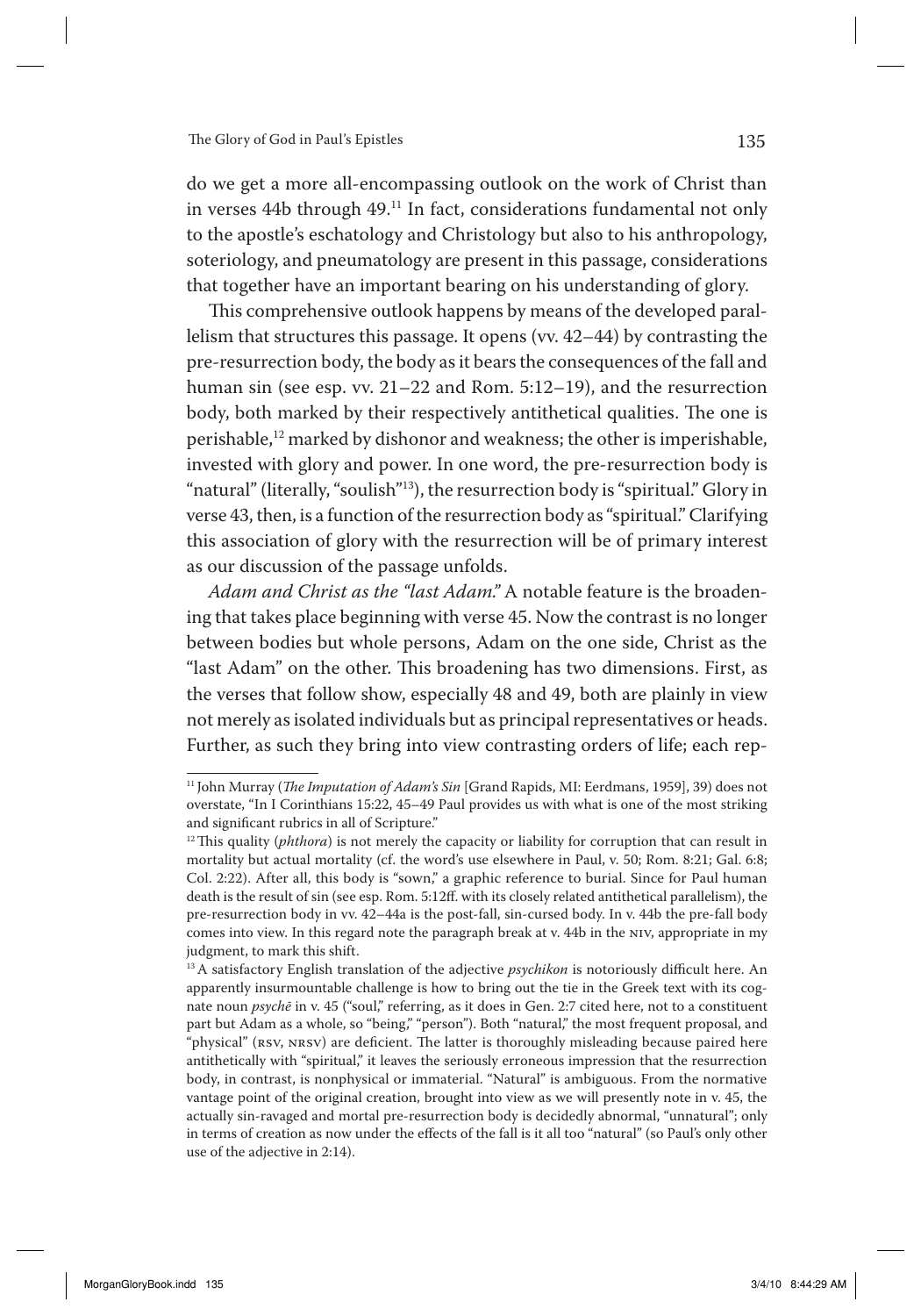resents an environment or order of existence, the earthly order and the heavenly order, respectively. Adam is preeminently "the earthly one" and so has associated with him all human beings as "the earthly ones"; Christ, the last Adam and second man, is preeminently "the heavenly one" and has associated with him believers as "the heavenly ones." This environmental scope of the broadening is clear from the way the contrast is framed in explicitly cosmological language ("earth," "earthly"— "heaven," "heavenly") in verses 47 through 49.14

Second, the broadening to whole persons beginning with verse 45 is not only corporate and cosmic but also temporal. On the one side of the contrast Adam is introduced with an appeal to Genesis 2:7 and the creation narrative. Adam, in other words, is in view as he is by virtue of creation, not as fallen but as he was before the fall.<sup>15</sup> This expansion has the effect of providing, in nuce, a "philosophy" of history, Paul's outlook on history from its beginning up to and including its consummation.

The comprehensive sweep of that outlook is notable from the way Adam and Christ are identified and function in the argument. Adam is "first" (prōtos, v. 45); there is no one before him. Christ in his adamic identity is "second" (deuteros, v. 47); there is no one between Adam and Christ.<sup>16</sup> Christ as "second" is also "last" (eschatos, v. 45); there is none after him; he is, literally, the eschatological man. The order of Adam is first and has become subject to corruption and death through human sin (vv. 21–22; Rom. 5:12–19). The order of Christ is second and last; it is incorruptible and eschatological (see as well vv. 52–54). All told, then, in view are creation and its consummation, creation and new creation. In terms of the two-aeon construct taken over from Second Temple Judaism and rooted in the Old

 $14$  In v. 46 the neuter singular substantive expressions, to psychikon and to pneumatikon ("the natural," "the spiritual"), are most likely to be taken as generalizing expressions, after which an implied "body" (soma) ought not to be read, as do some translations and commentaries. To do so misses the environmental broadening that Paul has already clearly intimated in v. 45 and works out in vv. 47-49. To psychikon is the "natural" order, to pneumatikon, the "spiritual" order.

<sup>&</sup>lt;sup>15</sup> The pre-fall situation is already in view on the one side in v. 44b ("If there is a natural body, there is also a spiritual body"), which the appeal to Gen. 2:7 in v. 45 functions to support. As Vos has observed (Pauline Eschatology, 169, n. 19), "From the abnormal body of sin no inference could be drawn to that effect [the resurrection body]. The abnormal and the eschatological are not so logically correlated that the one can be postulated from the other."

<sup>&</sup>lt;sup>16</sup> As Paul is viewing things here, no one else in covenant history comes into consideration. No one else "counts" but Adam and Christ—not Noah, not Abraham and the promise, not Moses the lawgiver, not David as the Lord's anointed. Israel's unfolding "story," as important and integral as that undoubtedly is elsewhere in Paul's theology and for his reflections on redemptive history, is below the storyline or, better, below the narrative line of covenant history. Israel's history, though certainly included implicitly, is eclipsed and remains below the horizon encompassing the whole of history, as Paul sketches that horizon here.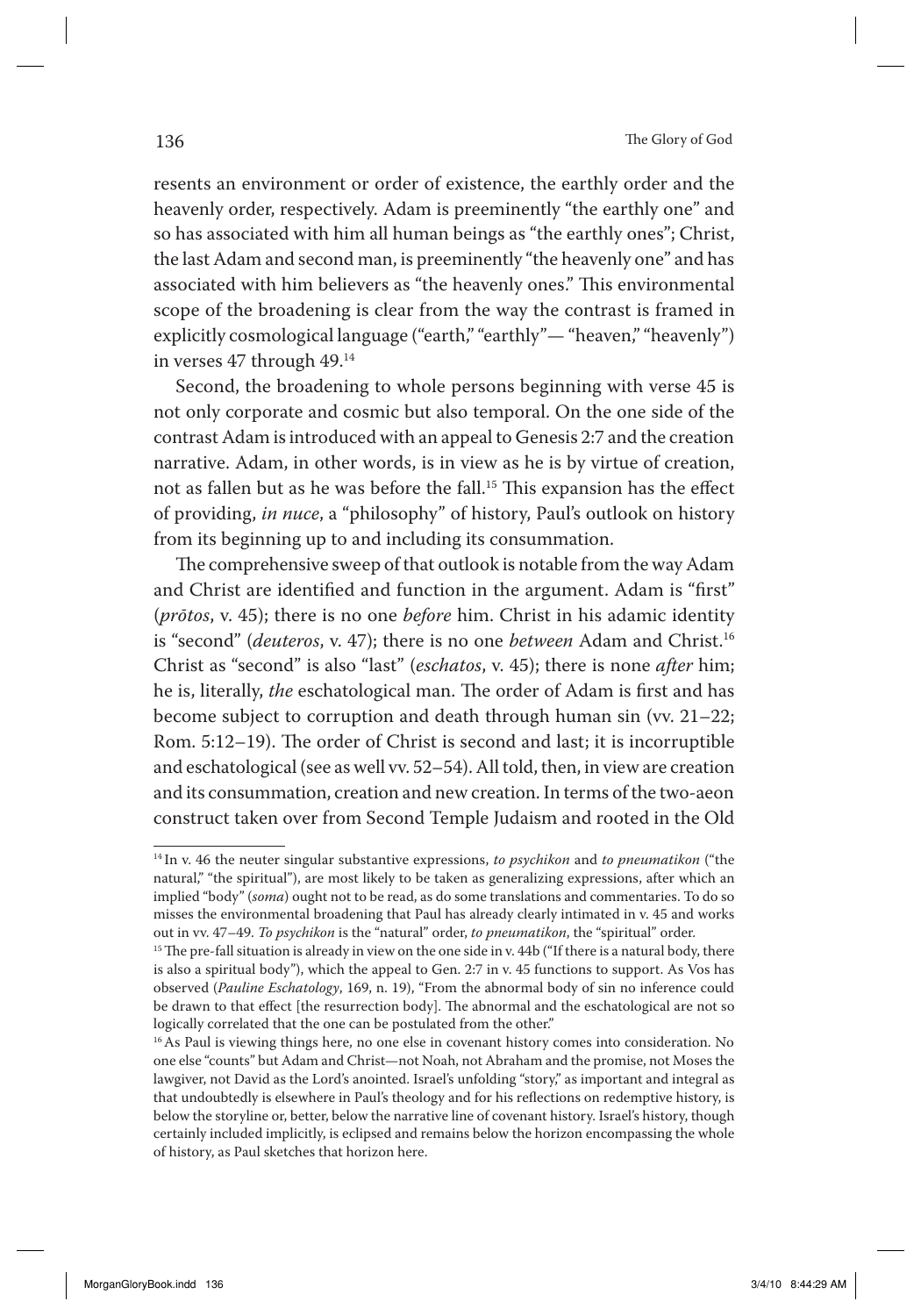### The Glory of God in Paul's Epistles 137

Testament, in view are this present and provisional world-age and the coming eschatological world-age, each beginning with its own Adam.

Why does Paul proceed as he does in this passage? He broadens the sweep of the Adam-Christ contrast in two ways. First, he introduces Adam, as he was created, before the fall. Second, with that Paul broadens the contrast to include the normal, pre-fall creation, before, in Adam, it became abnormal, subject to the corrupting and death-dealing effects of sin noted in verses 42 and 43. Why? The answer appears to be that Paul is intent here on showing that already at creation, prior to and apart from the fall, God's purpose anticipates and provides for a higher kind of bodily and personal existence, including the environment for that existence.<sup>17</sup>

This divine purpose, with the other considerations in the passage already noted that point to it, leads to the culminating statement of verse 49: "Just as we have borne the image of the man of dust, we shall also bear the image of the man of heaven." The *imago Dei* in which Adam was created, what Adam and those in him are by virtue of creation, is eschatologically oriented. That image comes to its intended and full realization not in Adam but instead now, because of his fall, in the last Adam, Christ, and in those in union with him.18

So, we may conclude, that the gospel-glory of "Christ, who is the image of God" (2 Cor. 4:4) is specifically the glory he possesses as the "heavenly" image-bearer seen within the comprehensive dimensions of the Adam-Christ parallelism that Paul utilizes in comparing the pre-resurrection and resurrection bodies. The glory predicated of the resurrection body in verse 43, then, belongs to this eschatological image-bearing. But what, more specifically, does that glory aspect include and entail? Answering that question requires taking account of a facet of the passage not yet considered, one that is also of paramount importance not only for its overall sense but for Paul's understanding of glory.

Christ "became a life-giving spirit." As the last Adam, verse 45 states, Christ "became a life-giving spirit" (pneuma zōooioun). What is the sense of this assertion? First, it should be noted, "life-giving spirit" is not a timeless description of Christ but who he "became" (egeneto). When did that happen? What is the time point of this "becoming"? There is little, if any,

<sup>&</sup>lt;sup>17</sup> So Vos, Pauline Eschatology, 169, n. 19.

<sup>&</sup>lt;sup>18</sup> Put in more formal theological idiom, this passage shows that for Paul protology (first things), apart from soteriology (matters pertaining to salvation), anticipates an eschatology (last things); there is an eschatology in view for the creation even before the fall. Correlatively, given human sin and the fall, the soteriology made necessary by that sin and secured in Christ is the means for realizing that eschatological goal.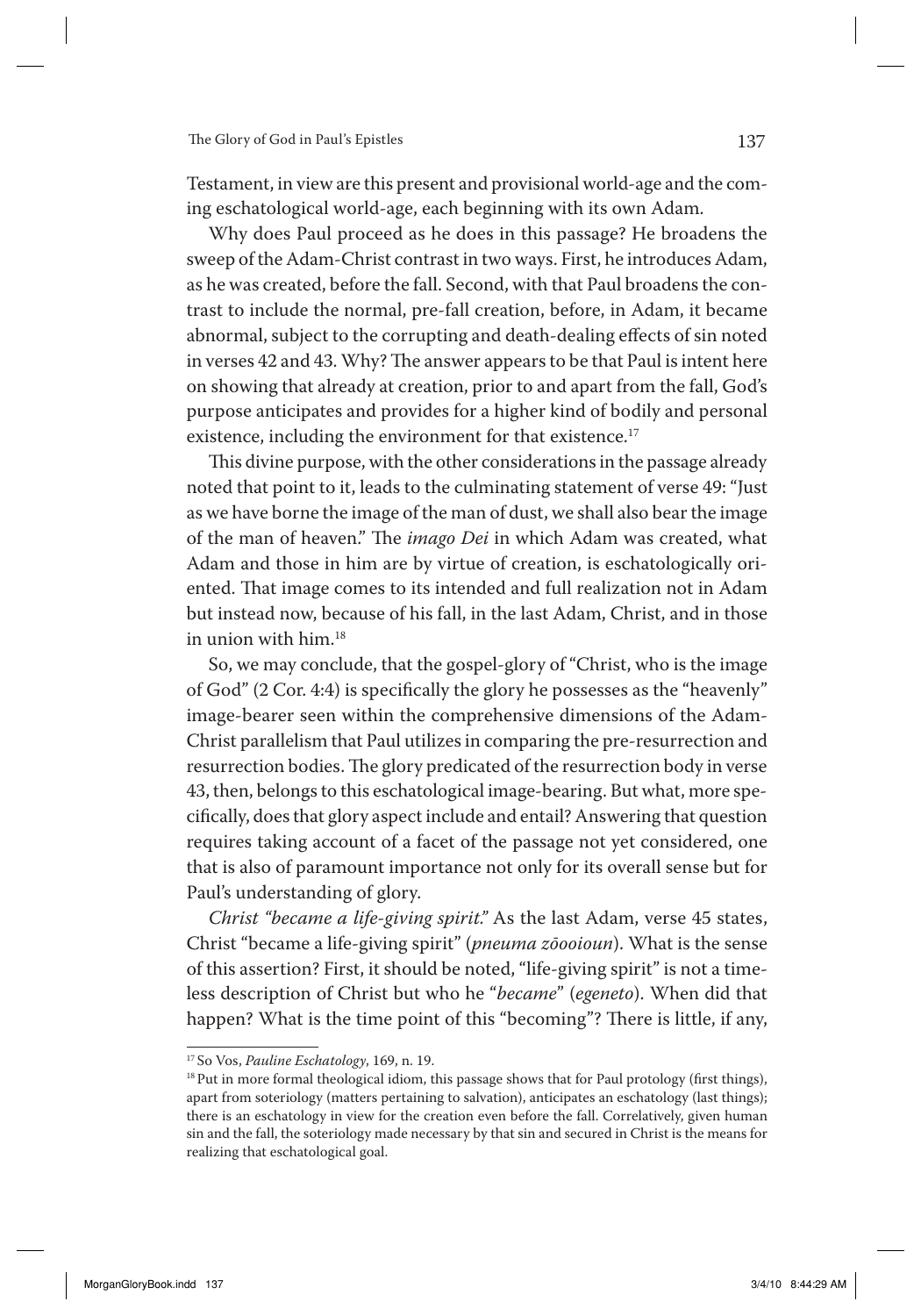room for doubt that the answer is at his resurrection or, more broadly, together with the ascension, his exaltation. The flow of reasoning in chapter 15 makes that virtually certain.

The controlling thesis of the entire argumentation beginning at verse 12 to the end of the chapter is the use of the term "firstfruits" (aparchē) applied to Christ as resurrected, in verses 20 and 23. This agricultural image captures the unity, the unbreakable bond, that there is between his resurrection and the future bodily resurrection of believers. To extend the metaphor as Paul surely intends, Christ's resurrection is the "firstfruits" the beginning of the resurrection—"harvest" that will include theirs at his return.<sup>19</sup> His resurrection is not merely an event, however stupendous, isolated in the past. In its past historicity it initiates and makes visible the harvest of resurrection belonging at the end of history as it has already entered history.

This "firstfruits" bond or solidarity is implicit in the hypothetical pattern of argument in the immediately preceding section (vv.  $12-19$ ). The two resurrections, Christ's and the future bodily resurrection of believers, are in view not as two separate events but as two episodes of one event. So much are the two of one piece that Paul can argue in both directions, not only from the resurrection of Christ to the resurrection of believers (v. 12), but also, conversely, to deny their resurrection is to deny his (vv. 13, 15, 16).

It would make no sense for Paul to argue for the resurrection of believers in this way, staking everything on the inseparable harvest-bond between Christ's resurrection and theirs, if Christ were "life giving" by virtue, say, of his preexistence or incarnation, or any consideration other than his resurrection. This is not to suggest that his preexistence and incarnation are unimportant or nonessential for Paul, but they lie outside his purview here. Expressed in key terms of the chapter, as "firstfruits" of the resurrectionharvest Christ is "a life-giving spirit"; conversely, as "a life-giving spirit" he is "the firstfruits."

Further, according to verse 47, the last Adam, as "the second man," is now, by virtue of his ascension, "from heaven."20 In this sense, as resurrected and ascended, he is, preeminently, "the man of heaven" (v. 48). So, as he has become "a life-giving spirit" in his resurrection, the last Adam is the primary, "firstfruits" instance of the heavenly image (v. 49) with its glory

<sup>&</sup>lt;sup>19</sup>As noted earlier, it should be kept in mind that the resurrection of unbelievers is not within Paul's purview in this chapter; see above, n. 10.

<sup>&</sup>lt;sup>20</sup> In view of the immediate context, this prepositional phrase is almost certainly an exaltation predicate ("heaven" is where Christ now belongs), not a description of origin, say, out of preexistence at the incarnation.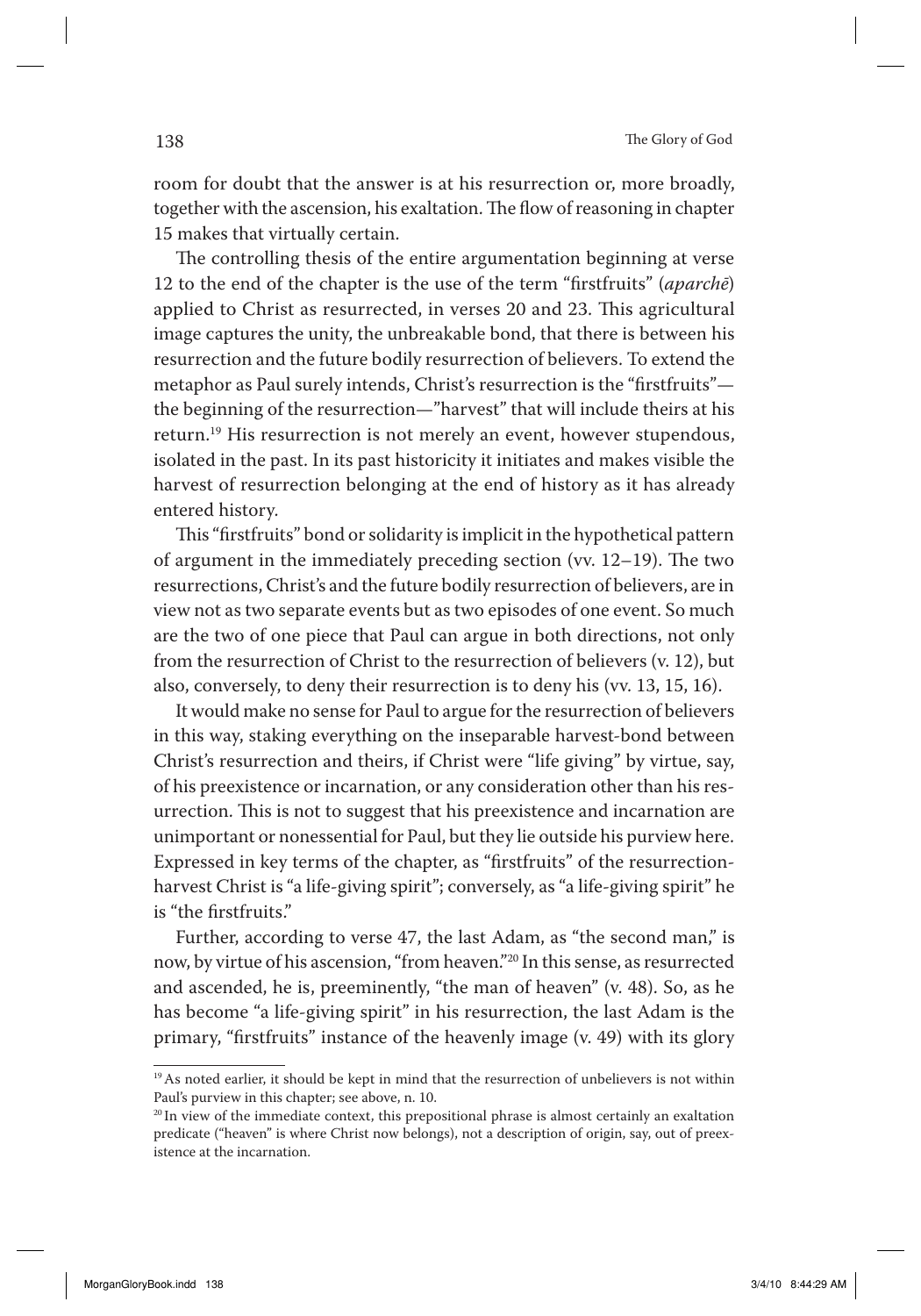(v. 43). Christ's glory, as he has become life-giving Spirit, is climactically manifested as he is the bearer of the heavenly glory-image.

Second, if "a life-giving spirit" is who Christ became in his resurrection and who he now is as exalted, what is the meaning in this description of "spirit" (pneuma)? This question is disputed, and a satisfactorily detailed treatment is beyond the scope of this chapter, so I will merely state my view with a brief indication of supporting grounds. $^{21}$ 

The reference is to the person of the Holy Spirit. In support of that understanding is the link between *pneuma* ("spirit") in verse 45 and *pneumatikon* ("spiritual") in verses 44 and 46. Each has its sense as they are plainly related as cognate noun and adjective. Elsewhere in Paul the adjective, which occurs repeatedly, regularly refers, with only one clear exception (Eph. 6:12), to various matters associated with the activity of the Holy Spirit (e.g., Rom. 7:14; Gal. 6:1; Eph. 1:3; Col. 1:9). As the adjective has that reference, so the noun in verse 45, refers, correlatively, to the person of the Spirit, as it does frequently and almost always elsewhere in Paul. This consideration is reinforced by the only other occurrence in Paul (or the New Testament) of the *psychikon/pneumatikon* contrast earlier in 1 Corinthians (2:14), where in the immediate context (vv. 10ff.) the adjective refers to the believer (ho pneumatikos) as enlightened and led by the Spirit.<sup>22</sup>

A consideration reinforcing this conclusion is that the last Adam did not simply become "spirit" but "life-giving" (zōopoioun) spirit. This participial modifier is an instance of a verb that Paul most often uses with the Holy Spirit as its subject (1 Cor. 15:22; Rom. 8:11; 2 Cor. 3:6; by implication, Gal. 3:21). So, in verses 44 through 46 as the adjective pneumatikon refers to what is marked by the activity of the Spirit, the noun *pneuma* refers to his person (and its English translation ought to be capitalized, "Spirit").

The last half of verse 45 states, then, that in being raised from the dead Christ, as the last Adam, became life-giving Spirit in the sense of the Holy Spirit. The terms of this equating or identifying of the resurrected Christ with the Spirit need to be noted. It is not ontological as if Paul is here expressing a purely functional Christology that is indifferent to or denies the personal distinction between Christ and the Spirit. Eternal, inner-Trinitarian

 $21$  For a full argumentation see Richard Gaffin Jr., "The last Adam, the Life-giving Spirit," in ed. S. Clark, The Forgotten Christ (Nottingham: Apollos; Inter-Varsity, 2007), 211-25 and the literature, pro and con, cited there.

<sup>&</sup>lt;sup>22</sup> Note also Jude 19, "worldly people (psychikoi), not having the Spirit." I take it that the long-standing effort to enlist 1 Cor. 2:14–15 in its immediate context in support of an anthropological trichotomy (with pneumatikos here referring to the human pneuma come to its revived ascendancy) is not successful and ought to be abandoned; see, e.g., J. Murray, Collected Writings of John Murray, 2 (Edinburgh: Banner of Truth, 1977) 23–33, esp. 23–29.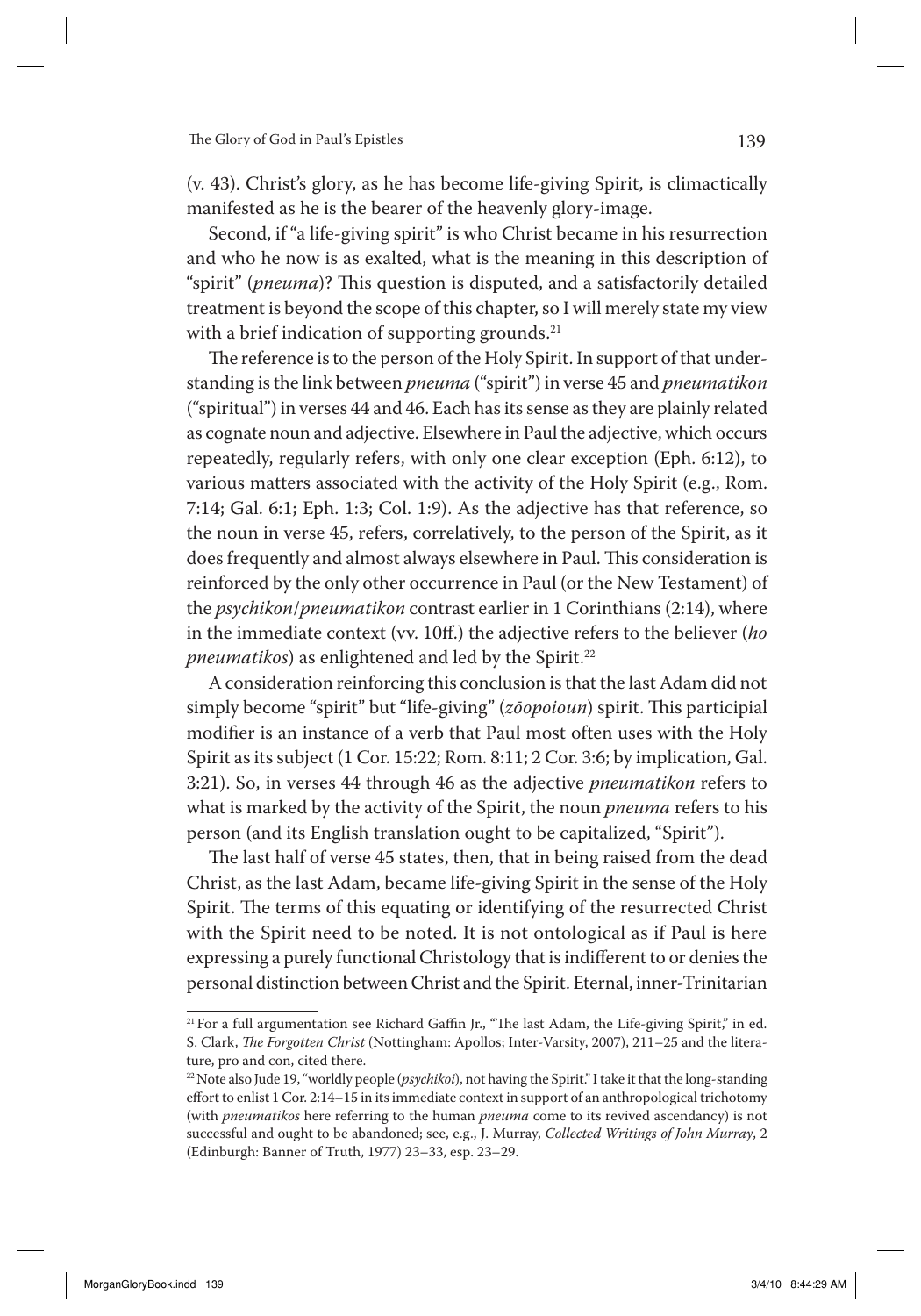relationships and distinctions are outside his purview. Rather, Paul has in view what has happened in *history* and as Christ is the last *Adam*, the second *man*. He has in view what is true in terms of his genuine humanity, not his essential deity.<sup>23</sup> With these qualifications maintained uncompromised, the equation affirmed in verse 45 may be termed "functional" or "eschatological" or, in older theological idiom, "economic" (in distinction from "ontological"). Verse 45 affirms that the resurrected Christ and the Spirit are one in the specific respect of giving life—eschatological, resurrection life with its inherent glory (v. 43).

Subsequently in writing to the Corinthians Paul will say, "Now the Lord is the Spirit, and where the Spirit of the Lord is, there is freedom" (2 Cor. 3:17). We will consider this statement in its context below but on the understanding noted here that, though commentators are divided, the more plausible case to be made is that "Lord" refers to the exalted Christ and the statement is closely related to 1 Corinthians  $15:45.^{24}$  The "is" of 2 Corinthians 3:17, we may say, rests on the "became" of 1 Corinthians 15:45. Also, the "freedom" in view is eschatological, the close concomitant of Spirit-worked resurrection life with its glory (e.g., in Rom. 8:2, 21: "For the law of the Spirit of life has set you free in Christ Jesus"; "the freedom of the glory of the children of God").

Third, within 1 Corinthians 15 and the contrast of the immediate context (vv. 42–49) two closely related considerations appear to coalesce in the affirmation of verse 45c. At his resurrection the incarnate Christ (a) was thoroughly transformed by the Spirit and  $(b)$  came into complete and permanent possession  $of$  the Spirit. The resulting relationship between the incarnate Christ and the Spirit is so unprecedented and climactic that it is properly and appropriately captured by saying that Christ became the life-giving Spirit.

So far as the relationship between the resurrected Christ and believers is concerned, (a) the preceding paragraph accents the continuity between them and (b) his uniqueness and the difference between them. Regarding (a), as the life-giving Spirit Christ is the first instance of the resurrection body, the "firstfruits" (v. 20) manifestation of the same body that believers will possess at his return (cf. 1 Thess. 4:13–17). What, through the Spirit,

<sup>&</sup>lt;sup>23</sup> A recent and convincing demonstration of Paul's clearly Trinitarian understanding of God is in Gordon Fee, God's Empowering Presence: The Holy Spirit in the Letters of Paul (Peabody, MA: Hendrickson, 1994), 825–45, esp. 839–42. The personal, parallel distinction between God (the Father), Christ as Lord, and the (Holy) Spirit —underlying subsequent doctrinal formulation—is clear enough in, e.g., 1 Cor. 12:4–6; 2 Cor. 13:13; Eph. 4:4–6.

 $24$  See Gaffin, "The Life-giving Spirit," 222–24 for argumentation as well as literature, pro and con, cited there.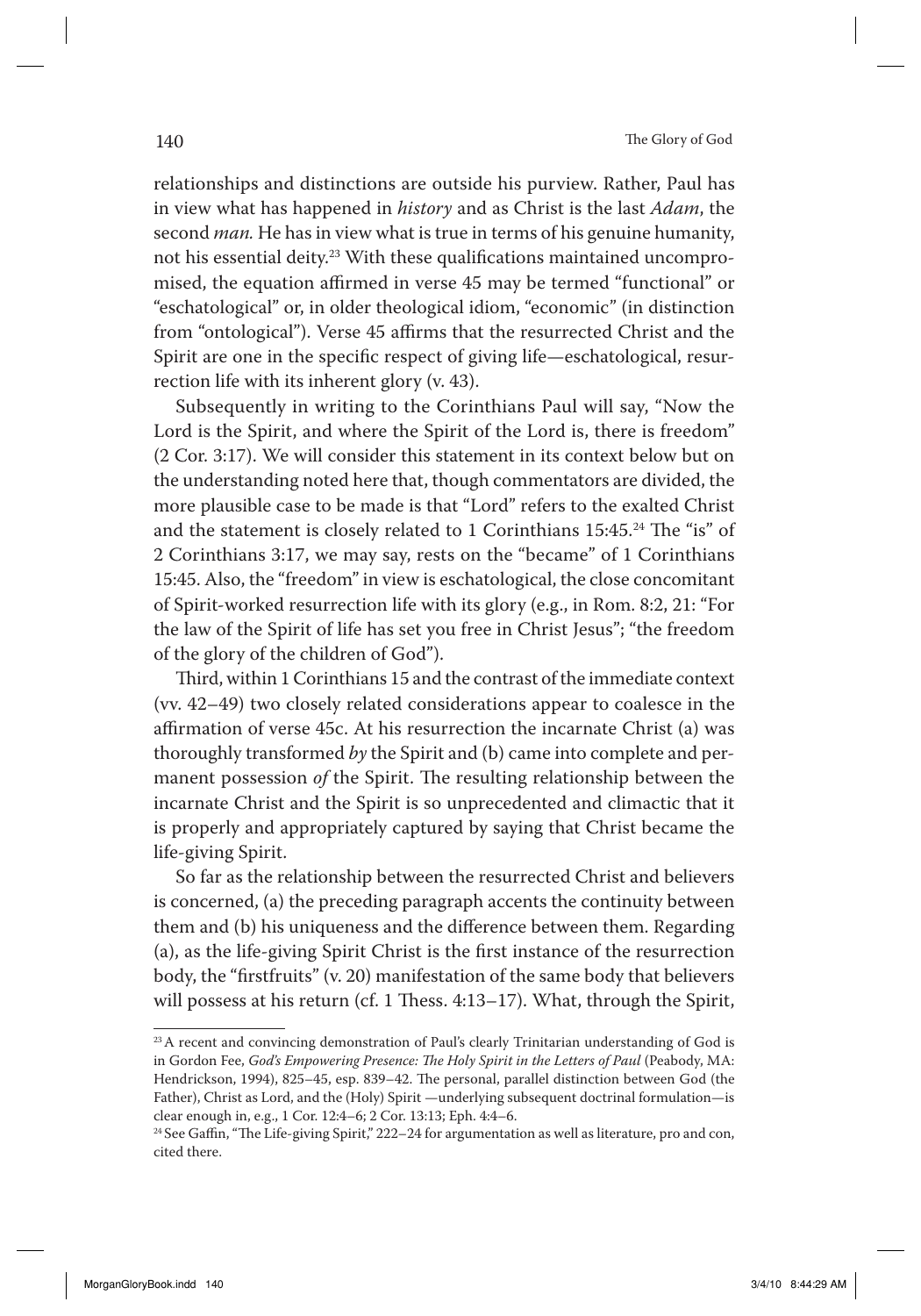God has done in raising Jesus from the dead he will also do for believers (the most likely meaning of Rom. 8:11). As the life-giving Spirit and by virtue of the transformation he has experienced in his resurrection he now bears the heavenly image with its glory that believers, too, will one day bear bodily (v. 49).

It continues to be necessary to point out in the face of widespread and persistent misunderstanding that "spiritual" does not refer to the makeup of the resurrection body, to the immaterial substance of which it is composed. Rather, that adjective is Paul's single label of choice for the resurrection body with its glory because it most adequately and appropriately describes the body that has been perfected with the effects of sin entirely eradicated by the activity of the Holy Spirit. In view is the transmuted but genuinely physical character of the believer's resurrection body, the eschatologically transformed physicality of the believer's person by the Spirit.<sup>25</sup> The work of the Spirit with and in the individual believer reaches its culmination in the resurrection of the body. As we well see in more detail below, God's "good work" begun in believers finds its "completion at the day of Jesus Christ" in the change that will take place in their bodily resurrection with its manifest glory (Phil. 1:6 with 3:21).

Glory, then, is one of the three characteristics, together with imperishability and power, that Paul predicates of the Spirit-renovated and perfected resurrection body, the Spirit-consummated heavenly image. These characteristics are not merely mentioned as several from a larger list; they are essential. Because of what has transpired in Christ's resurrection and ascension and who he now is as exalted, there is the closest association throughout Paul between the Spirit, eschatological life, glory, and power. Within this conceptual complex the Spirit clearly has priority in the sense that life, glory, and power are related to the Spirit as "products to the Producer."26

So, from the vantage point of glory the body of the resurrected Christ, the "life-giving Spirit," is "the body of his glory" (Phil. 3:21 NASB). And in the parallelism of 1 Timothy 3:16 Christ's justification "in the Spirit" correlates with his ascension "in glory" (NASB). The tie between glory and eschatological life is also seen in Romans 2:7 ("glory and honor and immortality . . . eternal life"; cf. v. 10) and Colossians 3:4 ("When Christ who is your life

 $25$  With an eye to this transformation the resurrection body is also aptly labeled "transphysical," as N. T. Wright, coining a term, has recently proposed—"the 'trans' is intended as a shortening of 'transformed." The Resurrection of the Son of God (Minneapolis: Fortress, 2003), 477 see also 606–7, 612, 661.

<sup>&</sup>lt;sup>26</sup> Vos, Pauline Eschatology, 302.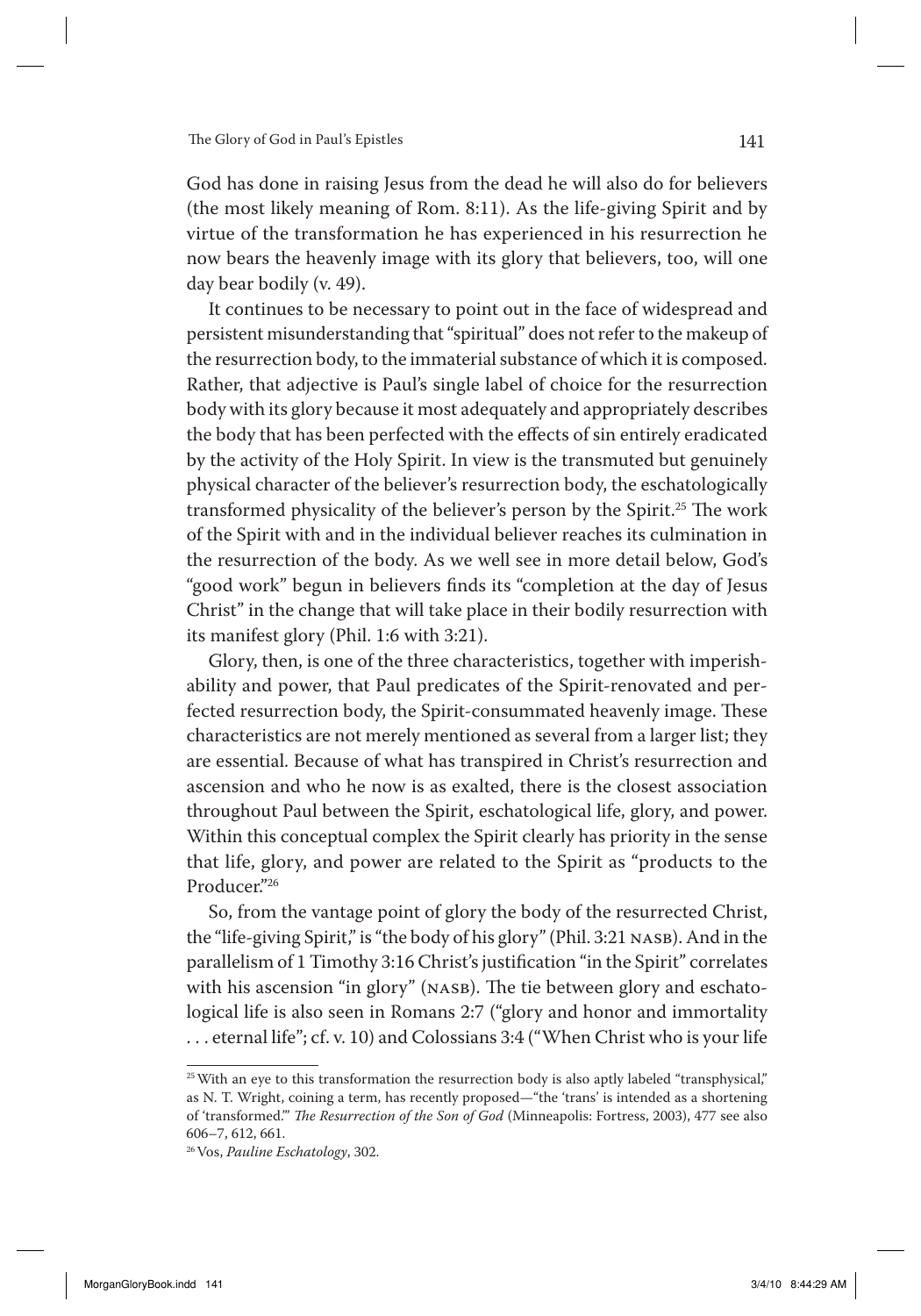appears, then you also will appear with him in glory"), as well as, correlatively, the link between glory and power in Ephesians 1:18–19 ("the riches of the glory of His inheritance" (NASB) of the ascended Christ among the saints is on the order of "the immeasurable greatness of his power" toward them) and elsewhere (Eph. 3:16; Col. 1:11; 2 Thess. 1:9).

The close linking of the Spirit, life, glory, and power also appears in the indications of agency in Christ's resurrection. While that agency is attributed to the Spirit (Rom. 1:4; 8:11; 1 Tim. 3:16) and to God's power (1 Cor. 6:14), according to Romans 6:4, he "was raised from the dead by the glory of the Father." All told, we may say that life and power are related to the inner, hidden side and glory to the outer, visible side of the eschatological transformation wrought by the Spirit.<sup>27</sup>

The resurrection body with its qualities that Christ has by becoming the life-giving Spirit is the first instance of the resurrection body each believer will have. Only he, however, is the life-giving Spirit. That cannot be said of "the heavenly ones," only of "the heavenly one." Believers do not themselves become givers of the Spirit. They have the Spirit only as they have received the Spirit. Christ, not the church together with Christ, is the source of the Spirit. The pattern of expression in Romans  $8:9-10$  is instructive on this point. Because Christ has become the life-giving Spirit, the Spirit is now "the Spirit of Christ." Consequently, only as Christ by the Spirit is "in" those who "belong to him" (who are "in him," as Paul frequently says elsewhere) is the Spirit "in" them and are they "in the Spirit."<sup>28</sup> Christians, then, are not themselves sources of glory. Their glory is theirs only as it is derivative of Christ's in his role as the life-giving Spirit.

Conclusion. We have given considerable attention to 1 Corinthians 15:42–49 with its single reference to glory for the perspective it provides, more comprehensive than any other single passage in Paul, on glory. That is so particularly as his gospel is at the center of his theology as a whole and concerns, as much as anything, the glory of Christ as the image of God. Drawing together the threads of our discussion of the passage, glory is preeminently the glory of the exalted Christ, the consummate glory he both possesses and, as we will consider further, shares with believers, as he has been constituted the life-giving Spirit by being resurrected bodily and,

 $27$ This is the conclusion of ibid., 314. See his penetrating discussion of this relationship  $(302-15).$ 

 $281$  Cor. 15:45c may be seen as a one-sentence commentary on Pentecost and its significance. What Peter delineates in Acts 2:32–33 (resurrection—ascension and heavenly session—reception of the Spirit—outpouring of the Spirit), Paul telescopes by saying, "The last Adam became lifegiving spirit."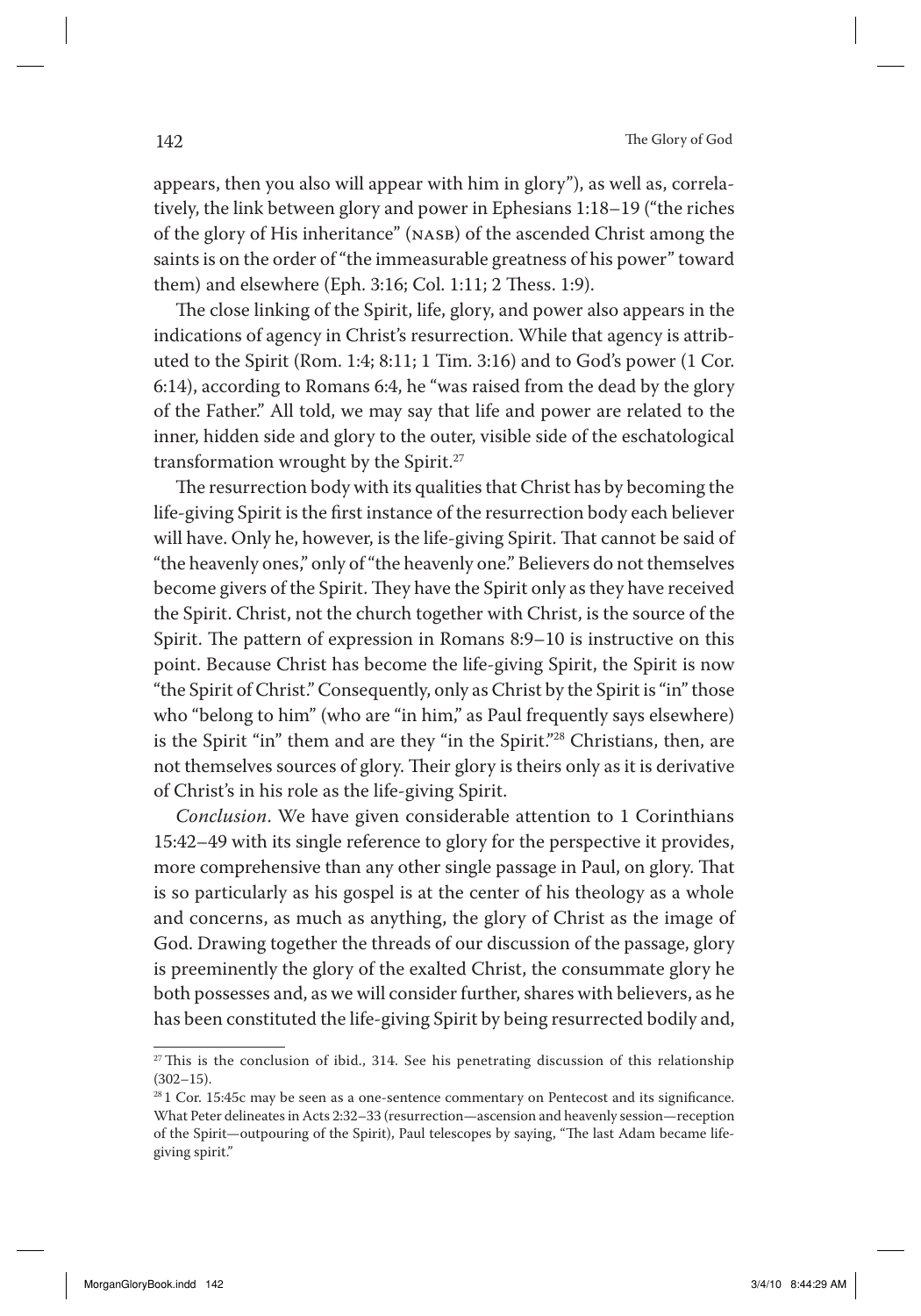as ascended, is the heavenly image-bearer. The glory-image of the last Adam in its finality and permanence answers to and is the realization of God's purposes in the beginning in the creation of Adam as his image-bearer. In passing here, but not unimportantly, this eschatological divine imagebearing of Christ by virtue of his resurrection is reinforced in Colossians  $1:15-20$ . This passage has a sweeping outlook spanning his role in creation and redemption: as "the firstborn from the dead" (v. 18) he is "the image of the invisible God, the firstborn of all creation" (v. 15).29

For Paul, glory is associated primarily with the Spirit and his power in giving resurrection life and effecting eschatological transformation, first in Christ himself, "the man of heaven" (v. 48), and then in "those who belong to Christ" (v. 23), "those who are of heaven" (v. 48). Virtually everything that Paul teaches about glory traces back in one way or another to the resurrection-based matrix of the Spirit, life, power, and glory present in this passage.

This basic conclusion, that, for Paul, Christ's gospel-glory is a predicate rooted in his exaltation, may seem unduly limiting. In particular, it may appear to fail to account adequately for his statement that if "the rulers of this age" had grasped the hidden mystery of "God's wisdom" revealed in the cross, "they would not have crucified the Lord of glory" (1 Cor. 2:7–8 ). Does not Paul here attribute glory to Christ prior to his resurrection? Certainly, but in what sense?

In 1 Corinthians 1:18–29 Paul is emphatic: "the word of the cross" (v. 18) and "Christ crucified" (v. 23), deemed foolish, weak, and despicable by the "world" of unbelief (v. 20), are "the power of God and the wisdom of God" (v. 24). So, though not explicitly stated, by extension, particularly in view of the reference to power,<sup>30</sup> Christ's cross also exhibits the glory of God. This, however, does not mean that Paul invests the cross with an isolated glory of its own as if, in dialectical fashion, the suffering and ignominy of the cross are in themselves a matter of glory.<sup>31</sup>

Without his subsequent resurrection from the dead, Christ's cross lacks any efficacy and is completely devoid of power and glory, and the unbelieving world's assessment of the cross would be irrefutable. Paul could hardly make that clearer than he does later in chapter 15:14, 17–19. So, when in

<sup>&</sup>lt;sup>29</sup>I must dispense with a detailed discussion of this passage, including questions concerning its literary structure and possibly pre-Pauline origin.

<sup>30</sup>Cf. the link between glory and power in 1 Cor. 15:43, already discussed.

<sup>&</sup>lt;sup>31</sup> There is surely, however, "the divine irony" noted by Fee (Corinthians, 106). Just those who in "the wisdom of this age" (v. 6) crucify Christ bring about the eternally purposed "wisdom of God" (v. 7) revealed in Christ (1:24, 30).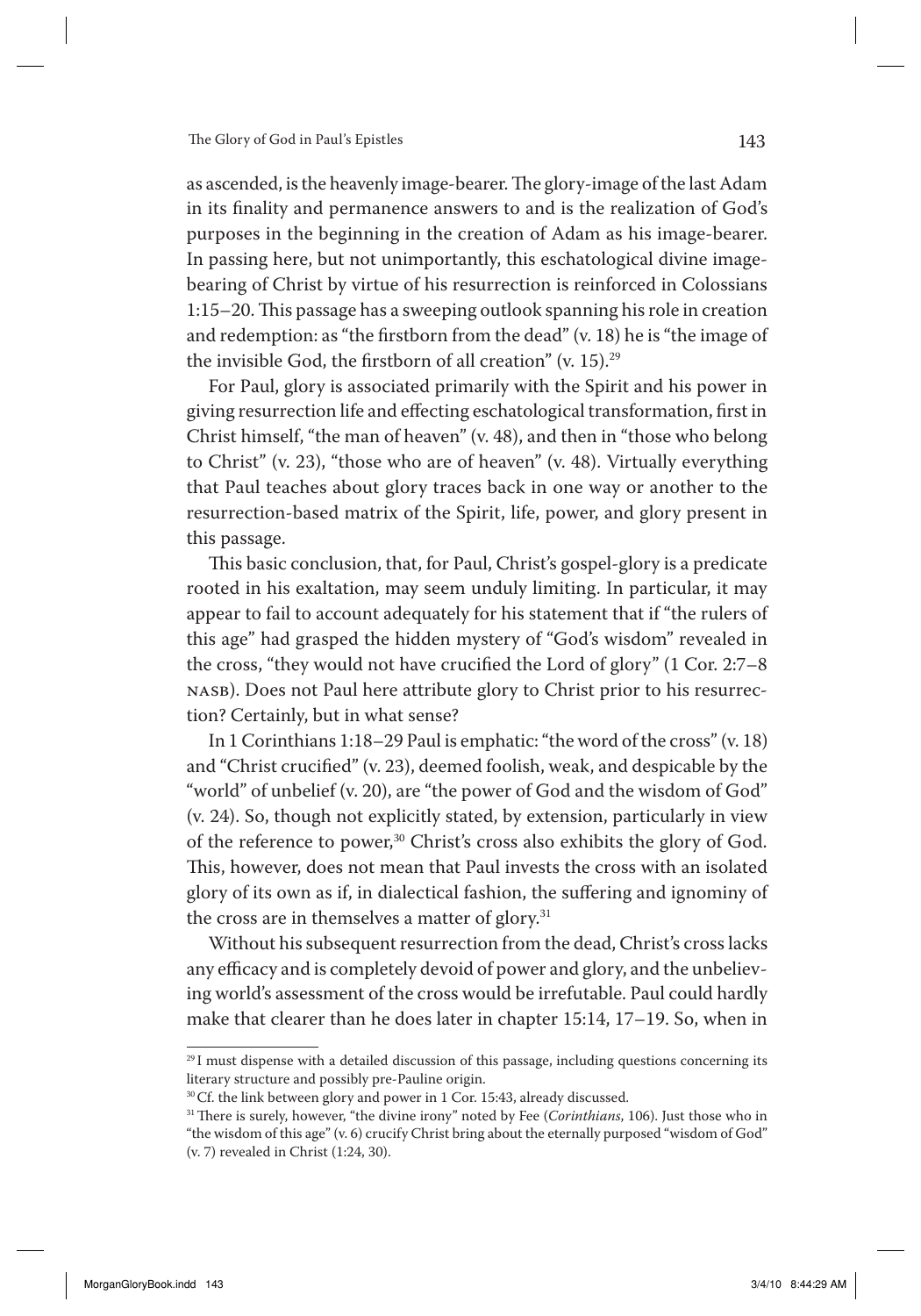2:2 he says, "For I decided to know nothing among you except Jesus Christ and him crucified," this fundamental epistemic commitment is not made to the exclusion of the resurrection. Worth noting at this point, because it is particularly applicable to Paul, is the observation, made at least as early as Calvin,<sup>32</sup> that in Scripture references to Christ's death alone or to his resurrection alone are a synecdoche. To speak of the one always has in view the other in its significance. They are unintelligible apart from each other; each conditions the meaning of the other. The glory of Christ secured and revealed in his resurrection casts an anticipatory aura on his cross.

An important key to what Paul intends by "the Lord of glory" in 1 Corinthians 2:8 is present just prior in verse 7: the cross concerns the wisdom that "God decreed before the ages for our glory." As we have seen Paul makes clear later in chapter 15, this eternal divine purpose is realized in the glory associated with the resurrection body. So, commensurately, Christ is "the Lord of glory" with a view to the glory that he would and now does possess as resurrected.

In Galatians 6:14 Paul declares, "But far be it from me to boast except in the cross of our Lord Jesus Christ." Here "boasting" (kauchasthai), semantically related to glory, is associated with the cross in an exclusive manner reminiscent of 1 Corinthians 2:2. Yet the qualification immediately follows that for him (and, representatively, for every believer) the cross effects a mutual crucifixion to "the world" that results, in turn, in belonging to a "new creation" (cf. 2 Cor. 5:17), the consummate eschatological order that dawns with Christ's firstfruits resurrection with its attendant glory (1 Cor. 15:20, 23).

### **2 Corinthians 3:6–11**

This passage has the highest concentration of glory language in Paul, a total of ten occurrences of the noun and related verb (doxazō) in verses 7 through 11. At verse 6, in the course of defending and reflecting on his apostolic ministry (2:14–4:6), Paul contrasts the old (cf. 3:14) and new covenants in terms of a fundamental, life-and-death antithesis: "the letter kills" marks the former,<sup>33</sup> "the Spirit gives life," the latter. Interestingly here, glory is the common denominator of this antithesis. The old covenant was by no

<sup>32</sup> John Calvin, Institutes of the Christian Religion, trans. F. L. Battles, ed. J. T. McNeill, The Library of Christian Classics, 20 (Philadelphia: Westminster Press, 1960), 1:521 [2:16:13].

<sup>&</sup>lt;sup>33</sup> This is true by metonymy. Strictly speaking, Paul is clear elsewhere (e.g., esp. Rom. 7:7-13) that it is not the letter or law but sin that kills (cf. vv. 14–15). The law with its imperatives but without the antecedent indicative of grace confirms and intensifies death as the consequence of sin (Rom. 6:23). 2 Cor. 3:6 should be read in the light of Gal. 3:21, the "law is not able to make alive" from sin and death; only the Spirit has that capability.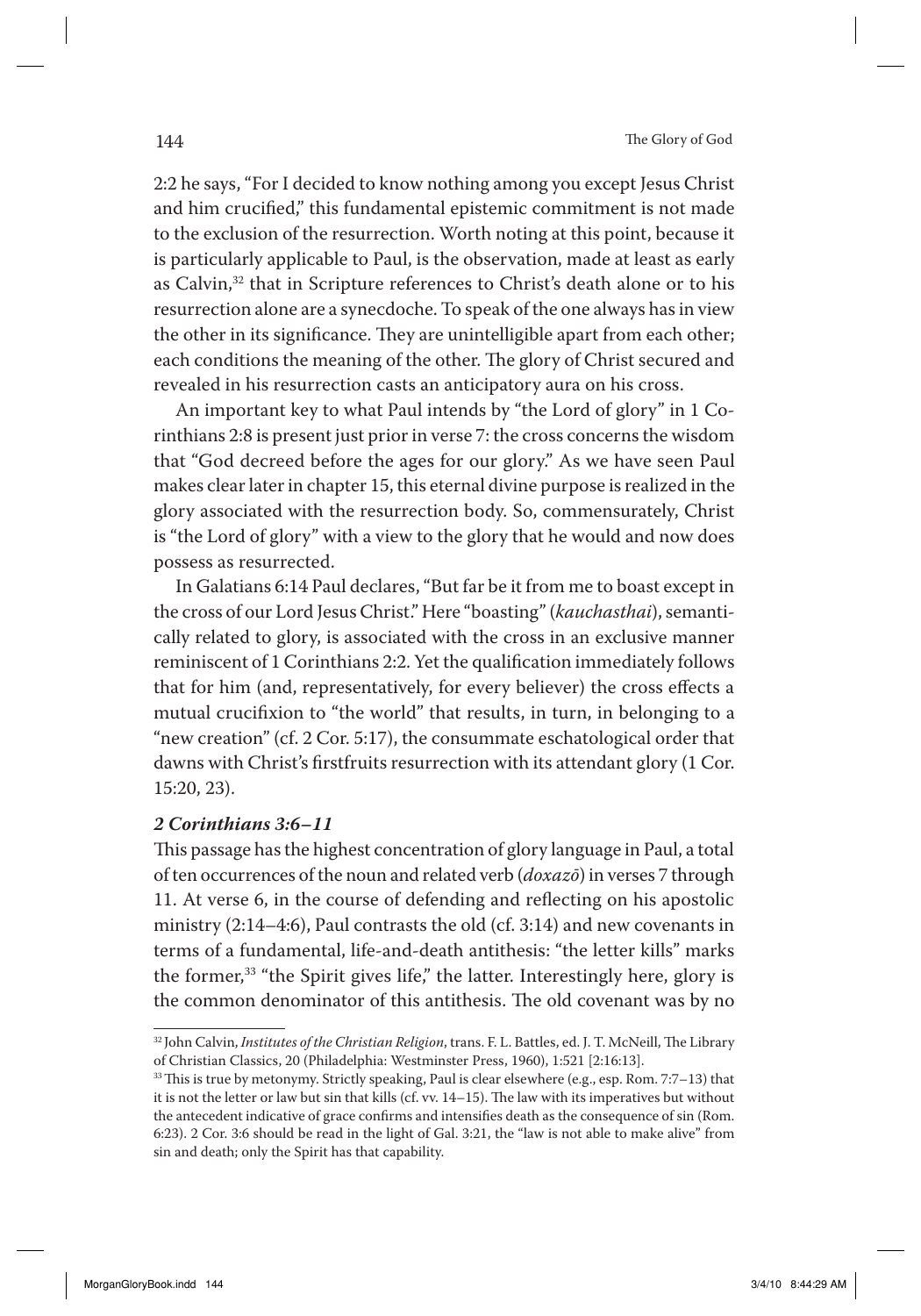means lacking in glory; it had its own glory (v. 7). However, even with the unbearable intensity of the light phenomenon associated with the glory of the old (v. 7), the glory of the new covenant is greater (vv. 8, 9). In fact, the surpassing glory of the new is so transcending that it is as if the old had none by comparison (v. 10). All told (v. 11), the essential difference is the "fading" (cf. v. 7 NASB) and transient glory of the old in relation to the "permanent" and abiding glory of the new. Since this consummate new covenant glory is preeminently "of the Spirit" (v. 6), verses 6 through 11 reinforce the link between glory and the Spirit, in particular his eschatological life-giving activity, prominent in 1 Corinthians 15:42–49.

A noteworthy feature in this passage is that the new covenant with its glory is "the ministry of righteousness" (v. 9). Since this characterization is in antithesis to the old covenant as "the ministry of condemnation," it is best taken as referring specifically to the righteousness that justifies. This brings into view a wide and important terrain in Paul's teaching that we will not explore but make only the following observation. The justifying righteousness established in Christ's "becoming obedient to the point of death" (Phil. 2:8) and his resurrection (e.g., Rom. 4:25; 2 Cor. 5:21) is invested with eschatological glory. Accordingly, the justification of "the ungodly" (Rom. 4:5) in their being united to Christ by faith (e.g., Gal. 2:16–17; Phil. 3:9) and based exclusively on that righteousness likewise shares in that final glory.

In verses 7 through 11 Moses stands for the old covenant, the Spirit for the new. In verses 12 through 15, however, a shift in persons occurs on the one side. Moses continues to represent the old covenant but, instead of the Spirit, Christ  $(v. 14)$  represents the new. This has the effect of raising the question of the relationship between Christ and the Spirit under the new covenant. As if in answer, verse 16 relates the unveiling of Moses in the glory-presence of the Lord in Exodus 34:34 to Christ as Lord, and verse 17a states, "Now the Lord is the Spirit" ("the Lord who is the Spirit," v. 18).<sup>34</sup>

This affirmation is related to what Paul wrote earlier: "the last Adam became a life-giving spirit" (1 Cor. 15:45); the "is" of the one statement flows from the "became" of the other. The equation or unity expressed in both is not ontological but economic or functional. By his exaltation the incarnate Christ and the Spirit are one; in 2 Corinthians 3:17 they are one in granting eschatological freedom, and the Lord-Christ is now the eschatological glory-image (v. 18, cf. "the image of the heavenly one," invested by the Spirit with resurrection and ascension glory, 1 Cor. 15:49).

<sup>&</sup>lt;sup>34</sup> See above, n. 21.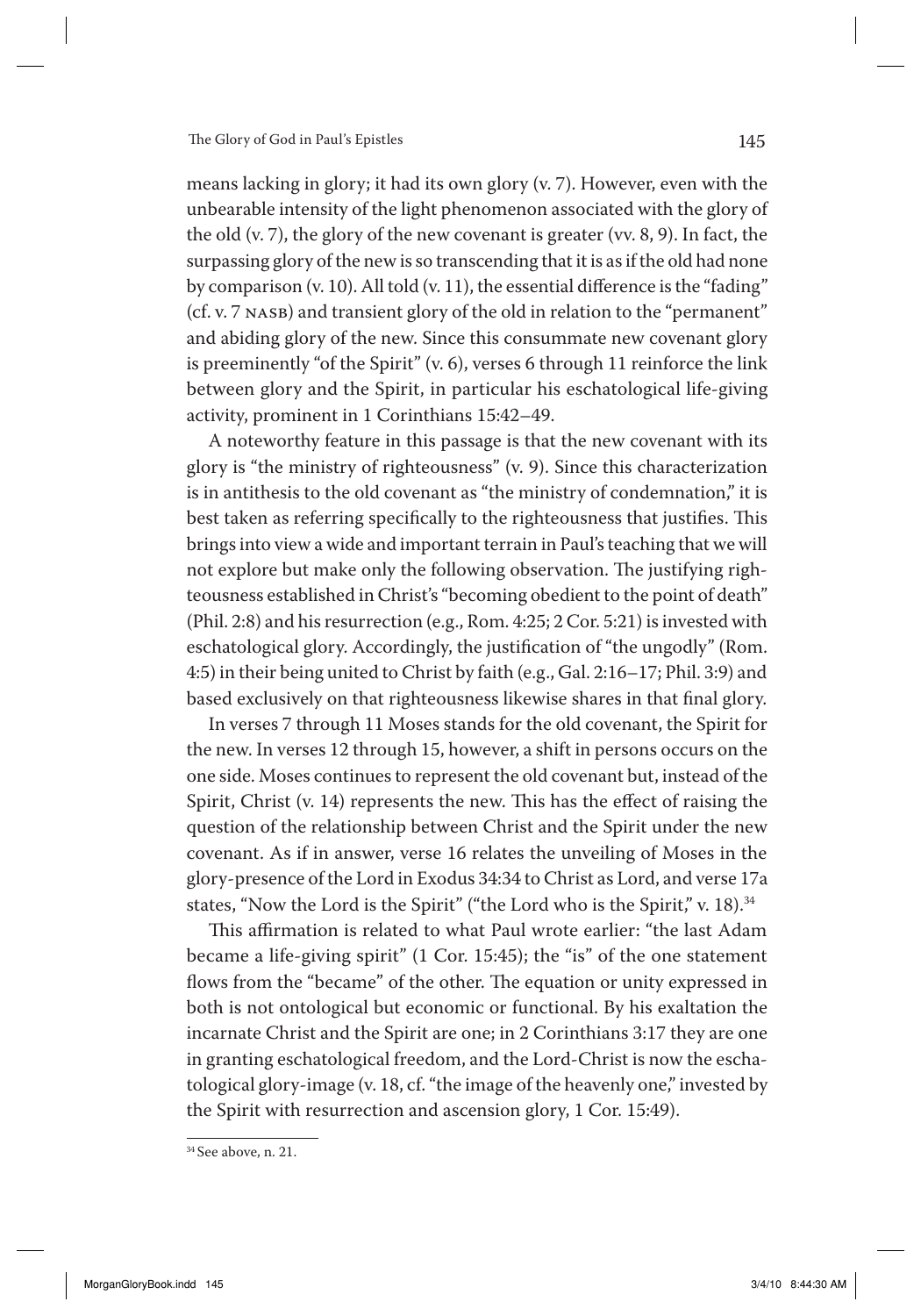### **Conformity to the Glory-image of Christ**

The focus of this chapter so far has been on Christ and his glory. The glory of Christians, however, has also come into view in a number of ways because his glory and theirs are not really susceptible to separate treatment in Paul. By the nature of the case Christ's glorification is not only for himself but also for them. His glory, as we have seen, is preeminently his gospel-glory, that is, his glory as the savior of sinners. The glory he has as "the heavenly one" is not an isolated glory or for himself alone. Rather, it is the glory that he shares together with believers, "the heavenly ones," who are destined with him to bear that exalted glory-image. It remains for us to detail some further aspects of this sharing in Christ's glory.

Romans 3:23 provides the most appropriate point of departure: "for all have sinned and fall short of the glory of God." The variation in tense here is instructive. The reference to sin is in the aorist tense (hemarton) and speaks to the settled reality that all human beings are sinners. Most likely in view are both having actually sinned, just described so unsparingly in verses 10 through 18, as well as original sin, addressed subsequently in  $5:12-19$ . The reference to falling short or lacking glory is in the present tense (*hysterountai*), to the ongoing consequence of sin.<sup>35</sup>

How is this persisting universal human lack of divine glory to be understood? The answer lies in the close connection, prominent in Paul, between glory and divine image-bearing, not only for Christ but also for human beings generally.<sup>36</sup>

Romans 3:23 is, in effect, a pointed summary of the preceding lengthy indictment of human sin as universal in  $1:18-3:20$ . The passage opens (1:18–20) condemning the inexcusable suppression of the truth about God, specifically the truth of "his eternal power and divine nature" as creation itself clearly reveals these "invisible attributes." These characteristics, as openly manifested, are primarily in view in 1:23 as "the glory of the immortal God." There the point is made that this glory has been "exchanged  $\ldots$  for an image in the form of corruptible man and of birds and four-footed animals and crawling creatures" (NASB). This exchange stems from the "futile" and "foolish" thinking that did not "honor (endoxasan) him as God," that is, thinking that did not glorify him or acknowledge his revealed glory as God

<sup>&</sup>lt;sup>35 "</sup>The sinning is represented as past; the present and abiding consequence of sin is the want of the glory of God." Charles Hodge, Commentary on the Epistle to the Romans (Grand Rapids, MI: Eerdmans, 1955), 90.

<sup>36</sup> See the comments above (pp. 141–42) on 1 Cor. 11:7. Some commentators (e.g., Hodge) take "glory" in Rom. 3:23 in the sense of "praise" and as referring to the divine approbation that sinners are lacking or, in other words, their guilt. The guilt that sin incurs is certainly a prominent consideration in the immediate context (e.g., v. 19) but is not likely the point here.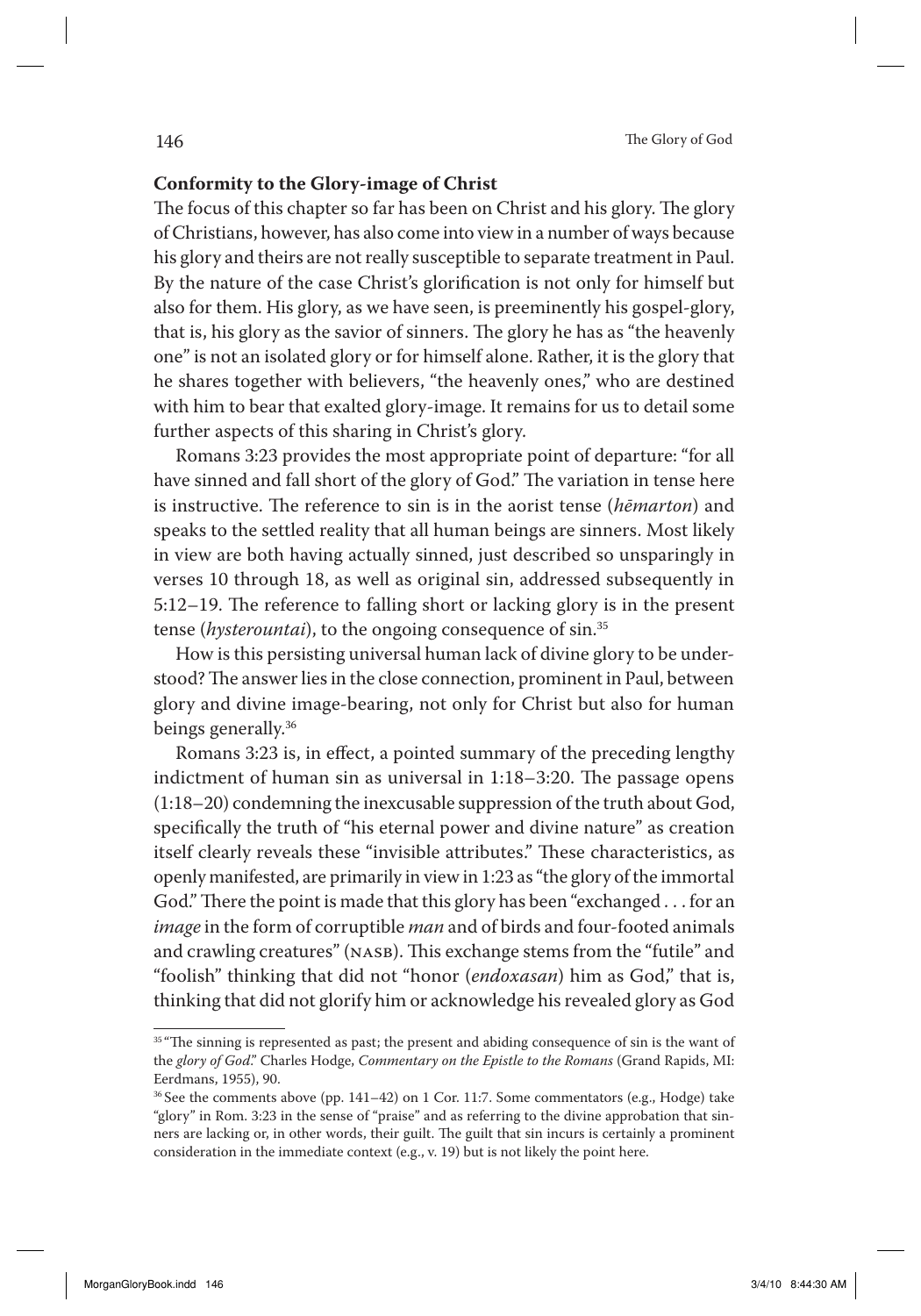(1:21). Climactically, all that is involved in this suppression of the truth is summed up as having sinfully "exchanged the truth about God for a lie," an exchange that ultimately consists in having "worshiped and served the creature rather than the Creator" (1:25).

For Paul the essence of human sin is the rebellion of the creature against the Creator in whose image he has been made, a renouncing of the truth of the creaturely dependence that divine image-bearing entails, for the lie of human self-sufficiency and independence from God. This deeply rooted revolt is such that human beings refuse to acknowledge God's glory evident in the entire creation and evident particularly in and to themselves because they, uniquely as creatures, are God's image. The creaturely capacities given with being that image, capacities to be for God, for doing his will and obeying his law, are instead directed against him in devoting to self or some other creature the worship and service due to him alone. The result of sin is not the loss of the divine image but its defacement or distortion, the loss of image-bearing integrity. In this sense all human beings are sinners who "fall short of the glory of God" (3:23).

This forfeited privilege of reflecting God's glory, however, is not Paul's final word about that glory for sinful image-bearers. Rather, at work is the operative principle, "where sin increased, grace abounded all the more" (Rom. 5:20). The glory-image, universally defaced and perverted in Adam, is restored and perfected first in Christ and then in those in union with him. As we have seen, 1 Corinthians 15:44b–49 especially shows that (cf. vv. 21–22; Rom. 5:12–19). In response to human sinfulness and the loss of image-bearing glory, God displays his glory specifically in his saving grace. His evident glory as creator is now enhanced by the revelation of his glory as redeemer, by his gospel-glory, preeminently and especially "the glory of God in the face of Jesus Christ" (2 Cor. 4:6).

To that end God has predestined salvation through the cross "before the ages for our glory" (1 Cor. 2:7; cf. 1:18, 23). In Ephesians 1 his more ultimate purpose for those "he chose . . . in [Christ] before the foundation of the world, that we should be holy and blameless before him," correlatively, for those "he predestined . . . for adoption as sons through Jesus Christ," is "the praise of the glory of his grace" (vv.  $4-6$   $N$ KJV). The glory of his grace (vv. 12, 14) is such that he is, as "the God of our Lord Jesus Christ, the Father of glory," who provides for the saints in all of its richness "his glorious inheritance" (or "the glory of his inheritance," tēs doxēs tēs klēronomias autou, Eph. 1:17–18).

This linking of glory with saving grace in Ephesians 1 and specifically with adoption (God as Father, inheritance) and holiness, is present as well,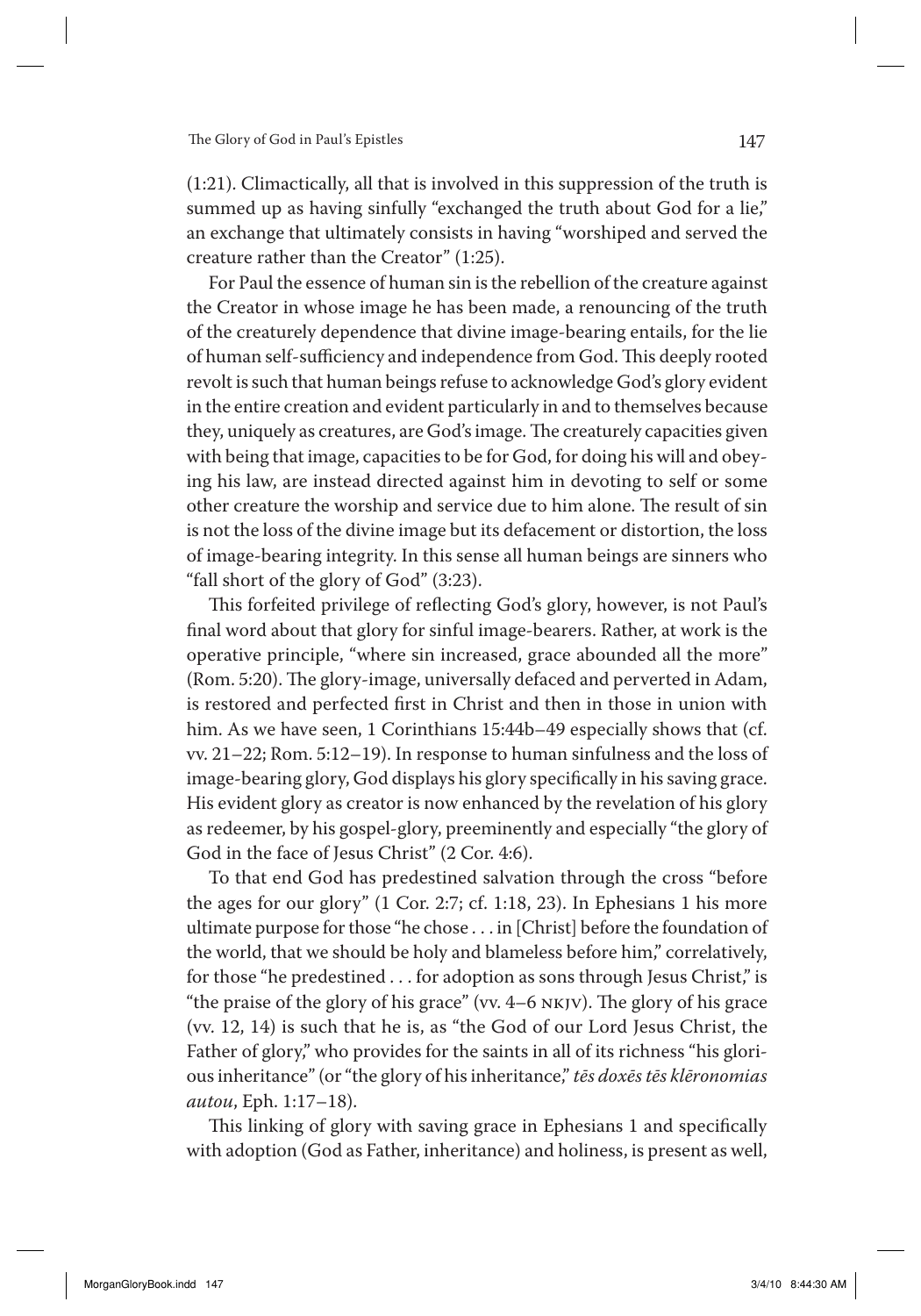with the additional inclusion of image-bearing, in the overall perspective on God's predestinating purposes in Romans 8:29–30. Verse 29 states, in a telescoping fashion, the ultimate goal, the omega-point, of God's effective and discriminating foreknowledge issuing in the predestination of its objects: it is for them to be "conformed to the image of his Son, in order that he might be the firstborn among many brothers." This image is specifically the Son's as he has been glorified; he is "the firstborn among many brothers" because he is "the firstborn from the dead" (Col. 1:18). As verse 30 then delineates, this brotherly or familial image-conformity, with Christ as preeminent ("that in everything he might be preeminent," Col. 1:18), is, in a word, their being "glorified."<sup>37</sup> To that ultimate end they have been called and justified. Their justification is the essential precondition for their glorification. Because they "have been justified by faith" they "have peace with God" and so in this settled state of "grace," they "rejoice in hope of the glory of God" (Rom. 5:1-2). Their confident justification-based expectation is that because of the way God's glory has been manifested in Christ, they will share in that glory in their own glorification.

This future glorification, as 1 Corinthians 15:49 in its immediate context (vv. 42ff.) makes clear, will be realized in their bodily resurrection at Christ's return. Then and only then will they bear bodily "the image of the heavenly one" and experience the psycho-physical change that resurrection will entail (cf. v. 51). Only then will their bodily image-bearing be rid of perishability, dishonor, and weakness and invested instead with glory along with its close correlatives, imperishability and power (vv.  $42-43$ ). Then, by his power as resurrected Christ, he "will transform our lowly body" (literally, "the body of our humiliation") "to be like his glorious body" ("the body of his glory," Phil. 3:21). Then, in their possession of this "spiritual" body, with their bodily existence now transformed by the Spirit, the conformity to Christ's image in view in Romans 8:29 will be complete. In this sense, "when Christ who is your life appears, then you also will appear with him in glory" (Col. 3:4).

This appearance in resurrection-glory at Christ's return will not happen in a vacuum but involves an "ecology." As we have already noted in 1 Corinthians 15:45–49, the bodily resurrection of believers has a cosmic setting. That cosmic scope comes out even more clearly and remarkably in Romans 8:18–23. There Paul writes of the incomparable "glory that is

<sup>&</sup>lt;sup>37</sup>This past tense almost certainly does not describe glorification as already completed since in view from v. 18 on is "the glory to be revealed" at the time of the resurrection of the body (v. 23). The aorist tense (edoxasen) is best taken as proleptic, "intimating the certainty of its accomplishment." John Murray, The Epistle to the Romans (Grand Rapids, MI: Eerdmans, 1959), 1:321.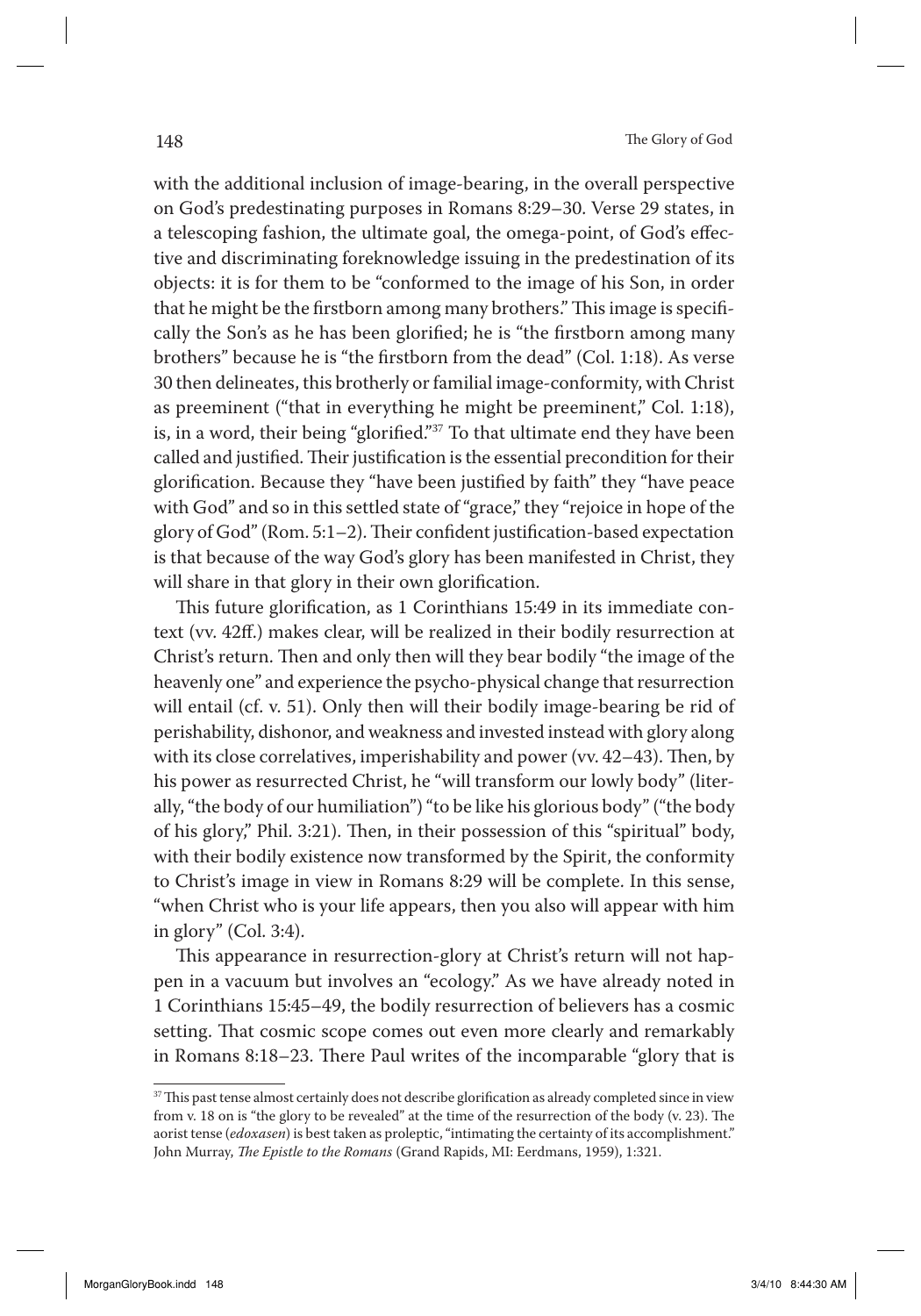to be revealed to us"  $(v. 18)$ . That future glory has in view "the redemption of our bodies," that is, the bodily resurrection that believers eagerly await as their "adoption" (v. 23).38

At the same time, the creation as a whole has a stake in this adoptive bodily resurrection-redemption of believers.<sup>39</sup> Presently it exists in a state of "eager longing" for their "revealing [as] the sons of God" (v. 19). This longing is, more specifically, an expectant, even hope-filled groaning, "a grand symphony of sighs,"40 itself to be unburdened, along with believers, from the "futility" that now permeates it because of the curse on human sin. It will be freed with them from this "bondage to corruption" so that it shares in their coming into full possession of "the freedom of the glory of the children of God" (vv. 20–21). With sin and all its consequences removed, the adoptive glory revealed in the resurrection of the body will be coincident with the "glorification" of creation, a transformation so resplendent that the entire creation will radiate eschatological glory.<sup>41</sup>

The glorification of believers is not only future, in the change that will be effected in the resurrection of the body, but is also present in a renewal already initiated and underway. Specifically, in terms of a basic anthropological distinction for Paul, "though our outer self is wasting away, our inner self is being renewed day by day"  $(2 \text{ Cor. } 4:16).42$  In the deepest recesses of who they now are, at the core of their being—what Paul elsewhere and more frequently calls the "heart" (e.g., Rom. 1:24; 2:29; 8:27; 1 Cor. 4:5; 2 Cor. 3:2–3)—believers are no longer turned away from God's glory but are drawn toward it and even into it in a transforming way.

As "Christ was raised from the dead by the glory of the Father," he is the source of "newness of life," life that finds its expression in their "walk," their ongoing, daily conduct (Rom. 6:4). This new life is specifically his resurrection life, the life he possesses as the "life-giving Spirit" and even now, with its inherent glory, shares with believers in union with them. In that vital sense, not only a representative sense, they are already "raised with Christ" (e.g., Eph. 2:5–6; Col. 2:12–13; 3:1). All told, though still "in [the]

<sup>38</sup>Clearly they are already God's adopted children and have received "the Spirit of adoption" (vv. 14–16). In v. 23 (cf. v. 21) their bodily resurrection openly reveals that adoption. For a fuller discussion see my By Faith, Not by Sight, 92–94.

<sup>&</sup>lt;sup>39</sup> In view is the entire nonimage-bearing creation, inanimate as well as animate, with the evident exclusion of Satan and all who serve him, unrepentant human, and angelic beings (cf. Eph. 6:12).

<sup>40</sup>Murray, Romans, 1:305 (quoting Philippi).

<sup>41</sup>Vv. 20–22 are fairly seen as Paul's commentary, in effect, on the account of the fall in Genesis 3.

<sup>&</sup>lt;sup>42</sup> Cf. Gaffin, By Faith, Not by Sight, 53-58; Ridderbos, Paul, 115-21.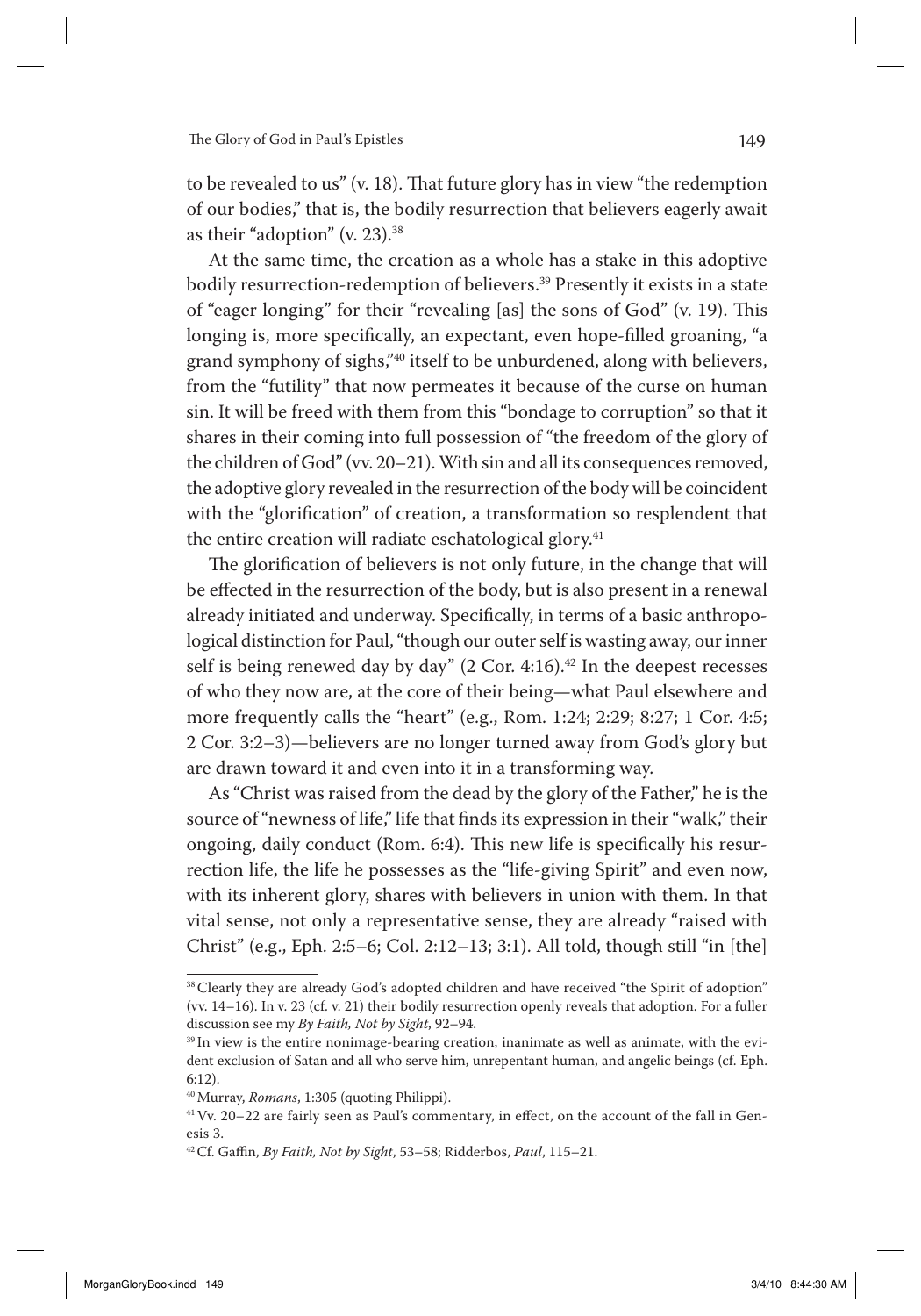mortal body" they are nonetheless "alive from the dead" (Rom. 6:12–13 ). Along with this present sharing in resurrection-glory believers are given a new identity. No longer are they slaves of sin but of God and righteousness, which they are now free to serve (vv. 13, 16–22).

The sanctifying of the church for which Christ has cleansed it by lovingly giving himself is already underway, with the end in view that at his return (cf. Phil. 1:6), "without spot or wrinkle or any such thing . . . holy and without blemish," it, too, like him, might be "in splendor" or "glorious" (endoxon, Eph. 5: 25–27). So, all they now do, down to the details of their everyday living, is to be "to the glory of God" (1 Cor. 10:31). As an important instance, in their sexual conduct they are to know that their "body is a temple of the Holy Spirit within you" (cf. 1 Thess. 4:8), so that in view of the glory inherent in that indwelling of the Spirit, as God's own bought possession they are to "glorify God in [their] body" (6:19–20).

Paul's most pointed assertion of present glorification, also explicitly associated with image-bearing, is 2 Corinthians 3:18: "And we all, with unveiled face, beholding the glory of the Lord, are being transformed into the same image from one degree of glory to another." At verse 6 Paul begins contrasting old- and new-covenant glory in order to highlight the surpassing glory of the new  $(v. 11)$  as "the ministry of the Spirit"  $(v. 8)$ .<sup>43</sup> The Spiritefficacy of new-covenant glory is seen in particular as the veil of unbelief is removed when one turns to Christ as Lord (vv. 14, 16). In fact, "the Lord is the Spirit" (v. 17a) and Christ, glorified as Lord, and the Spirit are one in their activity of granting eschatological "freedom" (v. 17b; cf. the resurrected Christ as "a life-giving spirit," 1 Cor. 15:45).

That freedom is such that "with unveiled face," that is, by faith in Christ and the gospel (cf. "the gospel of the glory of Christ," 4:4), Christians "behold" (or less likely, "reflect") his glory as Lord or, as Paul says a few verses later, "the glory of God in the face of Jesus Christ"  $(4:6)$ . This faith beholding (cf. 5:7) is such that they are presently being transformed into "the same image," the glory-image of the exalted Christ. Already, in their "inner self" (4:16; cf. "Christ . . . formed in you," Gal. 4:19) they are undergoing the transformation for which, as we have seen, they have been predestined (Rom. 8:29) and which will be completed in their "outer self," by bodily resurrection (1 Cor. 15:49; Phil. 3:21). This transformation into his image, as it comes "from" Christ, "the Lord who is the Spirit," is already underway "from glory to glory" (apo doxes eis doxan). This is true whether this means a process "from one degree of glory to another" or, as seems more likely,

<sup>43</sup> See the discussion of this passage above, 153–55.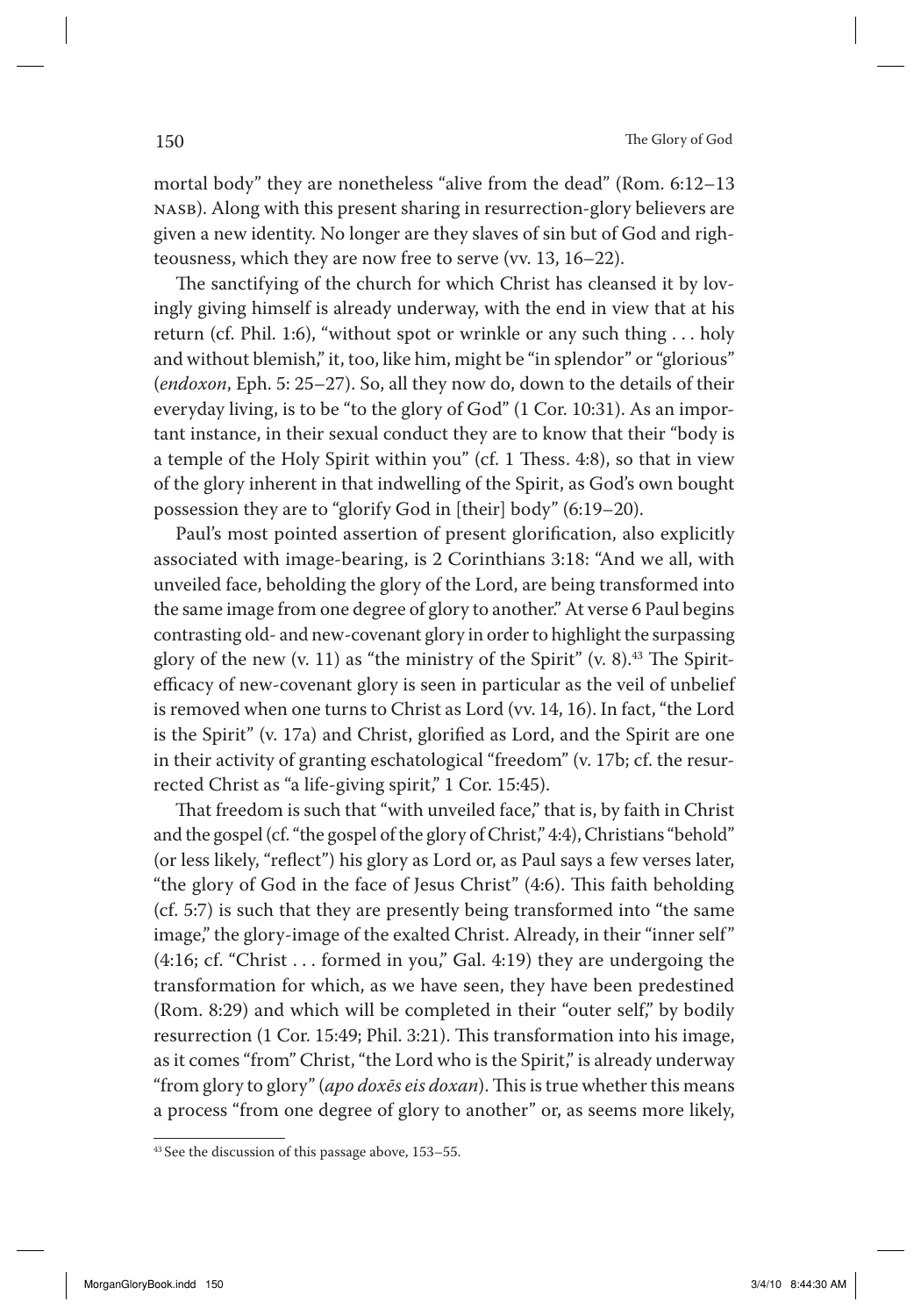has in view the glory-transformation from its already realized initiation to its still future consummation.<sup>44</sup>

This present glorification of the church parallels the experience of its "Lord of glory" prior to his resurrection (1 Cor. 2:8). In an important aspect of Paul's teaching that we can touch on only briefly here, the Spirit-worked, open-faced transformation brought about by faith in the gospel is for now veiled by suffering and adversity.<sup>45</sup> A fundamental condition of the Christian life is that "we suffer with him in order that we may also be glorified with him" (Rom. 8:17b; cf. 2 Cor. 1:5). In fact, until our future bodily resurrection, conformity to Christ's glory-image takes place as much as in any other way, just as his resurrection power finds expression—in "becoming like him in his death" and as we "share his sufferings" (Phil. 3:10–11; cf. 2 Cor. 4:10–11).46 Accordingly, for Paul, too, as Peter puts it, believers are to rejoice as they share in Christ's suffering not only as they look for the future revelation of his glory but also because in the midst of that suffering "the Spirit of glory and of God rests upon [them]" (1 Pet. 4:13–14). In his resurrection glory Christ, the life-giving Spirit, is ever with the church in its present trials and suffering.

 In view of this pervasive duress Paul's prayer is that believers might be powerfully strengthened by God "according to his glorious might (to kratos tēs doxēs autou), for all endurance and patience with joy" (Col. 1:11). And he assures them that the "light momentary affliction" associated with their present "outer self" existence is producing "an eternal weight of glory beyond all comparison" (2 Cor. 4:17; cf. v. 16). Taking everything into consideration, "the sufferings of this present time are not worth comparing with the glory that is to be revealed to us" (Rom. 8:18). On that "day," at Christ's return as Lord, not only will those who have rejected the gospel be punished with "eternal destruction," consisting of separation from his presence and from "the glory of his power," but he, climactically, will "be glorified in his saints"  $(2$  Thess. 1:8–10). To that end Paul prays for the church that until then in every way, "the name of our Lord Jesus may be glorified in you, and you in him" (v. 12).

<sup>&</sup>lt;sup>44</sup> Cf. Paul Barnett, *The Second Epistle to the Corinthians* (Grand Rapids, MI: Eerdmans, 1997), 208.

<sup>&</sup>lt;sup>45</sup> For a discussion of relevant passages, primarily in Paul, see my "The Usefulness of the Cross," WTJ 41 (1978–1979): 228–46.

<sup>46</sup> In my view the two uses of "and " in v. 10 are best taken not as coordinating but explanatory: to "know Christ" is to know "the power of his resurrection" which, in turn, is to know "the fellowship of his suffering," an experiential knowing that, all told, is glossed as "being conformed to his death."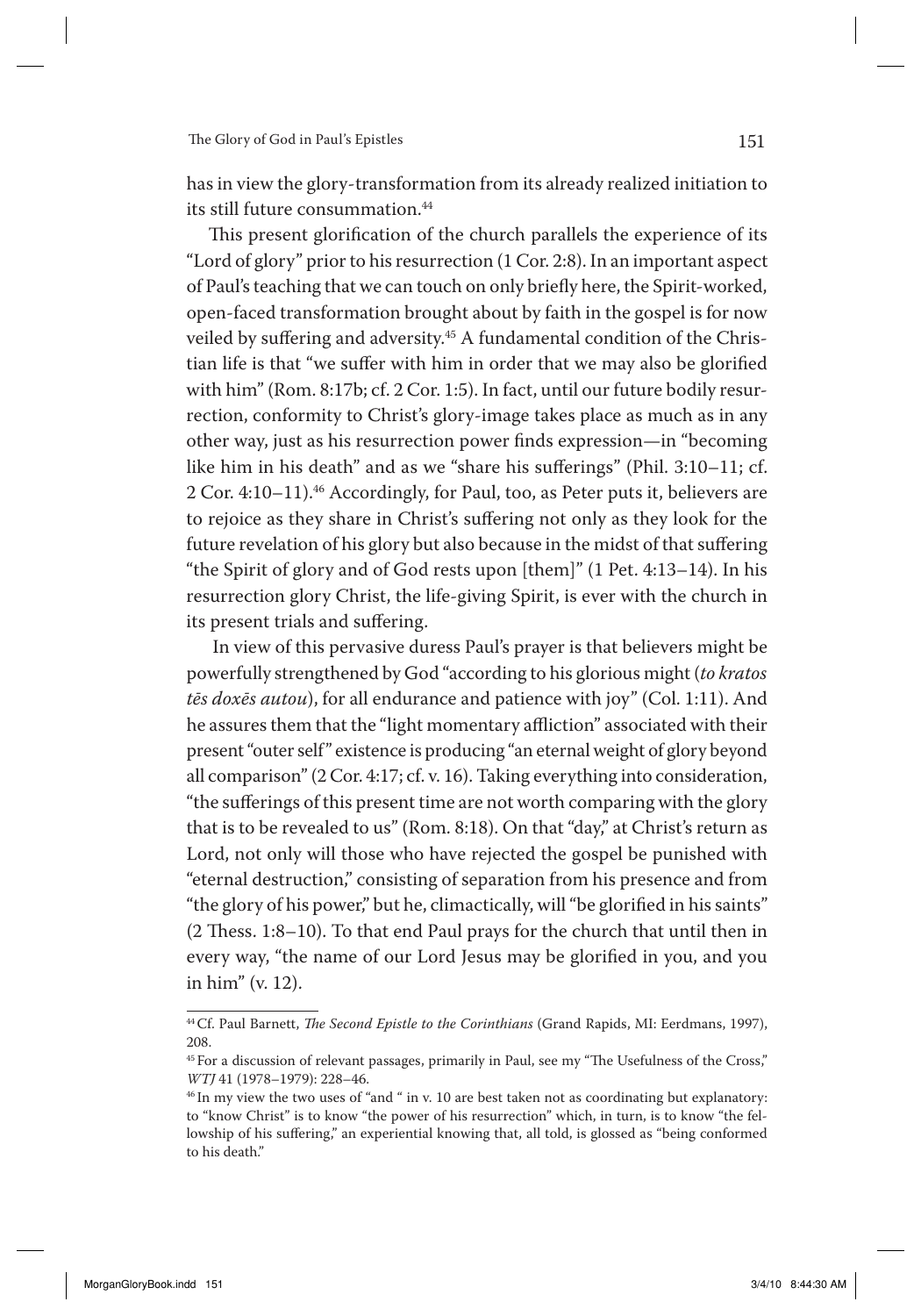### **Conclusion**

We have considered God's glory as a central theme in Paul's gospel because that gospel is at the center of his theology as a whole. In Colossians 1:23, in a context where at a later point in his gospel ministry he is reflecting on that ministry in its entirety, he speaks of "the hope of the gospel." Unsurprisingly but impressively, this gospel-hope is focused on who Christ is and what he has achieved, particularly in his death and resurrection. Through Christ's death on the cross God has reconciled all things to himself (vv. 20, 22) and Christ is now "the firstborn from the dead" (v. 18). As crucified and resurrected, he is "the firstborn of all creation" (v. 15) and "in him all the fullness of God was pleased to dwell" (v. 19; cf. 2:9).

As such, Christ further is "the mystery hidden for ages and generations but now revealed" (v.  $26^{47}$ —the realization, at last, of the salvation purposed by God from eternity for all nations, not just one, for Gentiles as well as Jews. The magnitude of this universal salvation in its full dimensions is such that it prompts Paul to speak of it in terms of its glory, in fact "the riches of the glory of this mystery." And then, as if to bring to a focus again all that he has been saying about Christ in the preceding verses, he adds that the mystery revealed is "Christ in you, the hope of glory" (v. 27; cf. 2:2–3). For Paul this as much as anything centers the hope of the gospel—the exalted Christ present with the church and indwelling every believer. "Christ in you, the hope of glory"—it would be difficult to find a more appropriate note on which to end a study of the glory of God in Paul.

<sup>&</sup>lt;sup>47</sup> On the use of "mystery" here and elsewhere in Paul, see especially Ridderbos, Paul, 46-49.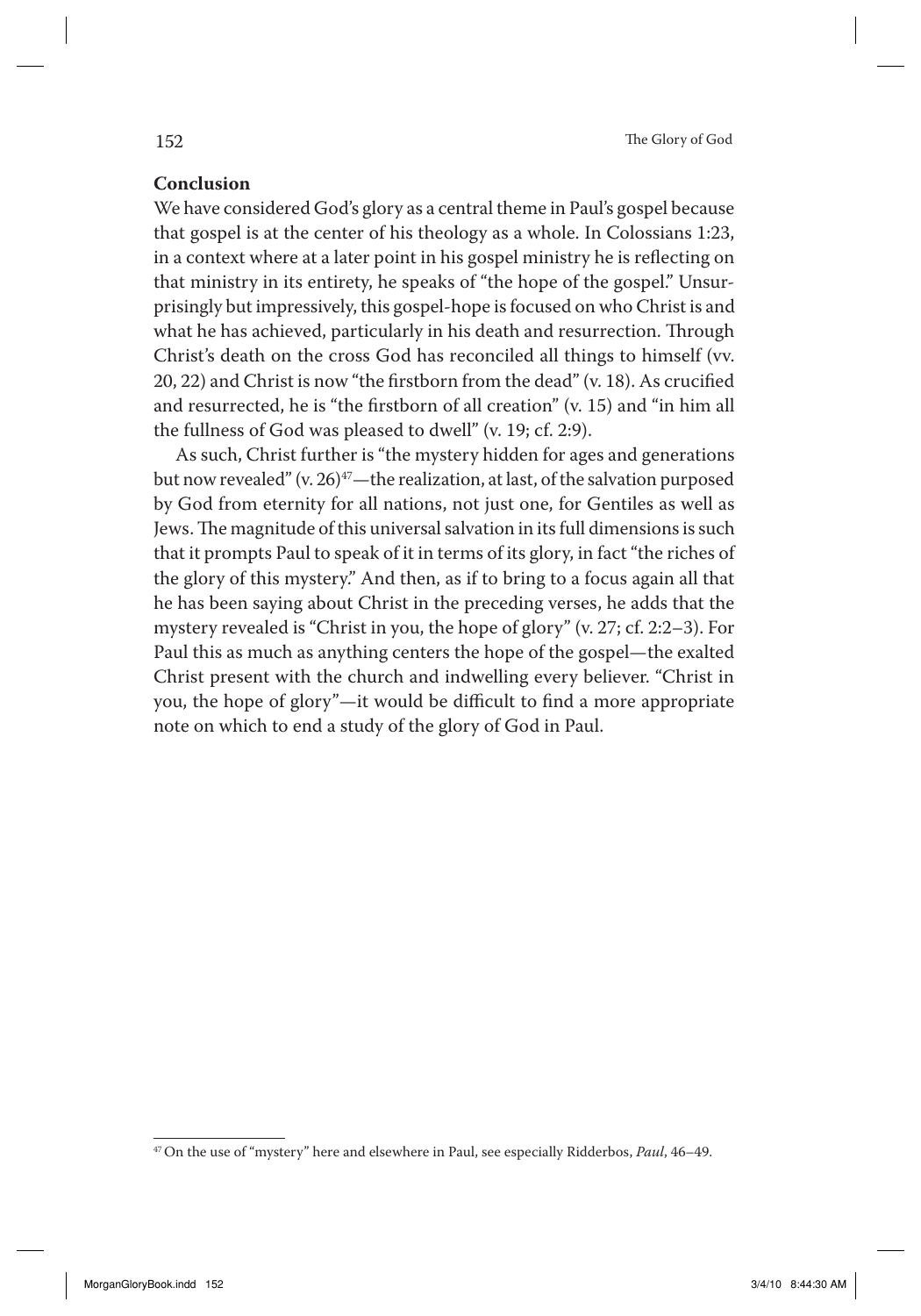## **Selected Bibliography**

- Aalen, Sverre. "doxa." In New International Dictionary of New Testament Theology. 2:44–48. Grand Rapids, MI: Zondervan, 1971.
- Balthasar, Hans Urs, von. Seeing the Form (The Glory of the Lord: A Theological Aesthetics). Translated by Erasmo Leiva Merikakis. Edited by Joseph Fessio and John Riches. 3 vols. San Francisco: Ignatius Press; New York: Crossroad Publications, 1983–1991.
- Beale, Gregory K. The Temple and the Church's Mission: A Biblical Theology of the Dwelling Place of God. New Studies in Biblical Theology 17. Downers Grove, IL: InterVarsity, 2004.
- Burge, Gary M. "Glory." In Dictionary of Jesus and the Gospels. Edited by Joel B. Green and Scot McKnight. 268–70. Downers Grove, IL: InterVarsity, 1992.
- Burns, Lanier J. The Nearness of God: His Presence with His People. Phillipsburg, NJ: P&R, 2009.
- Caird, G. B. "The Glory of God in the Fourth Gospel: An Exercise in Biblical Semantics." New Testament Studies 15, no. 3 (1969): 265–77.
- Collins, C. John. "kabod." In New International Dictionary of Old Testament Theology and Exegesis. Edited by Willem A. VanGemeren. 2:577-87. Grand Rapids, MI: Zondervan, 1997.
- Cook, W. Robert. "The 'Glory' Motif in the Johannine Corpus." Journal of the Evangelical Theological Society 27, no. 3 (1984): 291-97.
- Davies, G. H. "Glory." In *The Interpreter's Dictionary of the Bible*. 4 vols. 2:401–3. Nashville: Abingdon, 1962.
- Edwards, Jonathan. Ethical Writings. The Works of Jonathan Edwards, vol. 8. Edited by Paul Ramsey. New Haven: Yale University Press, 1989.

235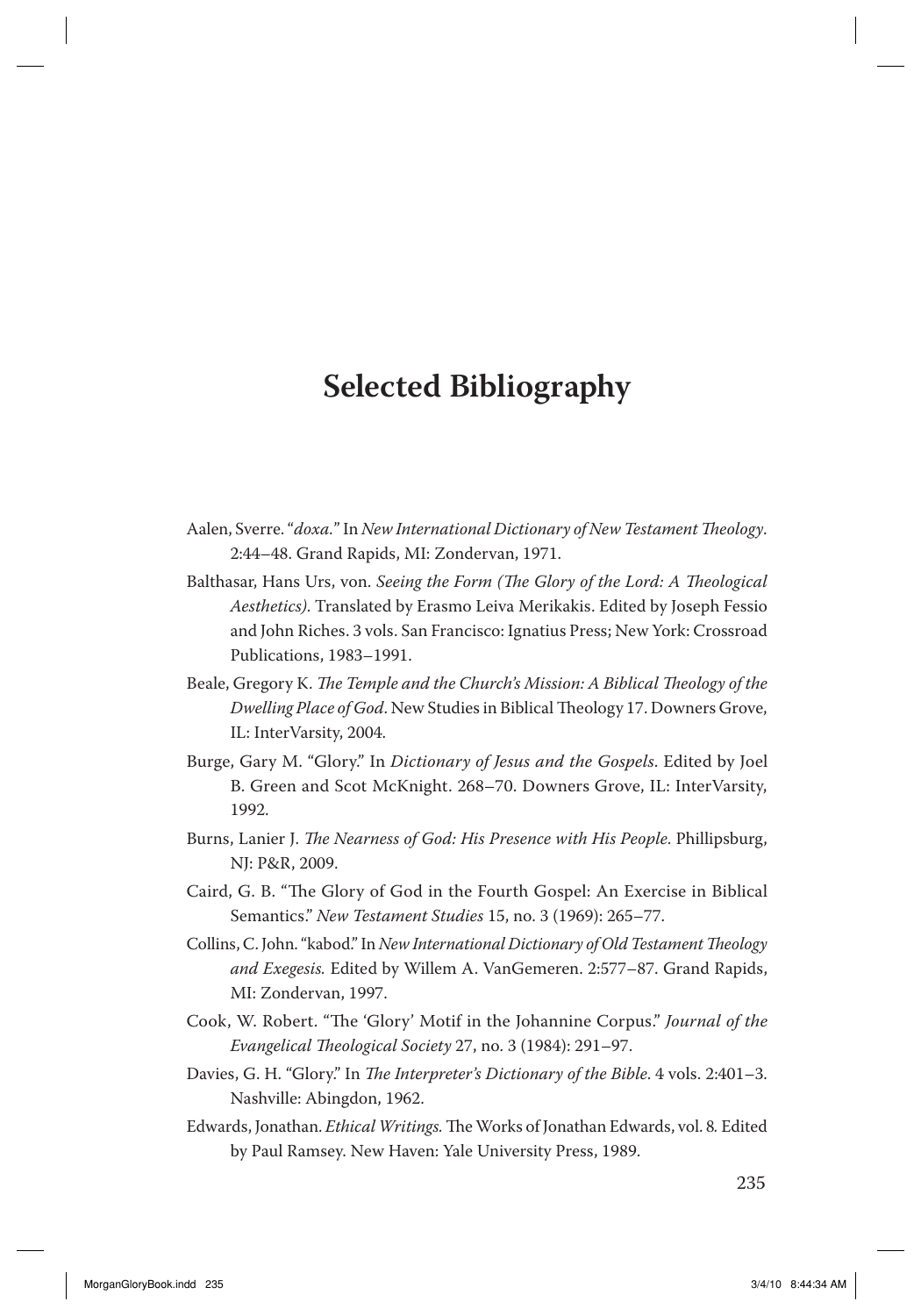- . "The End for Which God Created the World." In God's Passion for His Glory. Edited by John Piper. Wheaton, IL: Crossway, 1998.
- Gaffin, Richard B., Jr. "Glory." In New Dictionary of Biblical Theology. Edited by T. Desmond Alexander and Brian S. Rosner. 507–11. Downers Grove, IL: InterVarsity, 2000.
	- . "Glory, Glorification." In Dictionary of Paul and His Letters. Edited by Gerald F. Hawthorne and Ralph P. Martin. 348–50. Downers Grove, IL: Inter-Varsity, 1993.
	- \_\_\_\_\_. Resurrection and Redemption: A Study in Paul's Soteriology. 2nd ed. Phillipsburg, NJ: P&R, 1987.
- Hamilton, James M., Jr. The Center of Biblical Theology: The Glory of God in Salvation through Judgment. Wheaton, IL: Crossway, 2010.
	- \_\_\_. "The Glory of God in Salvation through Judgment: The Centre of Biblical Theology." Tyndale Bulletin 57, no. 1 (2006): 57–84.
- Hannah, John D. How Do We Glorify God? Basics of the Reformed Faith. Phillipsburg, NJ: P&R, 2008.
- Harrison, Everett. F. "Glory." In International Standard Bible Encyclopedia. 4 vols. Edited by Geoffrey W. Bromiley. 2:477–83. Grand Rapids, MI: Eerdmans, 1982.
- Huttar, David K. "Glory." In Evangelical Dictionary of Biblical Theology. Edited by Walter A. Elwell. 287-88. Grand Rapids, MI: Baker, 1996.
- Kaiser, Walter C., Jr. The Majesty of God in the Old Testament: A Guide for Preaching and Teaching. Grand Rapids, MI: Baker, 2007.
- Kittel, Gerhard, ed. *Theological Dictionary of the New Testament*. Translated by Geoffrey W. Bromiley. Grand Rapids, MI: Eerdmans, 2006.
- Kline, Meredith G. "Creation in the Image of the Glory-Spirit." Westminster Theological Journal 39, no. 2 (1977): 250-72.
- . Glory in Our Midst: A Biblical-Theological Reading of Zechariah's Night Visions. Eugene, OR: Wipf and Stock, 2001.
- *\_\_\_\_\_. Images of the Spirit.* Grand Rapids, MI: Baker, 1980. Repr. South Hamilton, MA: self-published, 1986.
- . "Investiture with the Image of God." Westminster Theological Journal 40, no. 1 (1977): 39–62.
- Lewis, C. S. The Weight of Glory and Other Addresses (1949). New York: Harper-Collins, 2001.
- McConville, J. Gordon. "God's Name and God's Glory." Tyndale Bulletin 30 (1979): 149–63.
- Newman, C. C. "Glory." In Dictionary of the Later New Testament and Its Developments. Edited by Ralph P. Martin and Peter H. Davids. 394–400. Downers Grove, IL: InterVarsity, 1997.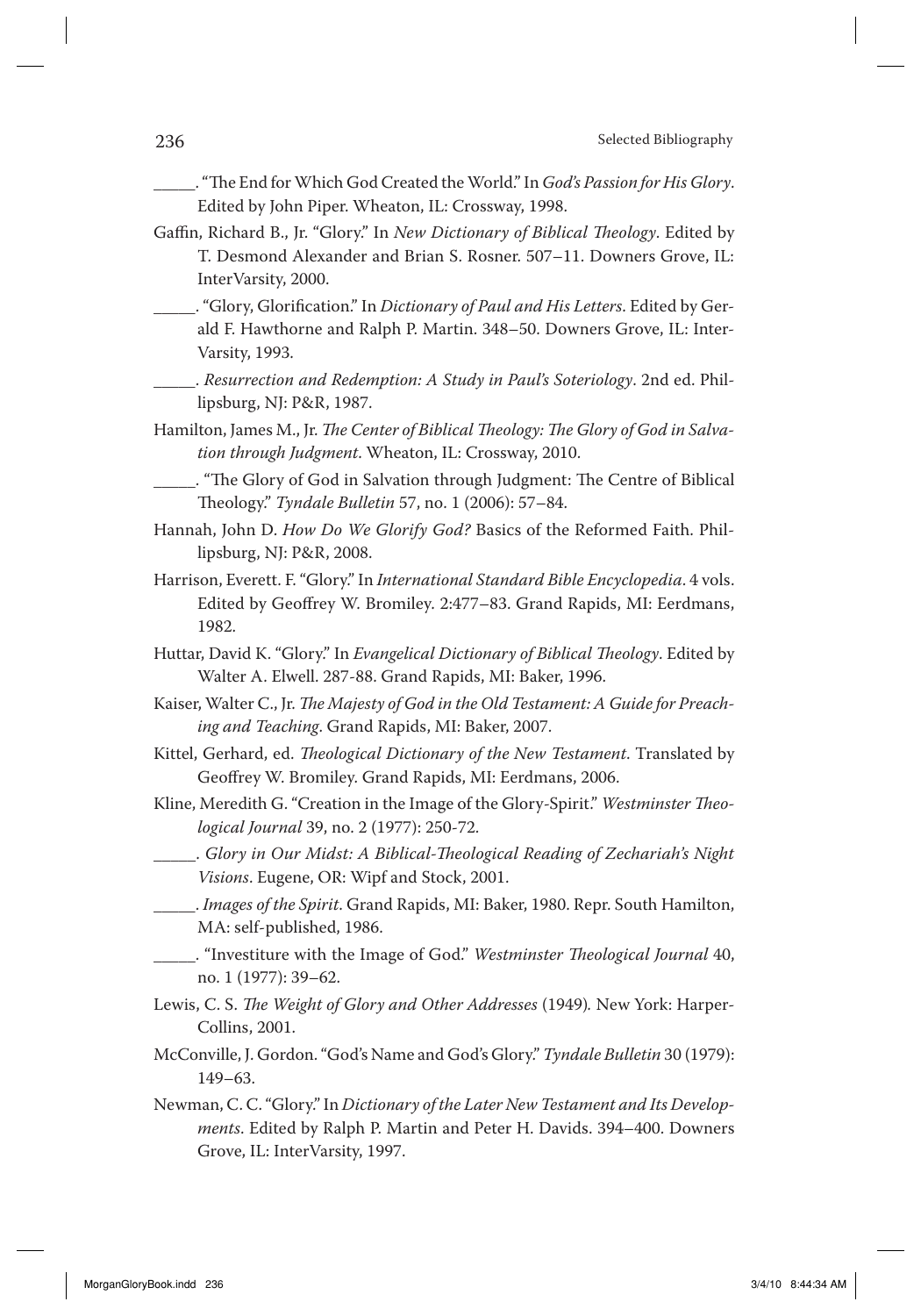Selected Bibliography 237

- \_\_\_\_\_. "Glory, Glorify." In New Interpreter's Dictionary of the Bible. 2:577–80. Nashville: Abingdon, 2007.
- .. Paul's Glory-Christology: Tradition and Rhetoric. Leiden, New York: Brill, 1992.
- Owen, John. The Glory of Christ: His Office and Grace (1684). Repr. Fearn, Rossshire, UK: Christian Heritage/Christian Focus Publications, 2004.
- Packer, J. I. "The Glory of God." In New Dictionary of Theology. Edited by Sinclair B. Ferguson and David F. Wright. 271–72. Downers Grove, IL: InterVarsity, 1988.
- Piper, John. Desiring God: Meditations of a Christian Hedonist, rev. ed. Portland, OR: Multnomah, 2003.
- \_\_\_\_\_. God Is the Gospel: Meditations on God's Love as the Gift of Himself. Wheaton, IL: Crossway, 2005.
- \_\_\_\_\_. God's Passion for His Glory: Living the Vision of Jonathan Edwards (With the Complete Text of The End for Which God Created the World). Wheaton, IL: Crossway, 1998.
- .. Let the Nations Be Glad! The Supremacy of God in Missions. 2nd ed. Grand Rapids, MI: Baker, 2003.
	- \_\_\_\_\_. !e Pleasures of God: Meditations on God's Delight in Being God. Portland, OR: Multnomah, 1991.
- . The Supremacy of God in Preaching, rev. ed. Grand Rapids, MI: Baker, 2004.
- Ramm, Bernard L. Them He Glorified: A Systematic Study of the Doctrine of Glorification. Grand Rapids, MI: Eerdmans, 1963.
- Ross, Allen P. Recalling the Hope of Glory: Biblical Worship from the Garden to the New Creation. Grand Rapids, MI: Kregel, 2006.
- Ryrie, Charles C. Transformed by His Glory. Wheaton, IL: Victor Books, 1990.
- Schreiner, Thomas R. New Testament Theology: Magnifying God in Christ. Grand Rapids, MI: Baker, 2008.
	- \_\_\_\_\_. Paul, Apostle of God's Glory in Christ. Downers Grove, IL: InterVarsity, 2001.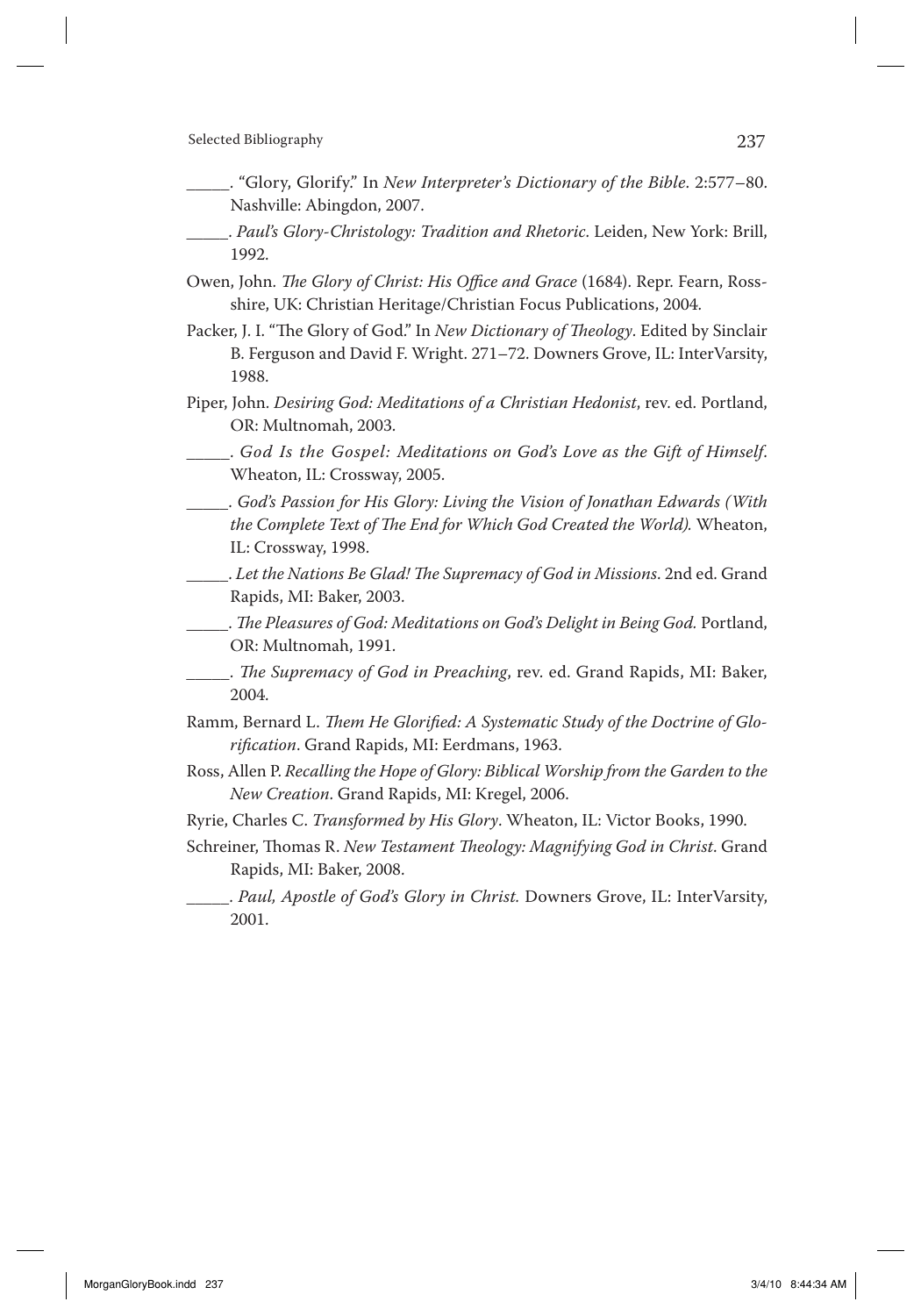## **Author Index**

Aalen, Sverre, Ambrose, Ames, William, Athanasius, Augustine,

Balthasar, Hans Urs, von Bauckham, Richard J., Beale, Gregory K., Berkhof, Louis, Burge, Gary M., Burns, Lanier J.,

Caird, G. B., Calvin, John, Collins, C. John, Cook, W. Robert,

Davies, G. H.,

Edwards, Jonathan, Eichrodt, Walther, Elwell, Walter A.,

Fee, Gordon D., Ferguson, Sinclair,

Gaffin, Richard B., Jr., George, Timothy,

Gregory of Nyssa, Grudem, Wayne, Guthrie, Donald,

Hamilton, James M., Jr., Hansen, Collin, Harrison, Everett F., Hart, David Bentley, Hartley, John E., Hodge, Charles, Horton, Michael S., House, Paul R., Huttar, David K.,

Jennings, J. Nelson

Kaiser, Walter C., Jr. Kittel, Gerhard, Kline, Meredith G., Köstenberger, Andreas J.,

Lewis, C. S., Longman, Tremper, Luther, Martin,

Marshall, I. Howard, McConville, J. Gordon, Mohler, R. Albert, Jr., Morgan, Christopher W., Mouw, Richard J., Murray, John,

Newman, C. C., Nichols, Stephen J.,

Ortlund, Raymond C., Jr. Owen, John,

Packer, J. I., Pannenberg, Wolfhart, Peterson, Robert A., Piper, John, Preuss, Horst Dietrich,

Ramm, Bernard L., Ridderbos, Herman, Ross, Allen P., Ryrie, Charles C.,

Schreiner, Thomas R., Scougal, Henry, Swain, Scott R.,

Vos, Geerhardus,

Ware, Bruce A.,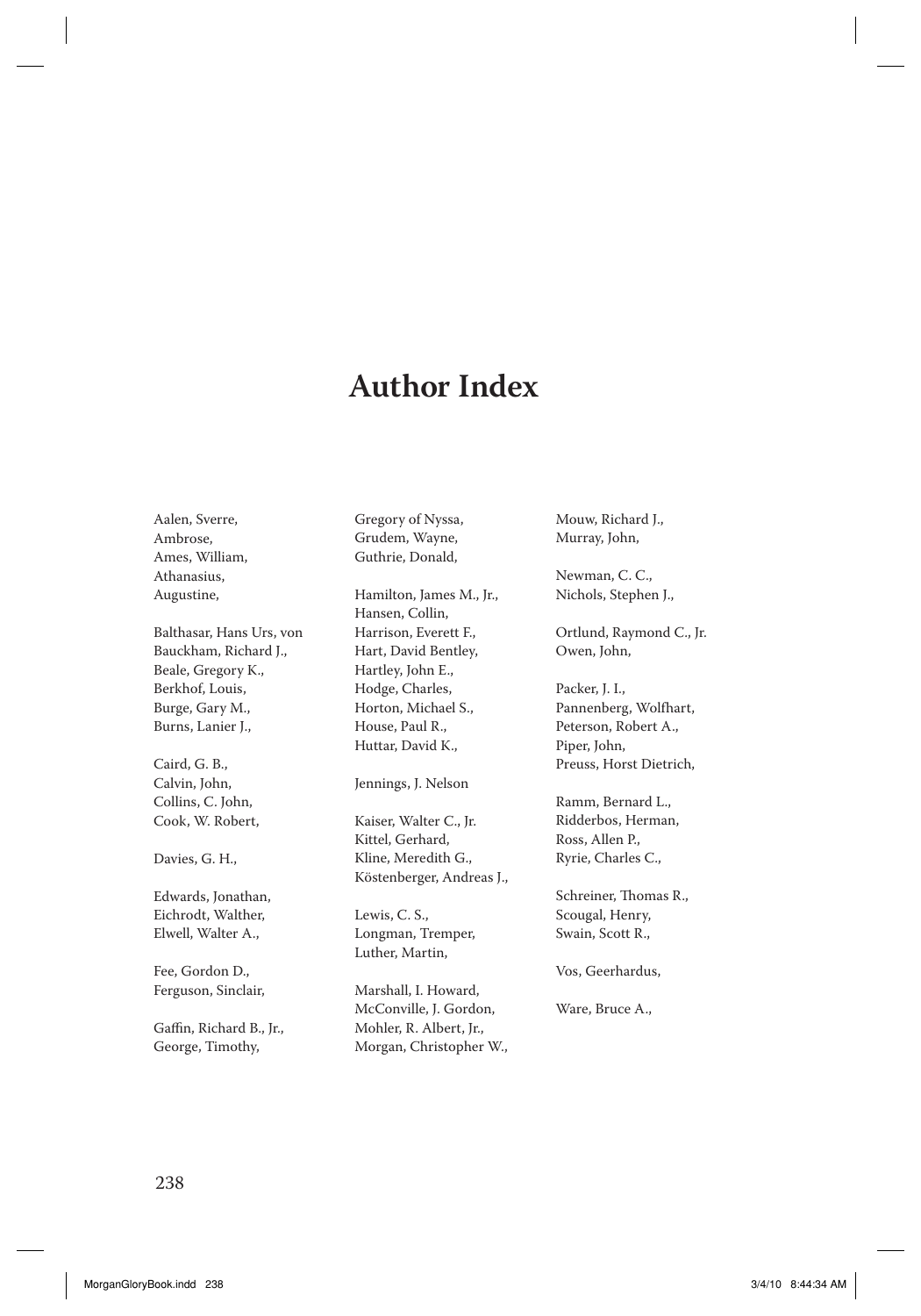## **Subject Index**

Adam/Last Adam, aesthetics. See beauty, Ambrose, angels, ark of the covenant, assurance, Athanasius, Augustine, Balthasar, Hans Urs Von, battle beauty, birth of Jesus. See Jesus Christ, birth of, Calvin, John, center of theology/center of Pauline theology, Christ. See Jesus Christ, Christ-likeness, church, church fathers, cloud, commission. See also Isaiah; Ezekiel; temple, cosmic restoration. See new creation, creation, cross. See Jesus Christ, cross of, Daniel, David,

deification, disciples,

doxa, doxology,

Eastern Orthodox Church, Edwards, Jonathan, eschatology, eye-witness. See witness, Ezekiel,

fall, Father. See God the Father, fear, filled with God's glory, fire, future. See eschatology,

glorification (final salvation), glorification of Christ. See Jesus Christ, glorification of, glorify (God), glory of God, already and not yet, and divine sovereignty, and fullness, and holiness, and human responsibility, and judgment, and love, and power, and presence, and revelation, and salvation, definitions of, eternal,

extrinsic, immanent, intrinsic, particular, received, shared, transcendent, ultimate end of, the, unique, universal, glory-image, God, aseity of, attributes of, eternity of, face of, fullness/sufficiency of, holiness of, immanence of, infinity of, judgment of, love of, name of, power of, presence of, providence of, revelation of, sovereignty of, transcendence of, God the Father, God-centered/theocentric, gospel, gospel-glory, Gospels, the, Gregory of Nyssa,